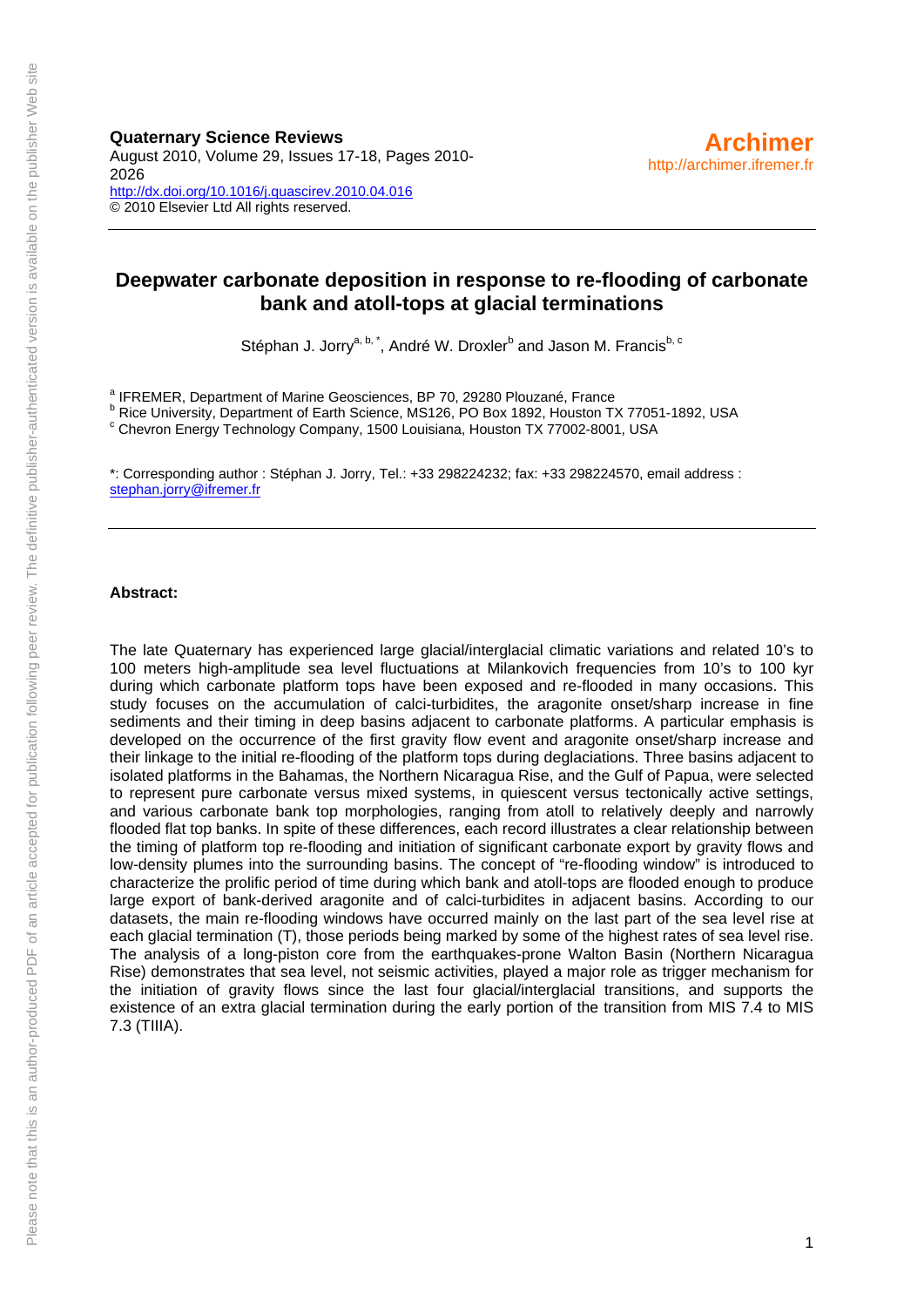#### **1. INTRODUCTION**

Late Quaternary climate changes have triggered periodic large-scale oscillations of sea level at glacial/interglacial transitions, during which atoll and carbonate bank-tops have been exposed and flooded. Once isolated carbonate bank and shelf tops are re-flooded during interglacial times, they become important producers of large volumes of neritic sediments (fine aragonite and magnesian calcite), excess sediment being exported by plumes (Mullins et al., 1984; Glaser and Droxler, 1993; Wilson and Roberts, 1995) and gravity flows to the adjacent deep sea (Droxler et al., 1983; Droxler and Schlager, 1985;

Glaser and Droxler, 1991; Schlager et al., 1994; Andresen et al., 2003). Previous data sets lack resolution to address the linkage between initial bank top re-flooding and first calciturbidite deposition in adjacent basins. This concept can be tested during the last glacial cycle, because sea level (eustatic) is well established for the last termination (TI) and the last glacial cycle (Yokoyama et al., 2000; Lambeck and Chappell, 2001; Alley et al., 2003; Siddall et al., 2003; Alley et al., 2005).

Observations of the last glacial cycle have clearly demonstrated for sometime that periplatform sediments accumulating on slopes and basins adjacent to carbonate platforms bear the record of sea-level fluctuations (Droxler et al., 1983; Droxler and Schlager, 1985; Schlager et al., 1994; Andresen et al., 2003; Lantzsch et al., 2007). Sea-level changes and turbidite accumulation in deep basins directly adjacent to isolated carbonate platforms are fundamentally linked to two parameters. The water depth of the bank tops and atoll lagoons is an important factor controlling the shallow water neritic carbonate production, which has been dramatically disturbed during late Quaternary high amplitude sea-level changes. At glacial periods, most of the carbonate platforms have been exposed and karstified (Purdy, 1974; Gischler et al., 2000; Walker et al., 2008). During interglacials, the optimum water depth for carbonate production on bank tops and atoll lagoons is intimately linked to the type of carbonate producers. Assuming that sediment production presently occurs on the shallow banks and atolls, the observed thin sediment covers and its coarse nature attest to the fact that sediments presently are not accumulating in significant quantities on platform tops to fill up the available accommodation space (Hine et al., 1988; Triffleman, 1989; Milliman et al., 1993; MacKinnon and Jones, 2001; Gischler, 2003) and the majority of the sediments are exported toward the deeper periplatform environments.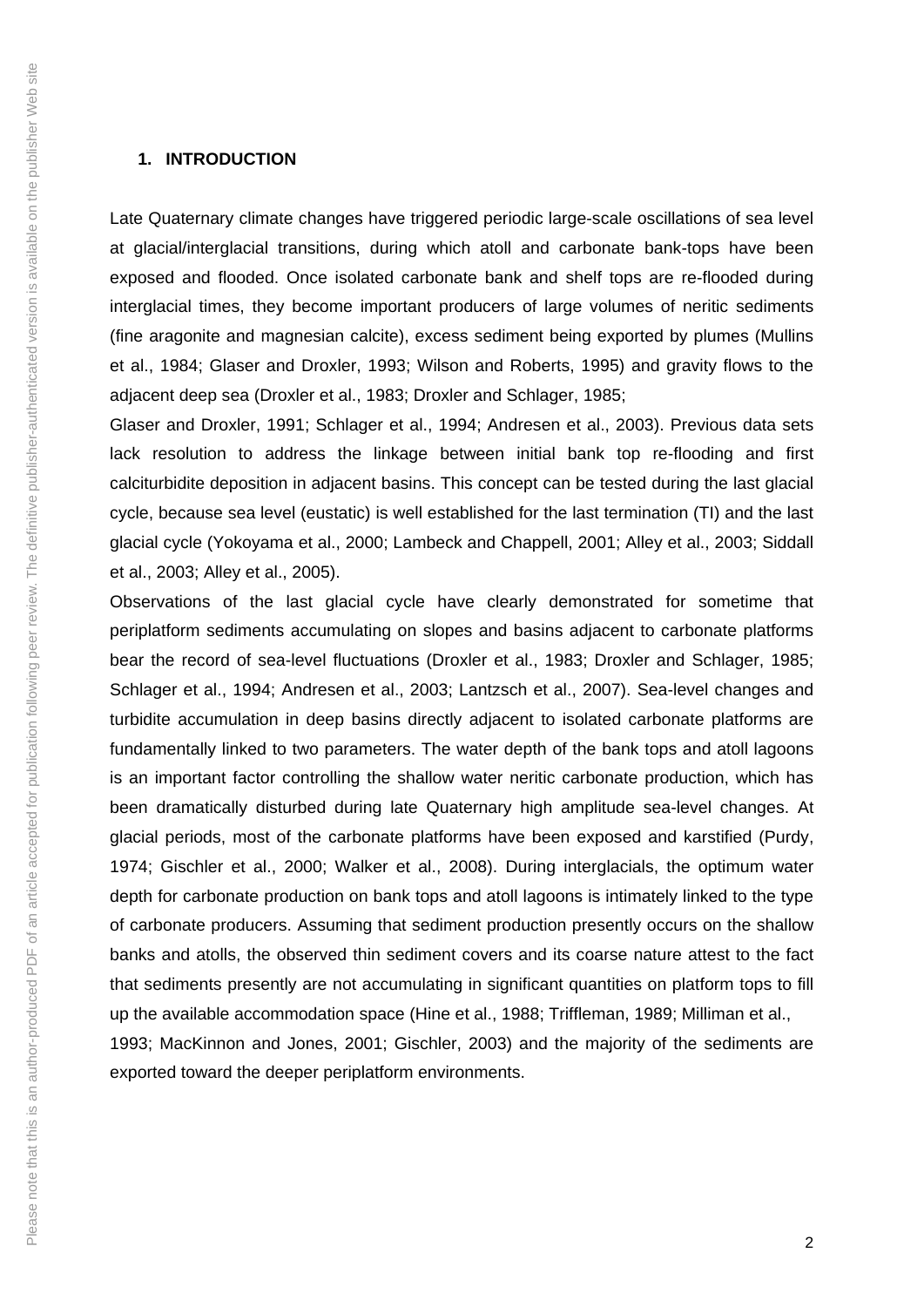In relation to the bathymetry of carbonate bank tops and atoll lagoons, sea level amplitude is an important parameter to estimate intervals when bank tops and atoll lagoons were subaerially exposed and flooded. Sea level curves are well constrained for the last glacial cycle (Lambeck and Chappell, 2001; Lea et al., 2002; Cutler et al., 2003; Siddall et al., 2003; Thompson and Goldstein, 2005), and of better resolution for the last 20 ky (Fairbanks, 1989; Bard et al., 1990; Edwards et al., 1993; Hanebuth et al., 2000; Yokoyama et al., 2000; Camoin et al., 2004; Clark et al., 2004; Alley et al., 2005; Clark et al., 2009). However, estimating intervals of exposure becomes more difficult when the observations are older than the last glacial cycle because sea level curves past 150 kyr are not well-constrained. In general, the details of the sea level curve for the interval prior to 130 kyr remain elusive, primarily due to a progressive loss in the resolution of the U-series chronometer, coupled to a lack of well-preserved coral in older fossil reefs. Nevertheless, the most recent published sea level reconstructions based on stable oxygen isotope analyses of planktonic foraminifera and bulk sediments from the Red Sea reveal a strong correlation in multimillennial timescales between global sea level and Antarctic/global temperature over the past five glacial cycles (Rohling et al., 2009). Rapid sea level rise during glacial terminations occurs just after, or synchronous to, the increase in Northern Hemisphere summer insolation. These large and rapid amplitude climatic oscillations associated with glacial terminations are likely due to strong non-linearity of ice sheet dynamics during growth and decay (Cutler et al., 2003; Thompson and Goldstein, 2006; Rohling et al., 2008; Dutton et al., 2009).

In this paper, we are using the depositional frequency of calci-turbidite vs. isotopic stratigraphy and mineralogy in order to evaluate the impact of platform top re-flooding on carbonate productivity and export to adjacent slopes and basins, at each glacial/interglacial transitions since the MIS 12 / MIS 11 boundary. We present results based on the integration of deep-sea sediment cores collected in two different pure carbonate systems (the tectonically active zone of the Northern Nicaragua Rise and the relatively tectonically stable area of the Great Bahama Bank) and in a mixed carbonate/siliciclastic system from the Gulf of Papua.

## **2. PHYSICAL SETTINGS**

## **2.1. Gulf of Papua**

The Gulf of Papua, broadly defined, comprises  $\sim$ 150,000 km<sup>2</sup> of the northwestern Coral Sea between the southern coast of Papua New Guinea and the northeast coast of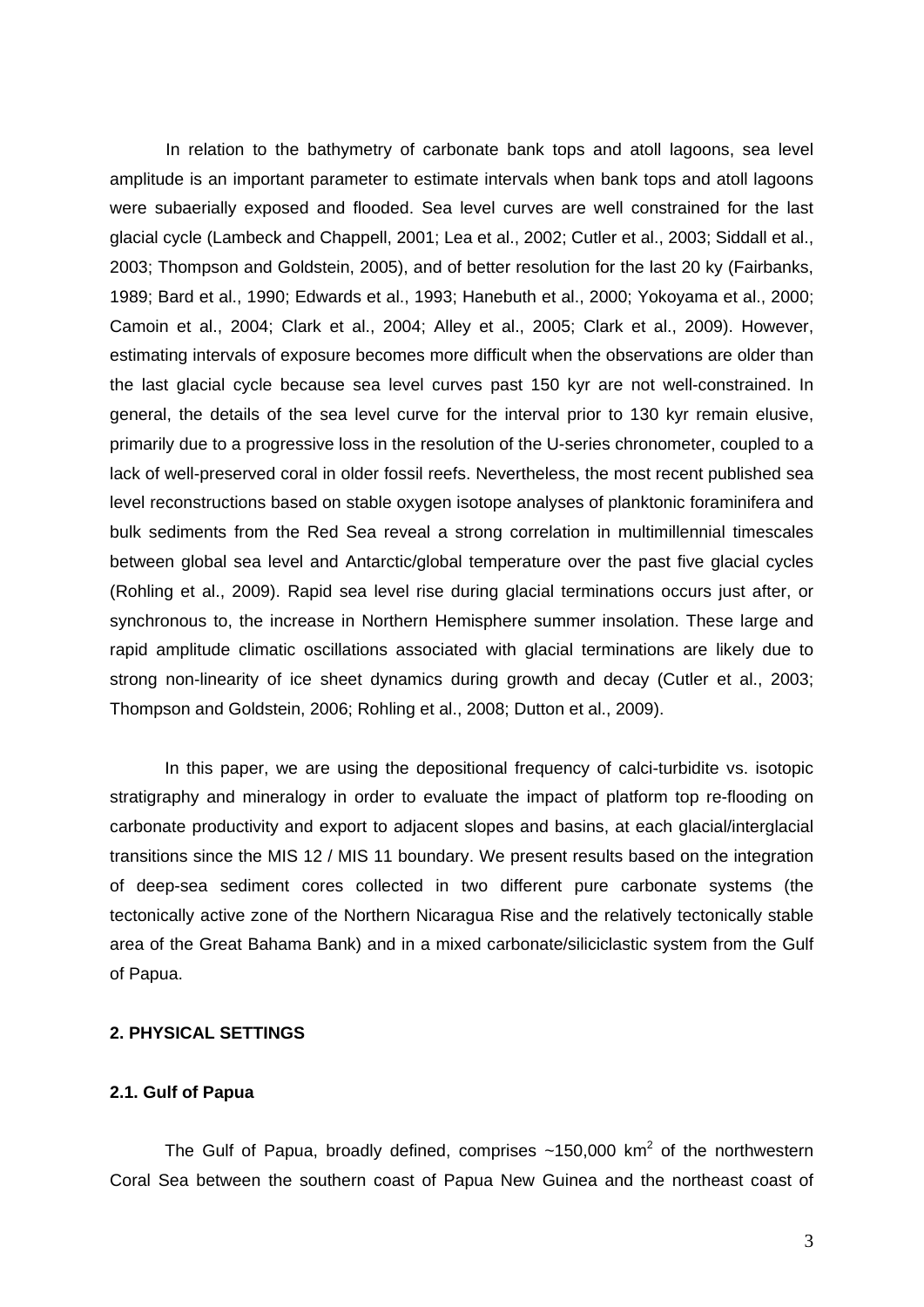Australia (Figure 1A). Several major rivers, most notably the Fly, drain into the Gulf of Papua on the northwest coast, delivering some 200 to 300 megatonnes per year of siliciclastic sediment to the inner shelf ((Harris et al., 1993; Milliman, 1995). In the southwest Gulf of Papua, the Great Barrier Reef on the middle to outer shelf and several atoll systems established since the Oligocene on tectonic ridges (Tcherepanov et al., 2008) produce substantial amounts of carbonate material (Harris et al., 1993; e.g., Francis, 2007; Jorry et al., 2008). Both siliciclastic and neritic carbonate sediments are reworked from the shelf and platforms to adjacent slopes and basins of the Gulf of Papua, although at different rates depending on location (Brunskill et al., 1995; Walsh and Nittrouer, 2003; Francis, 2007; Jorry et al., 2008).

Surface waters of the Gulf of Papua lie within the latitudinal band of tropical waters characterized by relatively high temperatures of 25°-29°C. The surface waters of the outer shelf and Gulf of Papua basin are generally well mixed to a depth of ~100 m and typically express normal marine salinities of ~34.5-35.5% (Pickard et al., 1977; Wolanski et al., 1995). These waters are predominately brought into the Gulf of Papua by the westward flowing South Equatorial Current, producing overall convergence in the region (Wyrtki, 1962; Pickard et al., 1977). Surface circulation in the Gulf of Papua is dominated by a clockwise gyre generated under the influence the Coral Sea Coastal Current (Wolanski et al., 1995; Slingerland et al., 2008).

Several large atolls are located in the Gulf of Papua. These include the Portlock Reef partially attached to the shelf edge, and detached - isolated Ashmore, Boot, and Eastern Fields Reefs. These atolls are typical long-lived rimmed reefs (Tcherepanov et al., 2008) reaching present sea level. Their shallow lagoons have common water depths of 40-55 m (Webster, pers. com.; Jorry et al., 2008). Foraminifers, coral reefs and bryozoans are considered as dominant producers on top of Eastern Fields and Ashmore atolls. As no data is available from literature for these atolls, this assumption is based on the grain composition observed in calci-turbidites (after Jorry et al., 2008).

The central part of Pandora Trough is characterized by a very flat seafloor (Figure 1A), bathymetry typical for an enclosed basin filled with thick siliciclastic sandy/muddy turbidites and intervening hemipelagic sediments (Jorry et al., 2008). Ashmore Trough is a SSW-NNE slope basin rimmed by active carbonate reef systems on two sides (Figure 1A): the northern extension of the Great Barrier Reef and Ashmore, Boot, and Portlock Reefs forms to the west and the east of Ashmore Trough, respectively, two fairly continuous neritic carbonate systems (Francis et al., 2008). Surface sediment in Ashmore Trough is dominated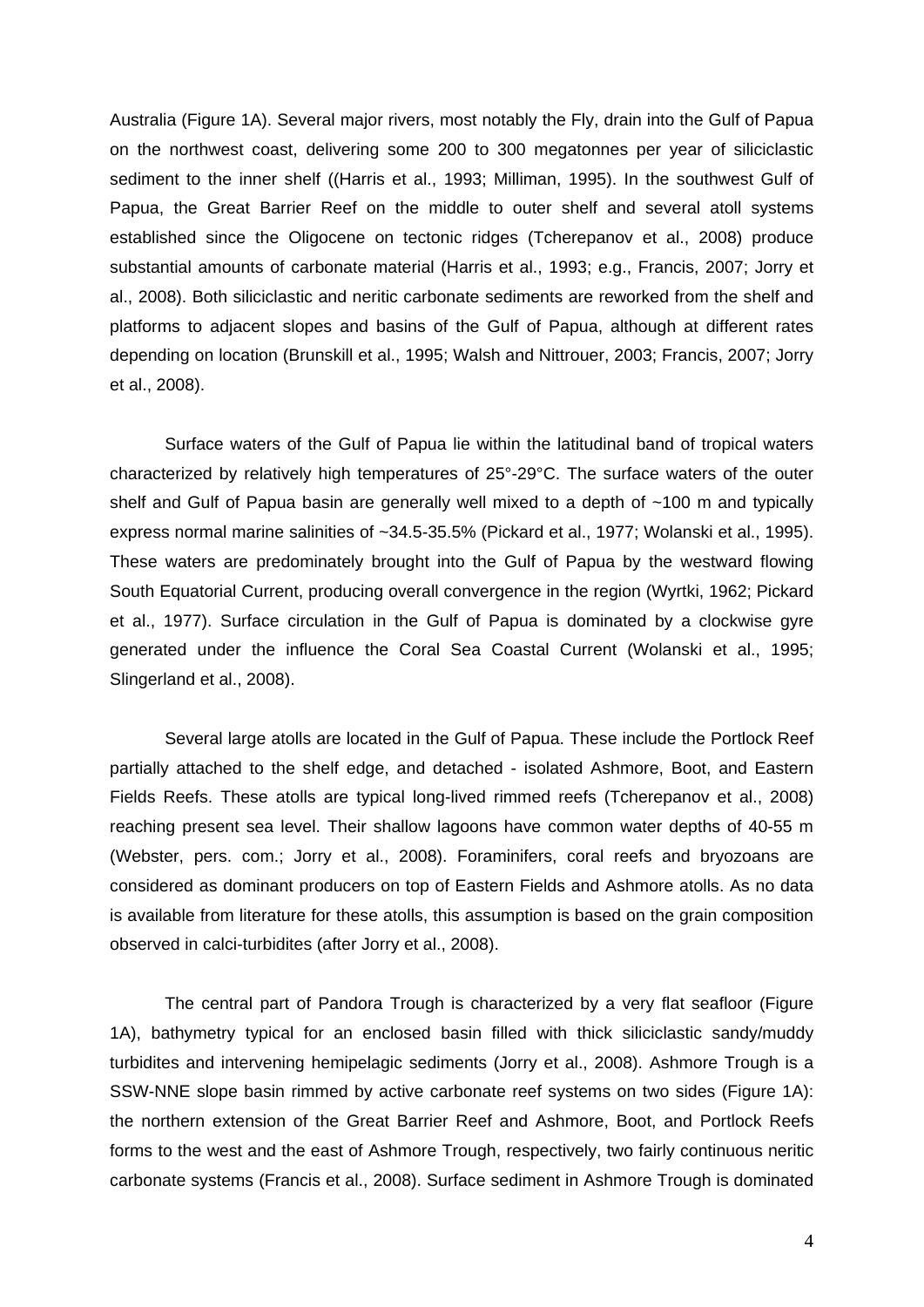by carbonate material (80 to 95%), principally a mixture of pelagic microfossils and neritic material shed from surrounding reef systems (Carson et al., 2008; Francis et al., 2008; Muhammad et al., 2008).

#### **2.2. Bahamas**

With a surface area of almost 1.1  $\times$  10<sup>5</sup> km<sup>2</sup>, the Great Bahama Bank (GBB) is the largest shallow water carbonate platform of the Bahamian archipelago with an average water depth of less than 10 m (e.g., Boss and Rasmussen, 1995). The GBB is positioned in the subtropical temperate climate belt, which is influenced by variations in strength and direction of the northeasterly trade winds. The North Atlantic Subtropical Gyre, which is largely wind driven, is the major source of water masses delivered to GBB (Atkinson et al., 1995; Leaman et al., 1995). Most of these surface water masses enter in the Lesser Antilles through various passages (Wajsowicz, 2002). A smaller portion (approximately 20%) enters the Caribbean Sea through the Windward Passage between Cuba and Hispaniola (Schmitz and Richardson, 1991). A more complete synthesis about currents and oceanographic circulation of the Caribbean zone is proposed in Reijmer et al. (2009).

Tectonically, the Bahamian islands appear to be quiescent. All emergent portions of Bahamian platforms consist entirely of Late Quaternary shallow-water and aeolian carbonates (Carew and Mylroie, 1985; Hearty and Kindler, 1993) which show no sign of tectonically-induced deformation, although vertical failure surfaces associated with large mass-wasting events are known (Daugherty et al., 1987). Data from fossil coral reefs and flank margin caves indicate that all Bahamian banks on which there are islands have been tectonically stable, and behaving similarly, for at least the past several hundred thousand years (Carew and Mylroie, 1995).

The facies, grain-size, and mineralogy distribution patterns on GBB show a currentdominated sedimentation pattern with a clear distinction between the outer edge and the inner platform (Reijmer et al., 2009, and references herein). Skeletal (coral fragments, calcareous green algae, benthic foraminifera, gastropods, echinoderm spines and fragments, serpulids, ostracods, bryozoans, sponge spicules, and others) and non-skeletal components (peloids, ooids, grapestones, clasts) constitute the main carbonate production on top of the Great Bahama Bank (Reijmer et al., 2009). Carbonate mineralogy on GBB is well documented and shows a dominance of aragonite on the platform top with minor highmagnesium and low-magnesium calcite (Purdy, 1963; Husseini and Matthews, 1972; Milliman, 1974; Milliman et al., 1993). Aragonite-rich material is produced during times, such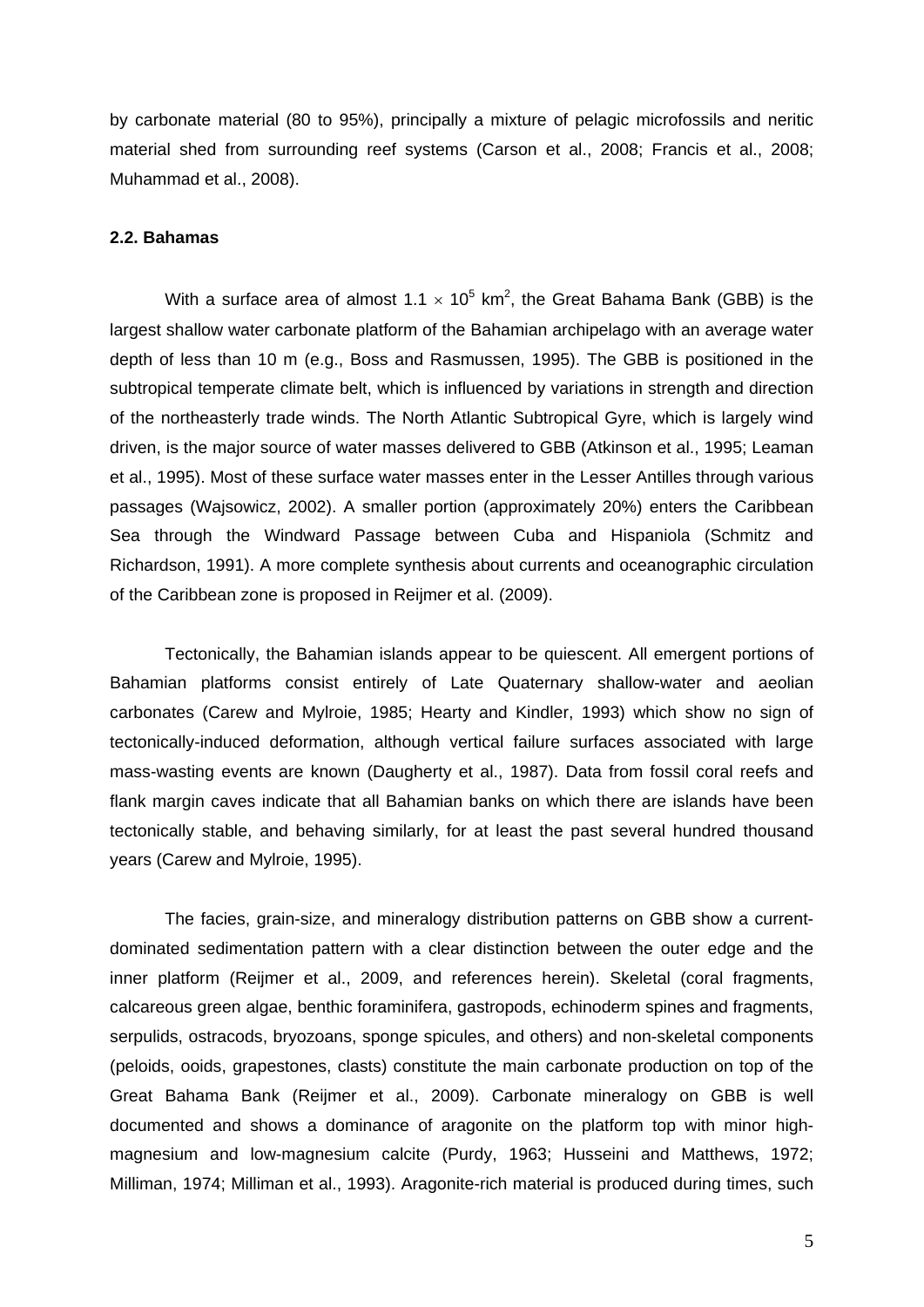as last interglacial (most of MIS 5) and since the last 6 kyr, when the Bahama bank tops are flooded during intervals of maximum sea level (Hine and Mullins, 1981; Milliman et al., 1993; Malone et al., 2001; Slowey et al., 2002). Platform top exposure during times of lower sealevel (e.g. MIS 4, MIS 3, MIS 2) leads to strong reduction or demise of carbonate neritic production, and almost complete cessation of neritic carbonate export towards the deep surroundings (Droxler and Schlager, 1985). Periplatform sediments that have accumulated in TOTO (a relatively flat-floored slightly tilted to the west, 1300-m-deep basin, surrounded by the wide shallow carbonate platform tops of Great Bahamas Bank, Figures 1B and Figure 1C) are excellent sediment archives recording bank top flooding and exposure and related neritic carbonate production and partial sediment export (Droxler and Schlager, 1985; Haak and Schlager, 1989).

#### **2.3. Northern Nicaragua Rise**

The Northern Nicaragua Rise is a 540 km wide, 1,350 km long ENE-WSW oriented topographic high in the western Caribbean Sea. Extending from Honduras and Nicaragua in the west to Jamaica in the east, the Northern Nicaragua Rise consists of several shallowwater carbonate banks and shelves separated by intervening basins and channels among them the Walton Basin (Figure 1D).

Most of the Caribbean Current flows over the Nicaragua Rise between the Caribbean shelf of Nicaragua and Honduras and the southern coast of Jamaica (Wust, 1964; Kinder et al., 1985; Hine et al., 1988). The relative strong flow results in current velocities over the banks of the Nicaragua Rise exceeding 20 cm/s (Hallock et al., 1988). This vigor explains the occurrence of coarse sediments on the bank and shelf tops as the effect of winnowing. Thus, the thin Holocene sediment cover found on the bank tops results from the export of the fine (silt and mud) bank-derived sediment which is deposited from suspension on the basin slopes (Glaser and Droxler, 1991; Triffleman et al., 1992; Glaser and Droxler, 1993; Duncan et al., 1999; Sepulcre et al., 2009).

The Northern Nicaragua Rise is known as a particularly tectonically active area that results from a complex tectonic history. The Northern Nicaragua Rise is part of an island-arc originating in the East Pacific during the Cretaceous (Perfit and Heezen, 1978; Pindell and Barrett, 1990). Throughout the Paleocene to early Eocene, structural deformation and rifting was widespread along the Northern Nicaragua Rise and on Jamaica (Holcombe et al., 1990). Perhaps the most important component in the tectonic history of this portion of the Northern Nicaragua Rise is the formation of the Cayman Trough during the early to middle Eocene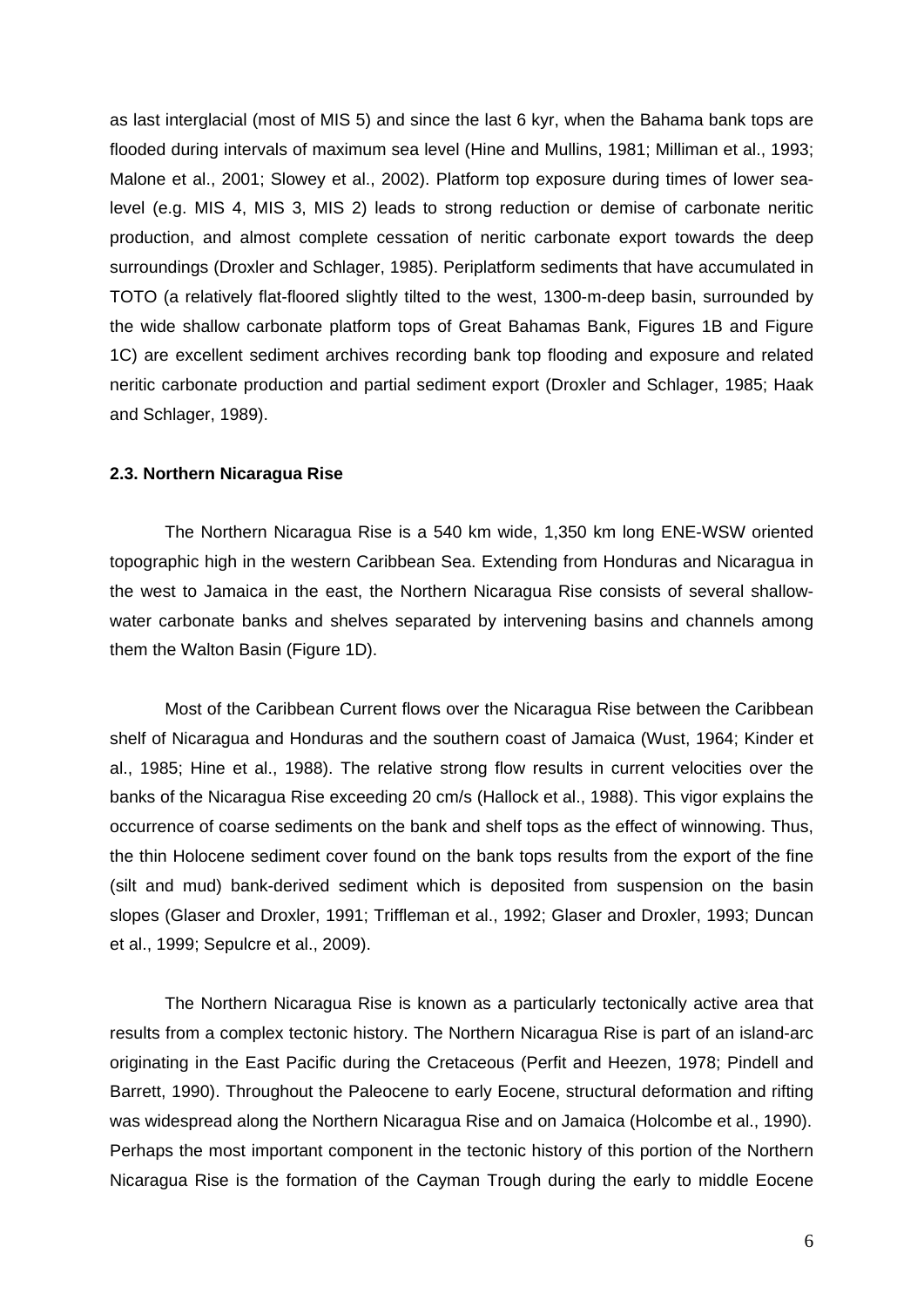(Holcombe et al., 1973; Rosencrantz and Sclater, 1986; Rosencrantz et al., 1988). Partly due to the lack of terrigenous deposition, the late Eocene to middle Miocene is believed to be a time of tectonic quiescence in Jamaica (Arden, 1975) and along the Nicaragua Rise where shallow carbonate platforms were flourishing (Cunningham, 1998; Duncan et al., 1999; Mutti et al., 2005). Final emergence of Jamaica and southward tilting of the entire Northern Nicaragua Rise is thought to have occurred during the late middle Miocene in response to major lateral movement along the Cayman Trough (Arden, 1975; Cunningham, 1998). There is evidence for continuing fault-movement and tilting of Jamaica and the NNR throughout much of the Neogene (Horsfield, 1975; Mann and Burke, 1990; Leroy et al., 1996).

The banks of the Northern Nicaragua Rise consist of nearly pure carbonate material, except near Jamaica and Central America where a large siliciclastic component has been added to the carbonate component (Arden, 1975). Algal, mollusk, sponge and foraminiferal debris with some coral fragments form the primary components of the sediment on top of banks (Zans, 1958; Dolan, 1972; Reijmer and Andresen, 2007). Hallock et al. (1988) suggest that the high concentration of nutrients in the waters passing over the Nicaragua Rise is detrimental to the growth of hermatypic corals. This explains the prominence of *Halimeda* on the bank and shelf tops and their upper margins. Bands of *Halimeda* bioherms, growing on the rims of isolated banks and shelves of the Northern Nicaragua Rise, have been frequently observed (Roberts and Murray, 1983; Hine et al., 1988; Triffleman, 1989). Dolan (1972) described *Halimeda* meadows on Pedro Bank.

Pedro Bank lies at the north-eastern extension of the Northern Nicaragua Rise. Contrary to the flat-topped shallow Great Bahama Bank, Pedro Bank is a northward sloping platform in which 80% of the bank lies within water depths of 20-40 meters below sea level (Zans, 1958; Triffleman et al., 1992). It can be assumed that small areas around the northern to northwestern edge of Pedro Bank (which lay in a water depth of about 60-65 meters below sea level, after Dullo (1997)) had the potential to remain flooded during periods in which sea level stood 30 to 50 m below present sea level (e.g. during the MIS 5 subglacial and rare times during MIS 3).

## **3. MATERIALS AND METHODS**

Six cores (Figure 1, Table 1) were examined in this study. One gravity core MD05- 2940 and one Calypso piston core MD05-2949 were collected during a 2005 PECTEN cruise aboard R/V *Marion Dufresne*. Core MD05-2940 was collected in the eastern basin floor of central Pandora Trough (Gulf of Papua), in one of a series of sub-circular, partially isolated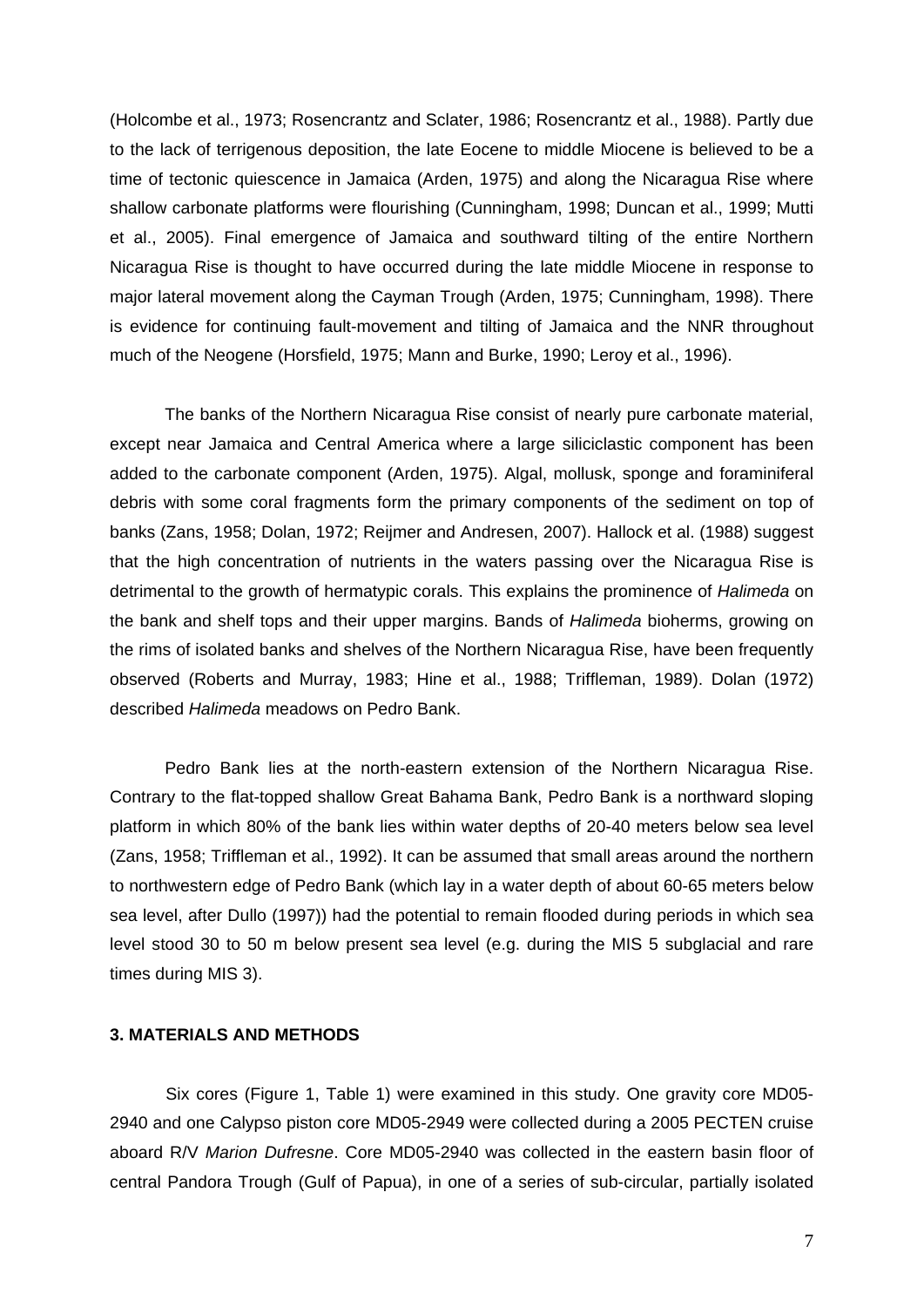mini basins 50 km north of Eastern Fields reef. Core MD05-2949 was retrieved in the Ashmore Trough, a slope basin located between the Great Barrier Reef to the west and an atoll chain on its eastern border (Figure 1). Two piston cores, CH0288-035 and CH0288-108, collected during a cruise on the R/V *Cape Hatteras* in 1988, were collected in two flat-floored mini basins in the northern part of Walton Basin (Northern Nicaragua Rise, eastern Caribbean Sea, Figure 1). In 2003, a CALYPSO piston core MD03-2632 was retrieved at the same location as core CH0288-108 north of Pedro Bank during a 2003 IMAGES XI -PICASSO cruise aboard R/V *Marion Dufresne*. A piston core P7102-14 collected in the Cul de Sac from Tongue of the Ocean (TOTO), Bahamas, in 1971 on R/V *Pillsbury*, was also studied (Figure 1).

Oxygen isotopic stratigraphy of core MD05-2940 was previously established by Jorry et al. (2008). The stratigraphy of cores CH0288-035 and CH0288-108 derives from the  $\delta^{18}O$ curves published by Glaser (1991) and Andresen et al. (2003). For this study, oxygen isotope analyses were conducted on small batches of monospecific planktonic foraminifera that calcify in the surface mixed layer: *Globigerinoides ruber* for core P7102-14 (TOTO) and *Globigerinoides sacculifer* (without the final sac-like chamber) for cores MD05-2949 (Ashmore Trough) and MD03-2632 (Walton Basin). Samples were collected in layers composed of pelagic periplatform carbonate, purposely excluding turbidites. On average, 10 specimens were picked from the  $>250 \mu m$  fraction. Using a common 100% phosphoric acid bath at 90 degrees C, 20-50 µgrams of sample were reacted and analyzed using a GV Instruments Optima isotope ratio mass spectrometer at University of California, Davis. Isotope values are reported in delta notation relative to V-PDB. Repeated analyses of a marble working standard (calibrated against the international standard NBS-19) indicate an accuracy and precision of 0.05  $\%$  (1 $\sigma$ ).

Six AMS dates were also obtained in cores MD05-2949 and CH0288-035 (Table 2). For each measurement, approximately 500 specimens of *G. ruber* and *G. sacculifer* were picked from the  $>250$  µm fraction, washed in an ultrasonic bath with distilled water, and dried. These aliquots were then analyzed at the AMS laboratory at University of California, Irvine. Reported radiocarbon ages have been corrected for a marine reservoir effect of 400 years and converted to calendar years using CALIB Rev 5.0/Marine04 data set (Stuiver and Reimer, 1993; Hughen et al., 2004; Stuiver et al., 2005). We used a regional reservoir-age correction  $\Delta$ R of 30 yr for core CH0288-035 (Reimer and Reimer, 2001), assuming it to be invariant with time. All ages are reported in thousands of years before present (kyr BP), where Present is defined as 1950 AD.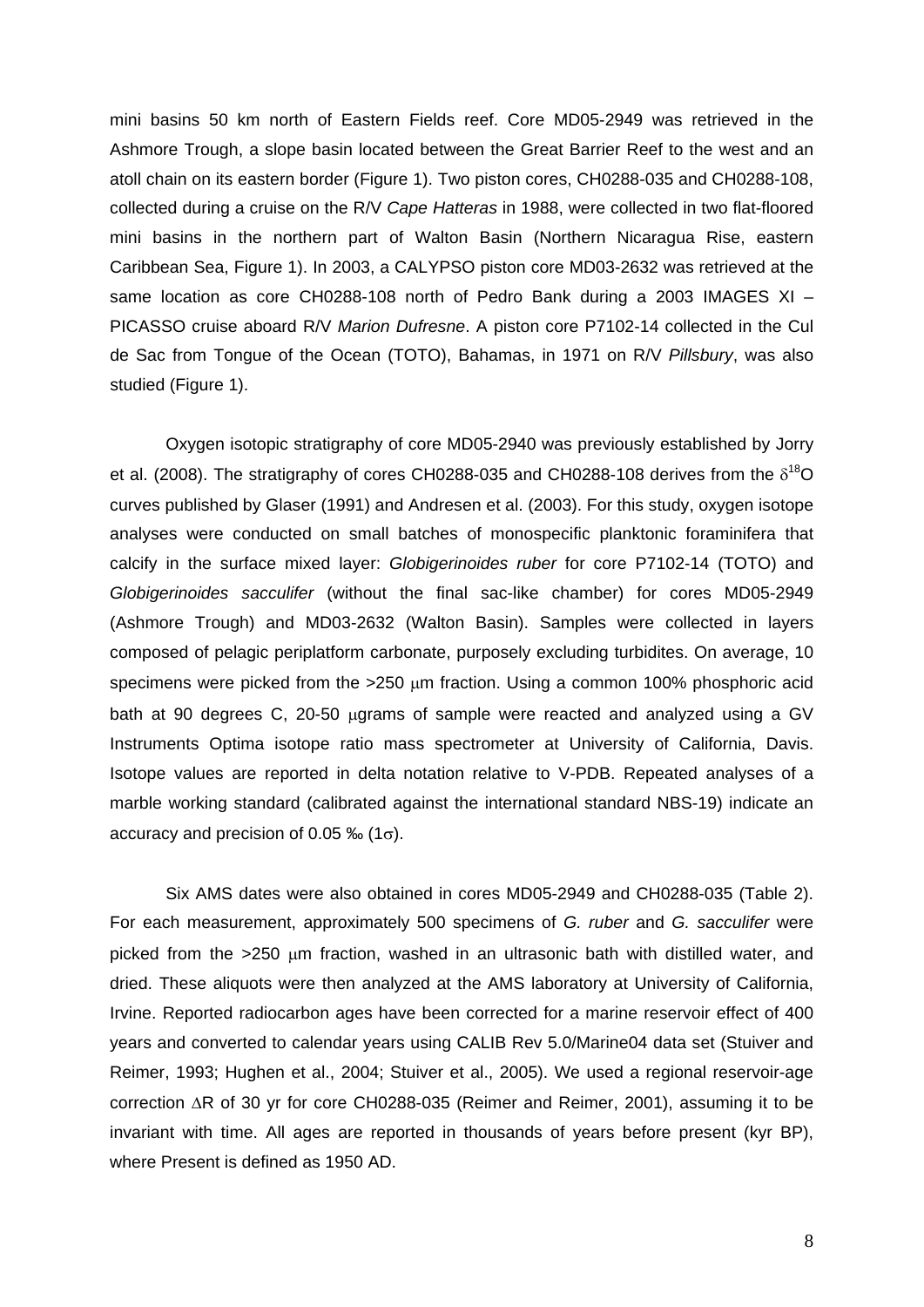The  $<$ 63  $\mu$ m fraction of sediment was used to determine carbonate mineralogy on cores MD05-2940, MD05-2949, and CH0288-035. Carbonate mineralogy was determined on samples by x-ray diffraction. Analyses were conducted using a Rigaku X-ray diffractometer housed at Rice University. All samples were analyzed at 2 kV and 2 mA through a scan from 25° to 31° and a scanning speed of 0.25° per minute. Peak areas for aragonite, HMC, and LMC were measured using JADE 6.1 software (Material Data Inc., Livermore, CA, USA), and used to determine their relative proportions. The aragonite proportion was determined by comparison to a calibration curve generated by x-ray diffraction analyses of known mixtures of research grade aragonite with coccolith calcite.

Linear sedimentation rates (LSRs) were determined in core MD05-2940 (down to 220 cm, corresponding to the Holocene interval) and core MD05-2949 by dividing thicknesses of sediment by the time they represent. Such calculations render constant sedimentation rates between age datums, and do not account for compaction or potential hiatuses between age datums. Aragonite mass accumulation rates (MARs) were then determined by:

$$
MAR_{Ar} = wt\%_{Ar} x \rho_{db} x \text{ LSR},
$$

where wt%<sub>Ar</sub> is the aragonite mass fraction, and  $\rho_{db}$  was the dry bulk density calculated by:

$$
\rho_{\text{db}} = \rho_{\text{b}} - (\text{FP} \times \rho_{\text{water}})
$$

Bulk density  $(\rho_b)$  and fractional porosity (FP) were measured by using a multisensor track system onboard the RV *Marion Dufresne*.

Oxygen stable isotopes, MAR Aragonite, % of fine Aragonite, and age model are presented in Appendix 1.

## **4. RESULTS**

#### **4.1. Age model**

Core chronostratigraphies were established through integration of radiocarbon dating and high-resolution planktic oxygen isotope stratigraphy, and include biostratigraphic markers for cores MD05-2949 and MD03-2632 (Figure 2). Calibrated radiocarbon dates were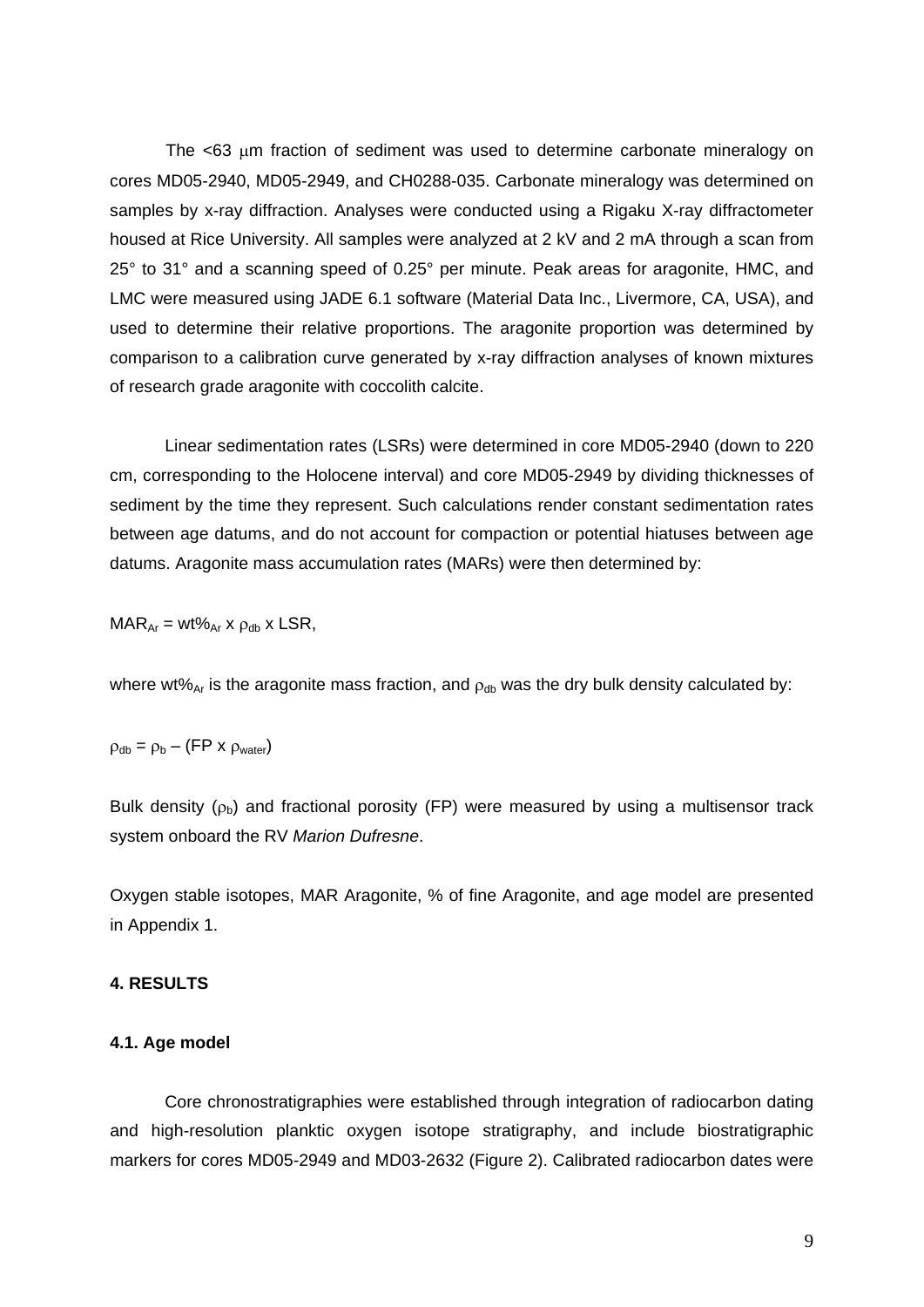used as the primary age tie points over the last  $\sim$  43 kyr cal BP while oxygen isotope stratigraphy was primarily used to establish the chronostratigraphy prior to this date. Distinct peaks and troughs in the oxygen isotope records were correlated to and dated with the LR04 stacked benthic oxygen isotopic record of Lisiecki and Raymo (2005) (Figure 2).

In total, 535  $\delta^{18}$ O measurements on *G. ruber* (white) and *G. sacculifer* were generated and analyzed in this study (see Appendix 1). In addition to anchoring the robust chronostratigraphy, these  $\delta^{18}O$  data also allowed interpretation of sea-level fluctuations and marine isoptope stages (Emiliani, 1955; Shackleton and Opdyke, 1977).

Stratigraphy of core MD05-2940 was established by Jorry et al. (2008). Based on down core variations in the  $\delta^{18}O$  of planktic foraminifers *G. sacculifer* and on <sup>14</sup>C AMS dates, this core spans from LGM to late Holocene and records the last glacial-to-interglacial transition (Figure 3). In core MD05-2949, the last occurrence of pink-pigmented *G. ruber* indicates the transition between MIS6 and MIS 5 (Thompson et al., 1979). In the lowest section of core MD03-2632, the last occurrence of *P. lacunosa* indicates that the core reaches MIS 12 (Thierstein et al., 1977) (Figure 2).

Stratigraphy of core CH0288-35 includes the  $\delta^{18}$ O curve published by Glaser (1991) and Andresen et al. (2003). The glacial-interglacial stratigraphy of core P7102-14, initially based on the identification of aragonite-rich and aragonite-poor intervals (Droxler and Schlager, 1985), has been completed with new  $\delta^{18}$ O measurements on *G. ruber* (white). Both cores record the last glacial-interglacial cycle (Figure 2).

#### **4.2. Lithostratigraphy**

The lower part of core MD-40 is composed of siliciclastic sandy turbidites and muddy turbidites corresponding to LGM (Jorry et al., 2008). The turbidites are separated by intervening layers rich in pelagic carbonates (hemipelagic), which become more frequent up the core. The siliciclastic turbidites disappear up the cores and are not recognized in the Holocene, which consists only of pelagic relatively carbonate-rich sediment. Once the siliciclastic sandy turbidite layers disappear in the core, 1 dm-thick calciturbidite is observed on the upper part of the core.

According to the study of Francis (2007), sediments in core MD05-2949 contain varying amounts of pelagic and neritic carbonate, as well as siliciclastic components. The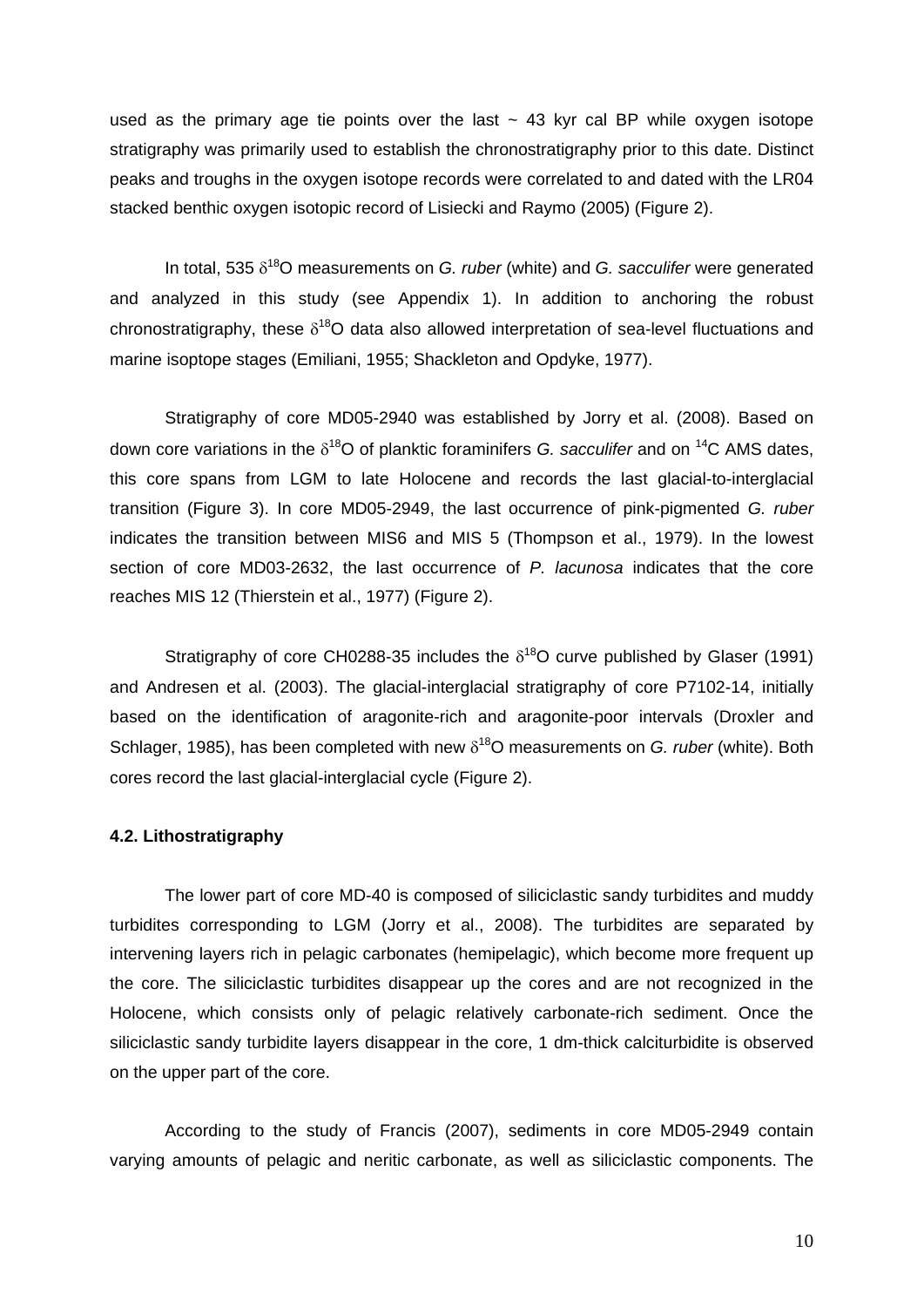fine (<63μm) size fraction consists of significant amounts of siliciclastic material, predominately quartz, feldspar, and clay minerals as well as carbonate (aragonite, high- and low-magnesium calcite). The coarse (>63μm) size fraction is dominated by pelagic carbonate particles, primarily planktic foraminifers and pteropods, with minimal benthic constituents (e.g., benthic foraminifers, ostracods, echinoderm fragments, sponge spicules).

Sediments of core P7102-14 are dominated by periplatform ooze and calci-turbidites (Droxler and Schlager, 1985; Haak and Schlager, 1989). Calci-turbidites are characterized by a sharp base, a graded bedding, parallel laminations or ripple cross laminations, a packstone or grainstone texture, and abundant shallow-water carbonate grains such as ooids, pellets, and neritic skeletal grains. Glacial sediments contain more fragments of skeletal organisms, while interglacial sediments (which include calci-turbidites) have more pellets and ooids (Haak and Schlager, 1989).

In core CH0288-035, pelagic (really periplatform) carbonate sediments primarily consist of calcitic planktonic foraminifers and coccoliths with some aragonitic pteropods tests in the coarse (>63µm) size fraction (Glaser, 1991). The fine (>63µm) size fraction is made of bank-derived aragonite and magnesian calcite, and mostly coccolith-derived low magnesian calcite. Neritic carbonate sediments in the turbidite layers consist of sand-sized skeletal particles and fragments composed of algae (Halimeda), molluscs, sponges and benthic/planktic foraminifers (Andresen et al., 2003).

Core CH0288-108 correlates to the upper 6 m of a 19 m long sequence recovered in core MD03-2632 (Figure 1, Table 1) and represents approximately the last 450 kyr (Figure 2). The 19 m interval recovered in MD03-2632 alternates between fine periplatform sediments and a series of calci-turbidite layers. The fine periplatform sediment (aragonite and magnesian calcite bank-derived particles) was transported from the carbonate platforms by sediment plumes that ultimately settled to the basin floor. Low magnesian calcite planktic foraminifer, pteropod, and coccolith tests settle from the upper part of the water column and accumulate on the sea floor like snow. In contrast, calci-turbidites record sudden punctuated mass-flow events.

## **4.3. Re-flooding of carbonate atoll-tops at TI: the example of the Gulf of Papua**

The overall deglacial trend, expressed by a relatively gradual decrease of  $\delta^{18}O$  values is illustrated in cores MD05-2940 and MD05-2949 (Figure 3). However the deglacial record is clearly interrupted by a significant reversal (beginning abruptly at ~12,5 kyr BP and ending at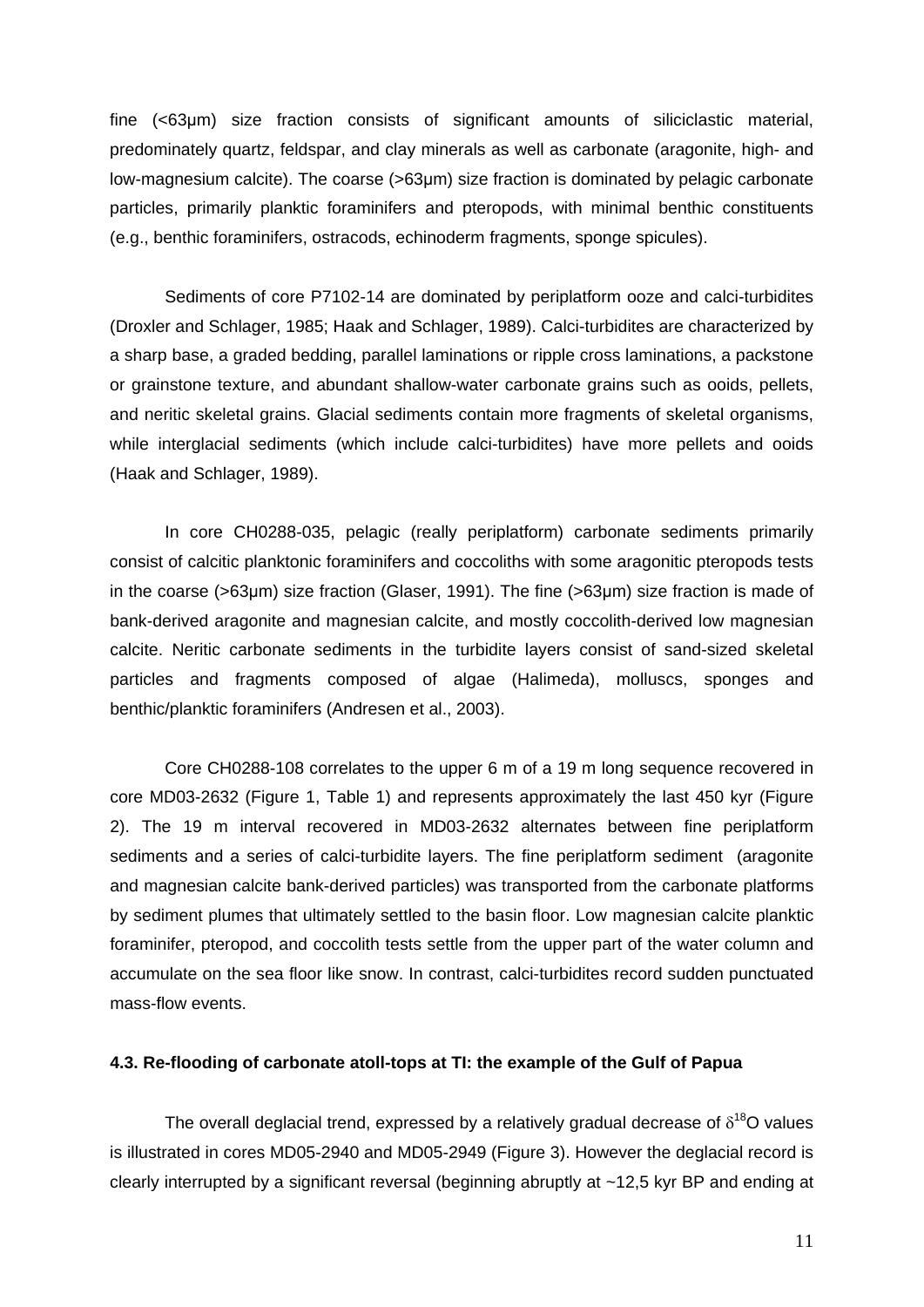~11,5 kyr BP, Figure 3), corresponding relatively well to the timing of the Younger Dryas cold period. The first warming/deglacial step, evidenced by low  $\delta^{18}O$  values, corresponds most likely to the Bølling-Allerød interval during which the Meltwater pulse IA occurred (Figure 3). The second warming/deglacial step, clearly identified by an abrupt decrease of the  $\delta^{18}O$ , corresponds to the Meltwater pulse IB (Figure 3). This two-step deglaciation is marked by the deposition of a calci-turbidite in MD05-2940 and in additional two Pandora Trough cores described in Jorry et al. (2008). Based on  $^{14}$ C ages, the timing of calci-turbidite deposition appears to be a synchronous event between 11,5 to 11 kyr BP extending across Pandora Trough.

An abrupt onset of fine aragonite is detected both in Ashmore (Francis, 2007) and Pandora Troughs (Jorry et al., 2008). Maximum aragonite MARs (up to  $\sim$  13 g/cm<sup>2</sup>×kyr in core MD05-2940 and  $\sim$ 11 g/cm<sup>2</sup> $\times$ kyr in core MD05-2949) typically occur during the sea level transgression and reach a maximum during the MIS 1 highstand (Figure 3). According to our age model, the onset of bank-derived fine aragonite in both Pandora and Ashmore Troughs is contemporaneous to the deposition of a calci-turbidite in the central part of Pandora Trough during Meltwater pulse IB. Relative sea-level records from far-field sites (Alley et al., 2005) show that sea level rose at about -55 to -40 m below present sea level at Meltwater pulse IB (Figure 3). Considering that lagoon depths of Ashmore and Eastern Fields atolls are ranging between 40 and 55 m, we conclude that the re-flooding of platform tops triggered the re-initiation of neritic carbonate production and its immediate partial export towards the adjacent slopes and basins during the sea level rise interval following the Younger Dryas (Figure 3).

# **4.4. Re-flooding of carbonate bank and atoll-tops during the last glacial/interglacial cycle**

Variation of the sedimentation in both Caribbean basins during the last glacial/interglacial cycle is well illustrated in both P7102-14 and CH0288-035 cores (Figure 4). In the Walton Basin, thin calci-turbidites have been deposited during last interglacial since Termination II (TII). These layers should coincide with the re-flooding of the majority of Pedro Bank at the end of MIS 6, when sea level rose at about 20 m below present-day sea level. The correspondence between both pure carbonate systems shows that the main calciturbidite depositional trend has been initiated during the final rise of the sea level at TII (Figure 4). The estimate of the precise timing of the first deglacial calci-turbidite is somewhat difficult due to limited resolution of the  $\delta^{18}O$  stratigraphy at both sites. However, we compared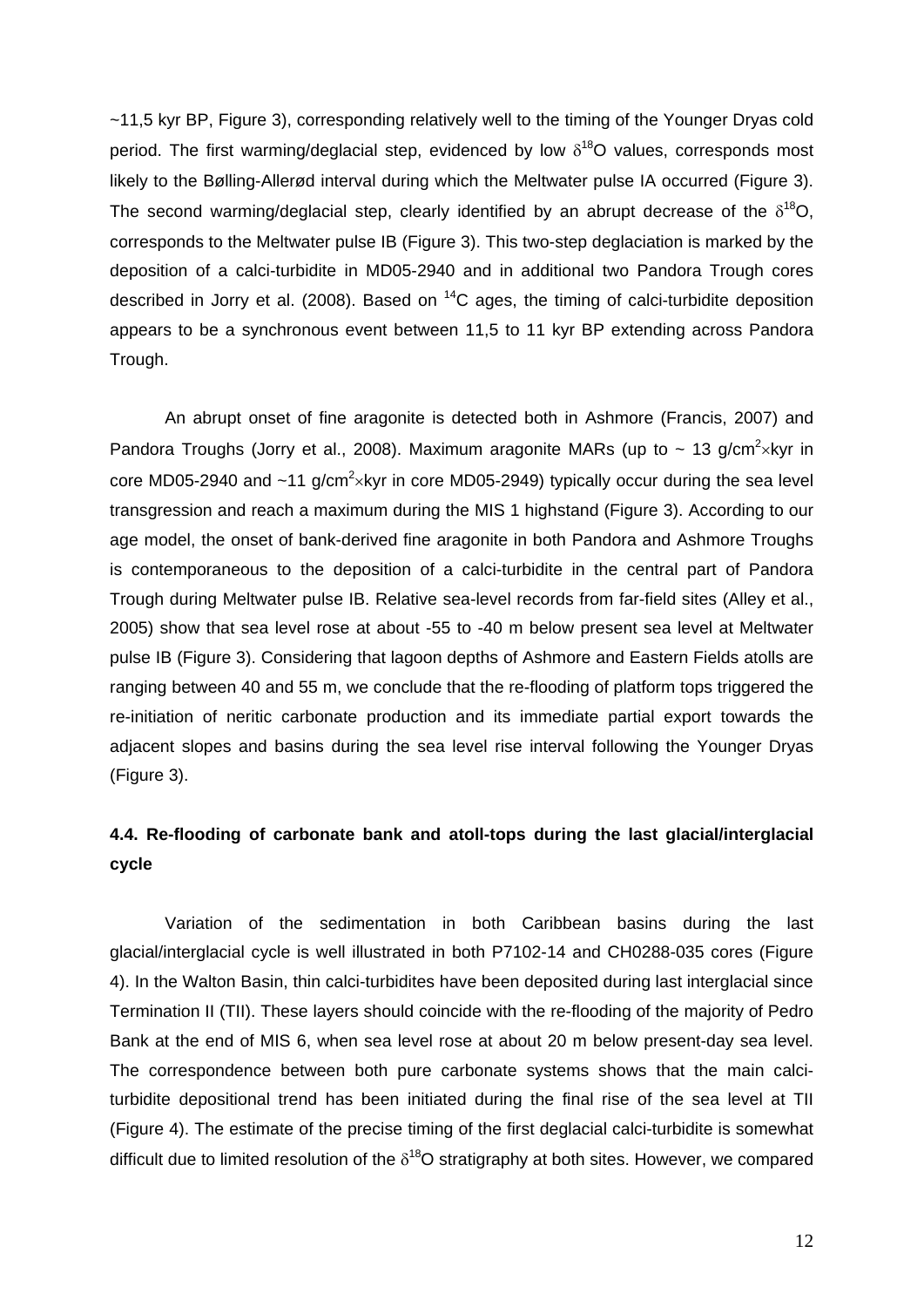the ratio between the full  $\delta^{18}O$  amplitude from MIS 6 to MIS 5.5 and the  $\delta^{18}O$  value above the first deglacial calci-turbidite to approximate the relative timing of initial calci-turbidite deposition. The slightly different ratio observed in core P7102-14 (equal to 1) compared to that of core CH0288-035 (equal to 1.11) suggests that the onset of the first deglacial calciturbidite is younger in TOTO than in the Walton Basin. This observation corresponds to the shallower depth of the Great Bahama Bank (0 to -15 m) compared to that of the Pedro Bank (-30m to -50m).

The precise timing of the re-flooding of isolated carbonate platforms at TII can be determined by using the high-resolution  $\delta^{18}O$  stratigraphy and fluctuations of the MAR aragonite in core MD05-2949 from Ashmore Trough (Figure 1A and Figure 5A). At TI, the onset of aragonite corresponds to the re-flooding of adjacent carbonate platforms during the Meltwater pulse IB between 11,5 and 11,0 kyr BP (Figure 3) (Francis, 2007). Contemporaneous onset of aragonite has also been observed in three additional cores from the slope of Ashmore Trough close to the Great Barrier Reef (Francis, 2007). In focusing on TII, a good correspondence is observed between the  $\delta^{18}O$  and the MAR aragonite fluctuations of core MD05-2949 and changes in sea level (Figure 5B and Figure 5C). The aragonite onset is detected at about 135 kyr BP and aragonite MAR reaches a maximum between 124 and 125 kyr BP (Francis, 2007). Between 120 and 121 kyr BP, aragonite MAR starts to decrease progressively to reach a minimum at about 110 kyr BP. Similar to the Meltwater pulse IB at TI, it appears that the onset of aragonite in Ashmore Trough has occurred during the last rise of the sea level at TII (Meltwater pulse IIB described by Esat et al. (1999)), when sea level rose at about -55 to -40 m below present sea level. It confirms that the final rise of the sea level between 130 and 136 kyr BP corresponds to a main window initiating the carbonate production on top of isolated carbonate platforms from the Bahamas, the Northern Nicaragua Rise, and the Gulf of Papua.

In spite of a shallower bathymetry at the top of the Great Bahama Bank, the return to calci-turbidite deposition at TI is observed first in the Tongue of the Ocean at about 6 kyr BP, while we documented the first occurrence of calci-turbidite in the Walton Basin about 3,8 kyr BP (Figure 4). In the Bahamas, the onset of fine aragonite is younger in TOTO (about 6 ka) than on the western margin of Great Bahama Bank where the onset has occurred at about 11 kyr BP (Droxler and Schlager, 1985; Slowey et al., 2002). This difference could be explained by the fact that the western margin of Great Bahama Bank is somewhat deeper than the central and eastern margin (Wilber et al., 1990). Concerning the Northern Nicaragua Rise, the absence of calci-turbidite deposition due the Pedro Bank-top re-flooding at the last deglaciation is observed in all cores from the Walton Basin north of Pedro Bank (CH0288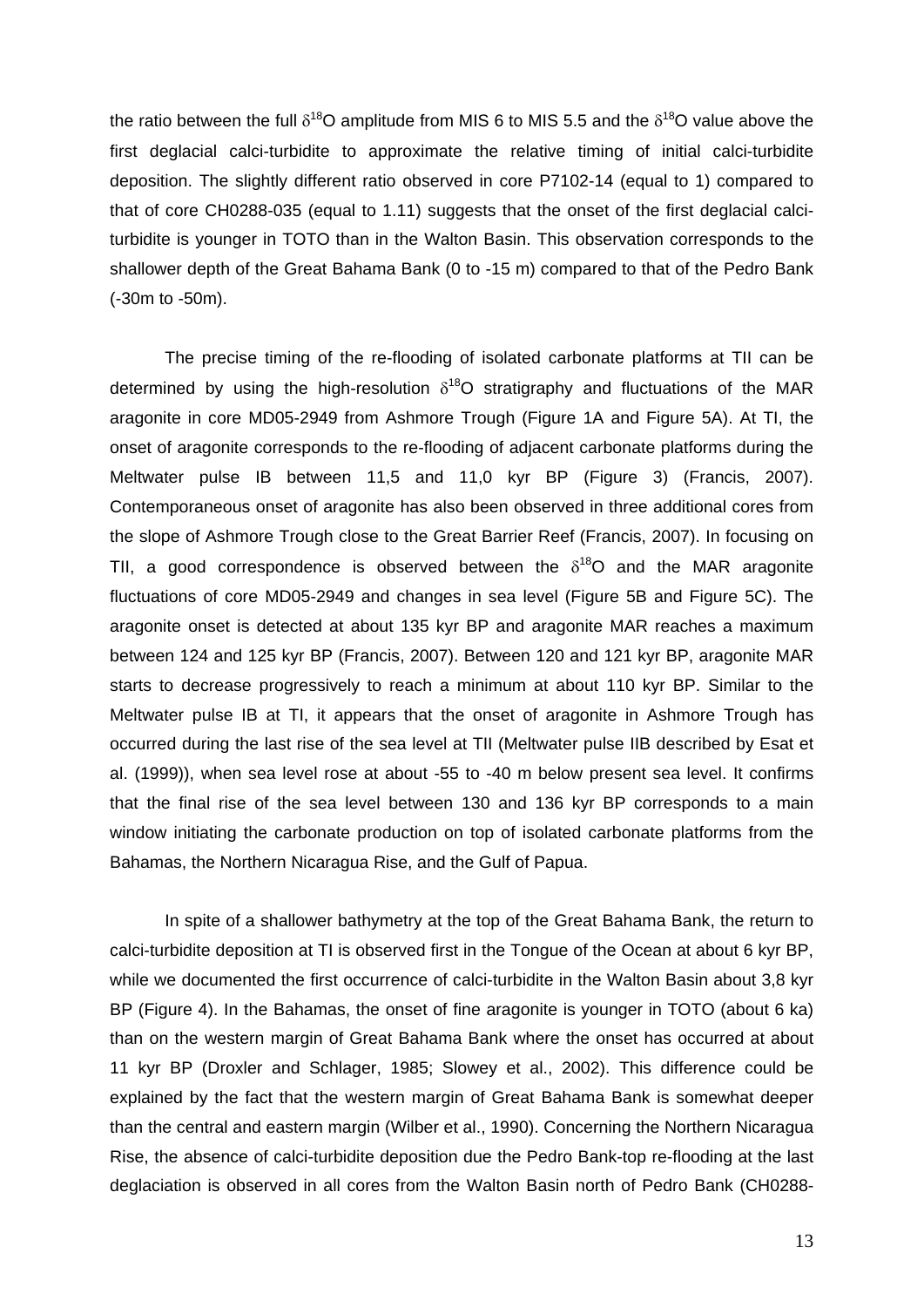035, CH0288-108, and MD03-2632, Figure 4 and Figure 6). Based on a previous study, it has been demonstrated that the deposition of calci-turbidites during the last deglaciation and the Holocene occurred preferentially in basins located south of the Pedro Bank (Andresen et al., 2003).

#### **4.5. Re-flooding of Pedro Bank during the last four glacial terminations**

The age model, based upon a reference  $\delta^{18}O$  stratigraphy (Lisiecki and Raymo, 2005), shows that highest sedimentation rates occurred during highstands, corresponding to the main calci-turbidite depositional trends (Figure 6B). The lowest sedimentation rates correspond to glacial stages, i.e. to periods of low sea levels and to bank-top exposures. Significant stratigraphic hiatuses are observed at TIII, TIV and TV (Figure 6B). Erosional processes most likely induced these hiatuses during calci-turbidite deposition after bank-top re-flooding. Throughout the entire sedimentary record, the initiation of the calci-turbidites at each interglacial stage is consistent with the timing of the last four glacial terminations (TII, TIII, TIV and TV). Four corresponding re-flooding events can be defined according to a sea level high enough to flood the top of the Pedro Bank and to trigger the deposition of calciturbidites in the Walton basin (Figure 6B and Figure 6C). The deposition of a calci-turbidite is also detected at about 225 kyr BP. The timing of this specific gravity flow deposit nicely coincides with the recent recognition of an extra glacial termination (TIIIA) that takes place one precession cycle after TIII (Cheng et al., 2009). This Termination is bounded by the lowest and the highest insolation values in the last 400 kyr and is coupled with a rise of the sea level from -70 m to -25 m. The sea level rise corresponds to an important reflooding window and associated onset of carbonate production on Pedro Bank.

The analyses of Walton Basin cores illustrate that the model of highstand shedding is well defined in the last four interglacial stages. The first calci-turbidite at each interglacial occurs during each glacial termination itself, triggered by the re-flooding of the Pedro Banktop. This study in Walton Basin, an active tectonic region of Northern Nicaragua Rise (Horsfield, 1975; Mann and Burke, 1990; Leroy et al., 1996), also demonstrates that the timing of the first calci-turbidite deposition at each glacial/interglacial transition is not controlled by earthquakes, but rather by sea-level changes facilitating bank top re-flooding and re-initiation of neritic carbonate production.

## **5. DISCUSSION**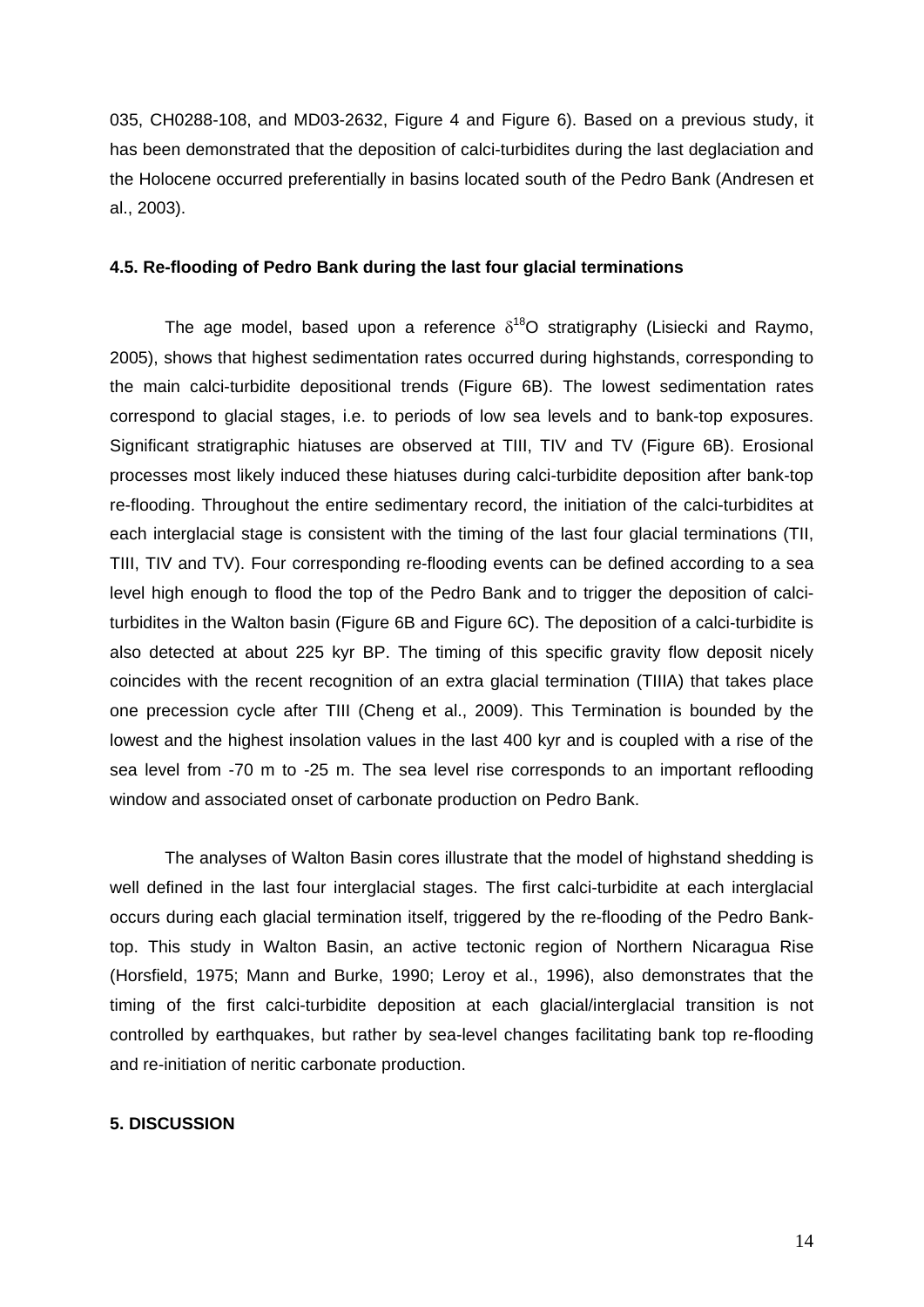This study confirms the strong ability of turbiditic systems to record the global late Quaternary climatic/eustatic fluctuations. Recent studies, based on high-resolution  $\delta^{18}O$ stratigraphies, show that climate and sea-level changes at millennial timescale have a significant influence on the deep ocean sedimentation during the last deglaciation (Skene and Piper, 2003; Jorry et al., 2008; Toucanne et al., 2008; Lebreiro et al., 2009; Pierau et al., 2009).

Re-flooding of isolated carbonate platforms at glacial/interglacial transitions and the rapid export of sediment to the deepwater demonstrates the outstanding capability for carbonate banks to produce sediment after a long period of exposure. According to our findings, it appears that intermediate high sea levels during glacial times, e.g. MIS 8.5 at -40 ± 20 m (Lea et al., 2002; Siddall et al., 2003; Bintanja et al., 2005; Rohling et al., 2009) and MIS 6.5 at -30  $\pm$  20 m (Lea et al., 2002), had no impact on the calci-turbidite deposition in basins adjacent to the banks. The overall sedimentation rates during these events were some of the lowest, and, therefore, preclude significant carbonate production. In this context, the calci-turbidite deposited during MIS 3 (Figure 4 and Figure 6) would then locally illustrate that the northern deeper part of Pedro Bank (Zans, 1958; Triffleman et al., 1992; Dullo, 1997) could have been re-flooded temporarily at that time.

The initiation of the most prolific periods for sediment production on carbonate platform tops appears to be intimately linked to the occurrence of glacial terminations, in particular during the second half of these terminations and before the highest sea levels. It suggests that periods of abrupt rises of the sea level at glacial terminations appears to be a fundamental parameter controlling the carbonate production on isolated carbonate platformtops, and then the initiation of calci-turbidite accumulation and fine aragonites in adjacent basins. According to our observations in the Gulf of Papua for TI (Figure 3), the initiation of the carbonate production on atoll tops has occurred very rapidly during Meltwater pulse IB, a period of time corresponding to high rates of sea-level rise (11 mm/yr according to Weaver et al. (2003)). In spite of differences in terms of rates and magnitude of sea level changes at TII (Esat et al., 1999; Siddall et al., 2006), the first deglacial calci-turbidites in TOTO and Walton Basin (Figure 4 and Figure 6) and the initial onset of bank-derived aragonite in Ashmore Trough (Figure 5) occurred during the second half of TII (Meltwater pulse IIB described by Esat et al. (1999)) when rates of sea level rise were very high, approximating 25 mm/yr (Rohling et al., 2008). Our dataset doesn't support any significant influence of the first meltwater pulse at TII (Meltwater pulse IIA described by Esat et al. (1999)) on the carbonate production of bank and atoll tops. Despite the absence of information concerning rates of sea-level rise at TIII, TIV and TV, a general pattern of rapid changes in sea level is expected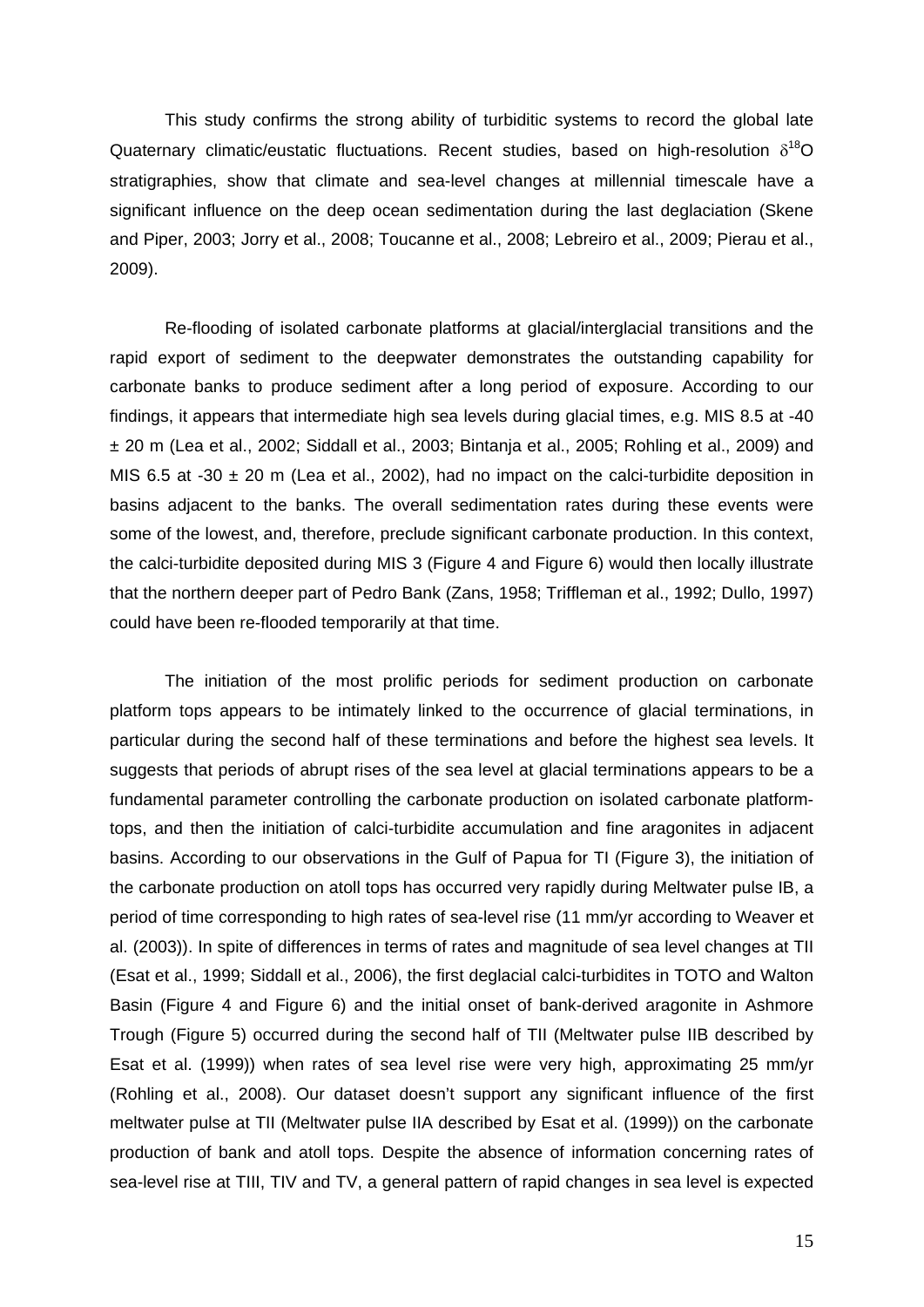throughout the last glacial terminations, with rates close to 10 mm/yr. This is supported by the observed 1.2 ± 0.1‰ shift in  $\delta^{18}O_{\text{water}}$  over the last four glacial terminations (Lea et al., 2002).

The concept of "re-flooding window" is proposed for the first time in this study to characterize the very short period of time during which bank and atoll-tops are flooded at glacial terminations, re-initiating neritic carbonate production on bank and atoll tops. The timing of the re-flooding window is constrained by an optimal bathymetry on top of banks and atolls and the position of sea level during the marine incursion. The optimum bathymetry for all case studies could have been slightly different according to the type of carbonate producers. Because the most important carbonate production is observed during glacial terminations, the re-flooding window is obviously driven by the conjunction of external forcing parameters such as unusual rising of insolation, triggering the melting of glacial main ice sheets and, as a result, the rise of sea level at unusual high rates. This is confirmed by the occurrence of a calci-turbidite in the Walton Basin at TIIIA (Figure 6). This extra glacial termination, recently documented by Cheng et al. (2009), is the result of unusually low insolation that rapidly generates a large ice sheet, followed by unusually high insolation that triggers collapse. The return of the calci-turbidite deposition in the Walton Basin during TIIIA corroborates the strong relationships between glacial terminations and the carbonate production on bank and atoll-tops and immediate neritic carbonate export through plumes and gravity flows towards adjacent slopes and basins.

#### **6. CONCLUSIONS**

This study demonstrates that the most significant export of sediments in oceanic basins surrounding isolated carbonate platforms are driven by the combination of local and regional parameters (e.g. the bathymetry on platform top) and of external forcings (insolation variations triggering climate changes resulting in sea level fluctuations) at glacial terminations. Our findings demonstrate a clear relationship between climate, sea level, and turbiditic accumulations in several carbonate basins during the last four glacial/interglacial cycles. Each one of the case studies shows that the initiation of trends of calci-turbidite and of the onset of aragonite production and basinward transport coincide with abrupt rises of the sea level at glacial terminations. Concerning TII, we demonstrate that the final rise of the sea level between 130 and 136 kyr BP corresponds to a main re-flooding window initiating the carbonate production on top of isolated carbonate platforms from the Bahamas, the Northern Nicaragua Rise and the Gulf of Papua. The analysis of the Walton Basin core demonstrates that the established highstand shedding model for calci-turbidite deposition in the last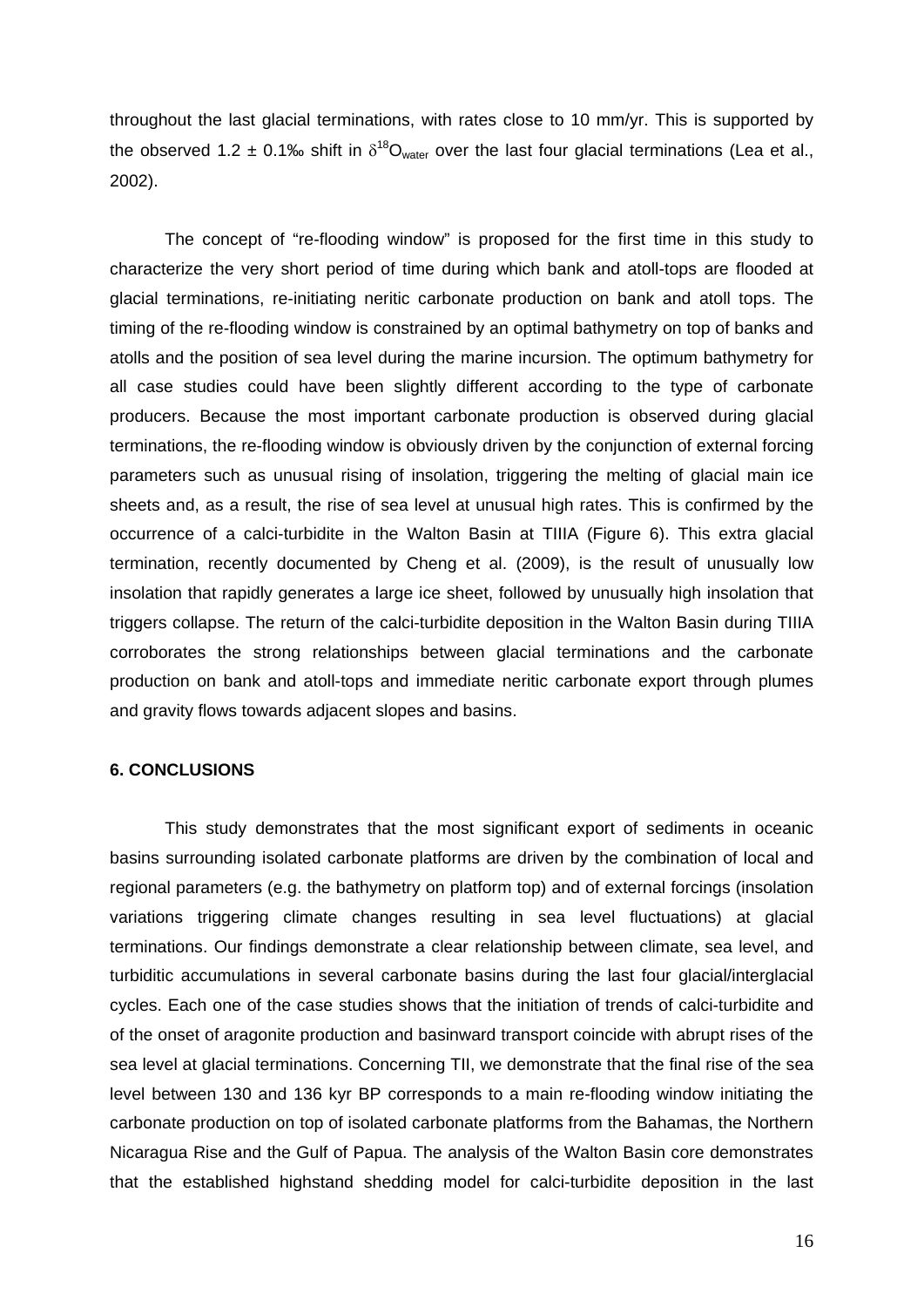glacial/interglacial cycle is also applicable for the previous four 100-kyr cycles. This observation demonstrates that earthquakes did not play a major role as trigger mechanism for calci-turbidites deposition.

#### **7. ACKNOWLEDGMENTS**

We are grateful to Captains, Officers, crew members and scientific and technical shipboard parties of the PECTEN and PICASSO cruises on the *R/V Marion Dufresne*. IPEV (Institut Polaire Français Paul-Emile Victor) is acknowledged for his support in recovering high quality cores with *R/V Marion Dufresne*. We are grateful to Mei-Mei E. Tang and Emily Pohlman for lithology and carbonate analyses of core MD03-2532, David Winter (UC Davis) who ran oxygen isotopes analyses and Guaciara Dos Santos (University of California) for AMS radiocarbon dates. Mark Siddall, an anonymous reviewer, and Editor Colin Murray-Wallace are acknowledged for constructive comments and review. This research was supported by the Swiss National Foundation (PBGE2-111250), the National Science Foundation Ocean Sciences (OCE 0305688 and OCE-8715922), and by TOTAL (R62620).

## **8. REFERENCES CITED**

- Alley, R.B., Clark, P.U., Huybrechts, P., Joughin, I., 2005. Ice-sheet and sea-level changes. Science 310, 456-460.
- Alley, R.B., Marotzke, J., Nordhaus, W.D., Overpeck, J.T., Peteet, D.M., Pielke, R.A., Pierrehumbert, R.T., Rhines, P.B., Stocker, T.F., Talley, L.D., Wallace, J.M., 2003. Abrupt climate change. Science 299, 2005-2010.
- Andresen, N., Reijmer, J.J.G., Droxler, A.W., 2003. Timing and distribution of calciturbidites around a deeply submerged carbonate platform in a seismically active setting (Pedro Bank, Northern Nicaragua Rise, Caribbean Sea). International Journal of Earth Sciences 92, 573-592.
- Arden, D.D., 1975. Geology of Jamaica and the Nicaragua Rise, In: Nairn, A.E.M., Stehli, F.G. (Eds.), The Ocean Basins and Margins, Volume 3, The Gulf of Mexico and the Caribbean. Plenum Press, New York, pp. 617-661.
- Atkinson, L.P., Berger, T., Hamilton, P., Waddell, E., Leaman, K., Lee, T.N., 1995. Current-Meter Observations in the Old-Bahama Channel. Journal of Geophysical Research-Oceans 100, 8555-8560.
- Bard, E., Hamelin, B., Fairbanks, R.G., Zindler, A., 1990. Calibration of the C-14 Timescale over the Past 30,000 Years Using Mass-Spectrometric U-Th Ages from Barbados Corals. Nature 345, 405-410.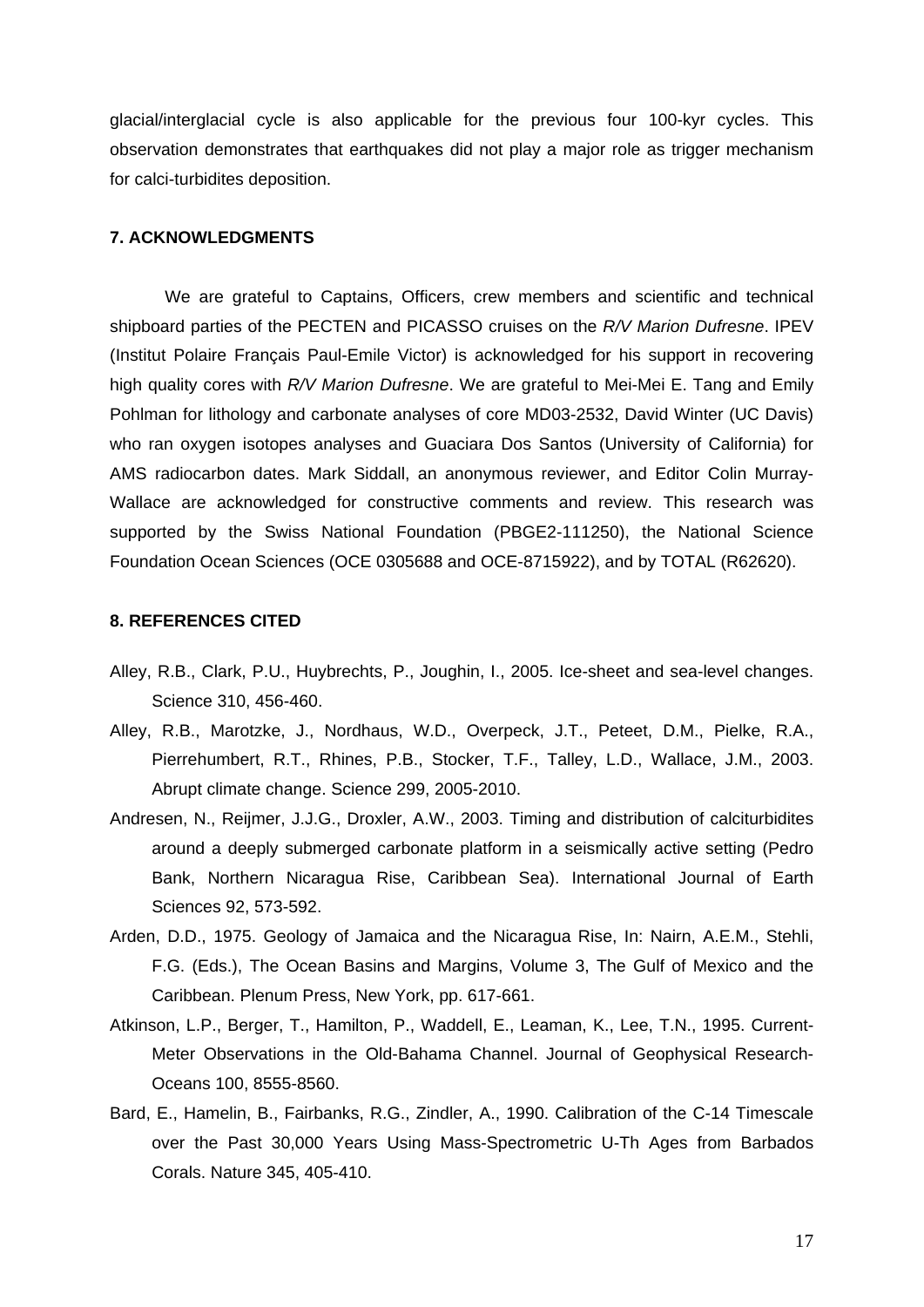- Bintanja, R., van de Wal, R.S.W., Oerlemans, J., 2005. Modelled atmospheric temperatures and global sea levels over the past million years. Nature 437, 125-128.
- Boss, S.K., Rasmussen, K.A., 1995. Misuse of Fischer Plots as Sea-Level Curves. Geology 23, 221-224.
- Brunskill, G.J., Woolfe, K.J., Zagorskis, I., 1995. Distribution of riverine sediment chemistry on the shelf, slope and rise of the Gulf of Papua. Geo Mar Lett. 15, 160-165.
- Camoin, G.F., Montaggioni, L.F., Braithwaite, C.J.R., 2004. Late glacial to post glacial sea levels in the Western Indian Ocean. Marine Geology 206, 119-146.
- Carew, J.L., Mylroie, J.E., 1985. Pleistocene and Holocene stratigraphy of San Salvador Island, Bahamas, with reference to marine and terrestrial lithofacies at French Bay, In: Curran, H.A. (Ed.), Pleistocene and Holocene Environments on San Salvador Island, Bahamas. CCFL Bahamian Field Station, Fort Lauderdale, Florida, pp. 11-61.
- Carew, J.L., Mylroie, J.E., 1995. Quaternary Tectonic Stability of the Bahamian Archipelago Evidence from Fossil Coral-Reefs and Flank Margin Caves. Quaternary Science Reviews 14, 145-153.
- Carson, B.E., Francis, J.M., Leckie, R.M., Droxler, A.W., Dickens, G.R., Jorry, S.J., Bentley, S.J., Peterson, L.C., Opdyke, B.N., 2008. Benthic Foraminiferal response to sea level change in the mixed siliciclastic-carbonate system of southern Ashmore Trough (Gulf of Papua). Journal of Geophysical Research-Earth Surface 113, F01S20.
- Cheng, H., Edwards, R.L., Broecker, W.S., Denton, G.H., Kong, X.G., Wang, Y.J., Zhang, R., Wang, X.F., 2009. Ice Age Terminations. Science 326, 248-252.
- Clark, P.U., Dyke, A.S., Shakun, J.D., Carlson, A.E., Clark, J., Wohlfarth, B., Mitrovica, J.X., Hostetler, S.W., McCabe, A.M., 2009. The Last Glacial Maximum. Science 325, 710- 714.
- Clark, P.U., Marshall McCabe, A., Mix, A.C., Weaver, A.J., 2004. Rapid rise of sea level 19,000 years ago and its global implications. Science 304, 1141-1144.
- Cunningham, A.D., 1998. The Neogene Evolution of the Pedro Channel Carbonate System, Northern Nicaragua Rise. Ph.D. Thesis, Rice University, Houston.
- Cutler, K.B., Edwards, R.L., Taylor, F.W., Cheng, H., Adkins, J., Gallup, C.D., Cutler, P.M., Burr, G.S., Bloom, A.L., 2003. Rapid sea-level fall and deep-ocean temperature change since the last interglacial period. Earth and Planetary Science Letters 206, 253-271.
- Daugherty, D.R., Boardman, M.R., Metzler, C.V., 1987. Characteristics and origins of joints and sedimentary dikes of the Bahama Islands. Proceedings of the 3rd Symposium on the Geology of the Bahamas, 45-56.
- Dolan, P., 1972. Genesis and distribution of recent sediments on the Pedro Bank, south of Jamaica. Ph.D. Thesis, University College, London.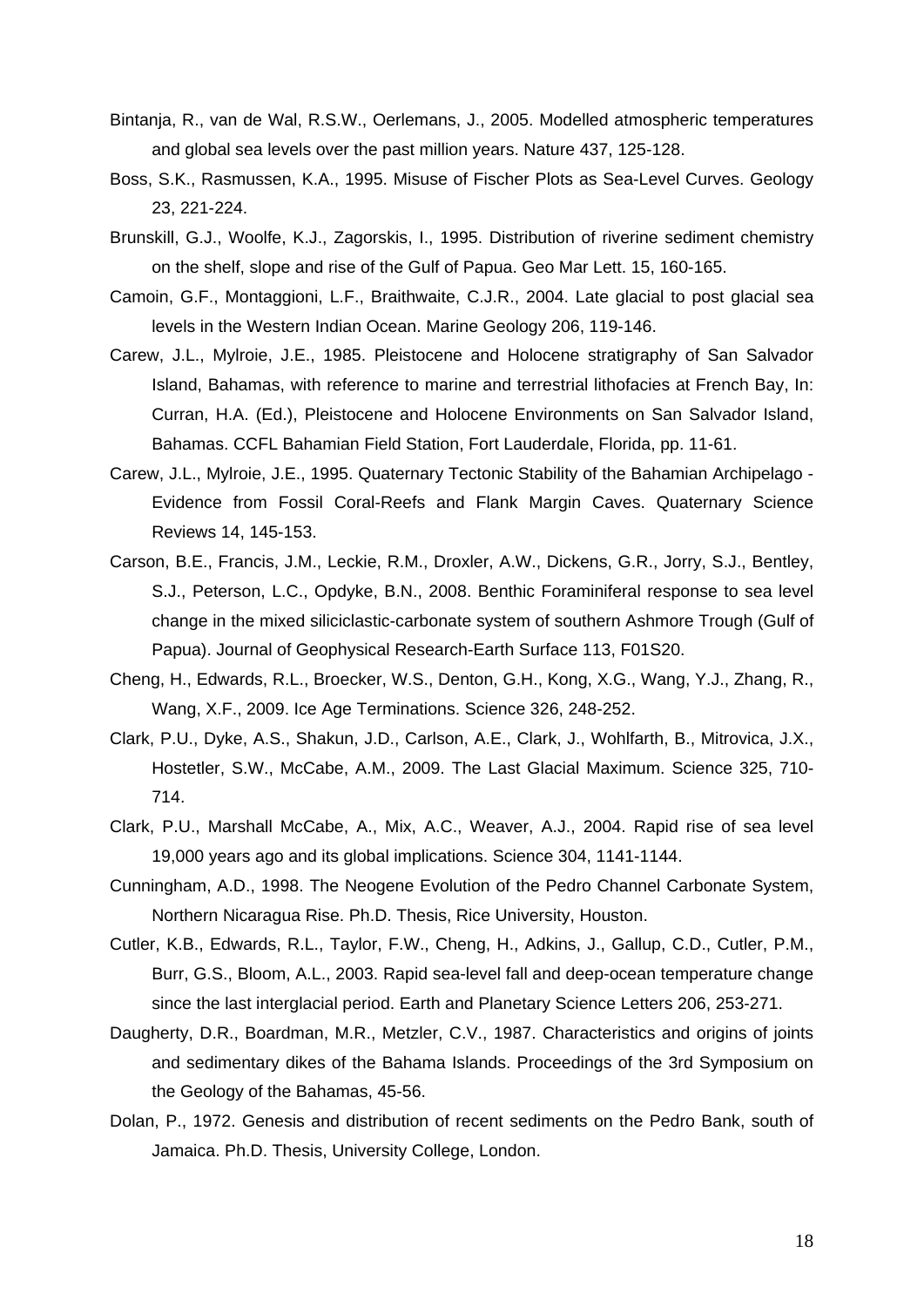- Droxler, A.W., Schlager, W., 1985. Glacial versus interglacial sedimentation rates and turbidite frequency in the Bahamas. Geology 13, 799-802.
- Droxler, A.W., Schlager, W., Whallon, C.C., 1983. Quaternary aragonite cycles and oxygen isotope record in bahamian carbonate ooze. Geology 11, 235-239.
- Dullo, W.C., 1997. Die Plattformhangmorphologie der Pedro Bank in der Karibik. Geol Bl NO-Bayern 47, 303-320.
- Duncan, D.S., Hine, A.C., Droxler, A.W., 1999. Tectonic controls on carbonate sequence formation in an active strike-slip setting: Serranilla Basin, Northern Nicaragua Rise, Western Caribbean Sea. Marine Geology 160, 355-382.
- Dutton, A., Bard, E., Antonioli, F., Esat, T.M., Lambeck, K., McCulloch, M.T., 2009. Phasing and amplitude of sea-level and climate change during the penultimate interglacial. Nature Geoscience 2, 355-359.
- Edwards, R.L., Beck, J.W., Burr, G.S., Donahue, D.J., Chappell, J.M.A., Bloom, A.L., Druffel, E.R.M., Taylor, F.W., 1993. A Large Drop in Atmospheric C-14/C-12 and Reduced Melting in the Younger Dryas, Documented with Th-230 Ages of Corals. Science 260, 962-968.
- Emiliani, C., 1955. Pleistocene temperatures. Journal of Geology 63, 538-578.
- Esat, T.M., McCulloch, M.T., Chappell, J., Pillans, B., Omura, A., 1999. Rapid fluctuations in sea level recorded at Huon Peninsula during the penultimate deglaciation. Science 283, 197-201.
- Fairbanks, R.G., 1989. A 17,000-Year Glacio-Eustatic Sea-Level Record Influence of Glacial Melting Rates on the Younger Dryas Event and Deep-Ocean Circulation. Nature 342, 637-642.
- Francis, J.M., 2007. Late Quaternary sediment dispersal and accumulation on slopes of the Great Barrier Reef mixed siliciclastic-carbonate depositional system, Gulf of Papua, Papua New Guinea and north Queensland Margin, Australia. Ph.D. Thesis, Rice University, Houston.
- Francis, J.M., Daniell, J.J., Droxler, A.W., Dickens, G.R., Bentley, S.J., Peterson, L.C., Opdyke, B.N., Beaufort, L., 2008. Deep water geomorphology of the mixed siliciclasticcarbonate system, Gulf of Papua. Journal of Geophysical Research-Earth Surface 113, F01S16.
- Gischler, E., 2003. Holocene lagoonal development in the isolated carbonate platforms off Belize. Sedimentary Geology 159, 113-132.
- Gischler, E., Lomando, A.J., Hudson, J.H., Holmes, C.W., 2000. Last interglacial reef growth beneath Belize barrier and isolated platform reefs. Geology 28, 387-390.
- Glaser, K.S., 1991. Late Quaternary periplatform sediments and environments on the Northeastern Nicaragua Rise, Caribbean Sea. Ph.D. Thesis, Rice University, Houston.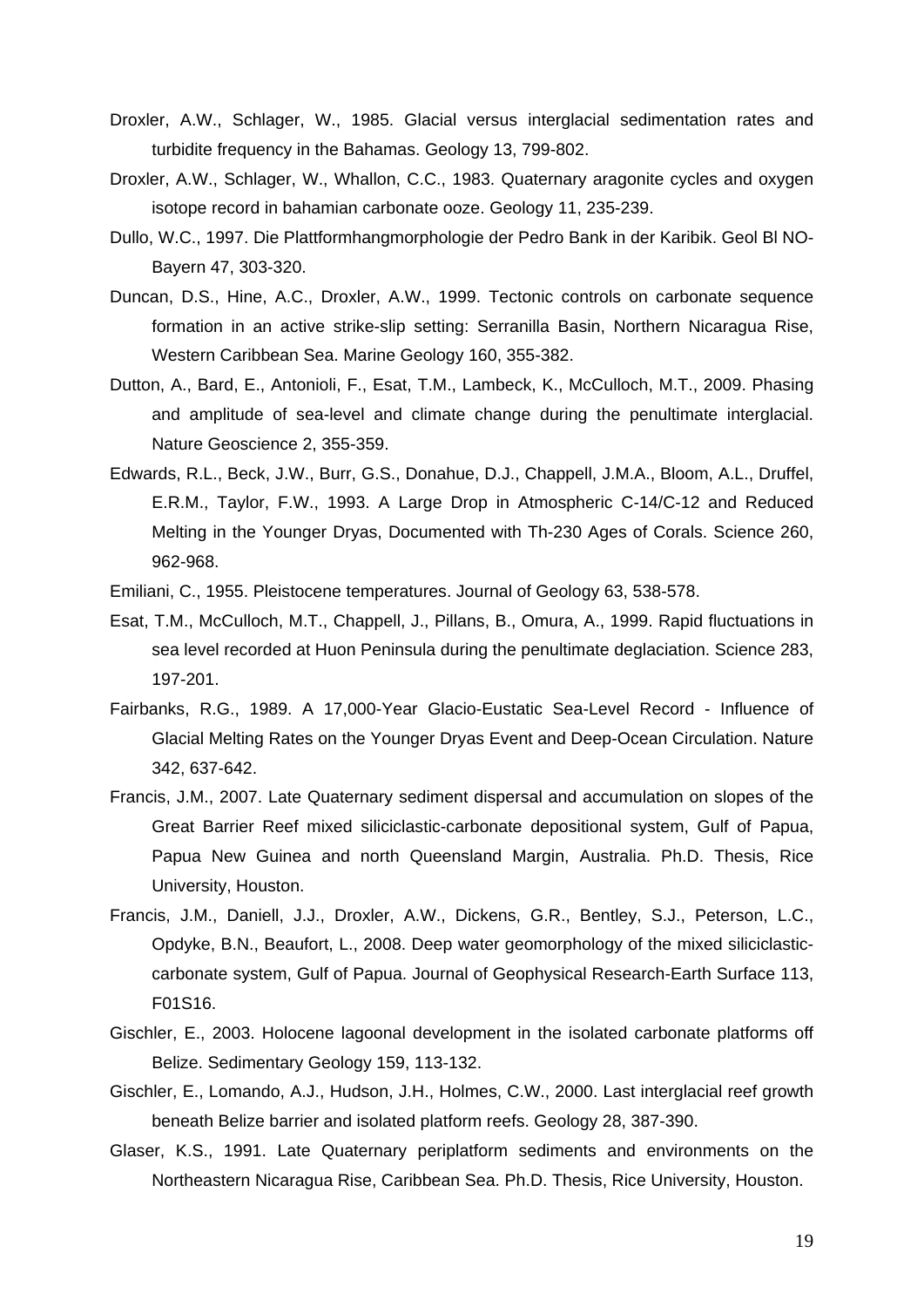- Glaser, K.S., Droxler, A.W., 1991. High production and highstand shedding from deeply submerged carbonate banks, Northern Nicaragua Rise. Journal of Sedimentary Petrology 61, 128-142.
- Glaser, K.S., Droxler, A.W., 1993. Controls and development of Late Quaternary periplatform carbonate stratigraphy in Walton Basin (Northeastern Nicaragua Rise, Caribbean Sea). Paleoceanography 8, 243-274.
- Haak, A.B., Schlager, W., 1989. Compositional Variations in Calciturbidites Due to Sea-Level Fluctuations, Late Quaternary, Bahamas. Geologische Rundschau 78, 477-486.
- Hallock, P., Hine, A.C., Vargo, G.A., Elrod, J.A., Jaap, W.C., 1988. Platforms of the Nicaraguan Rise - Examples of the Sensitivity of Carbonate Sedimentation to Excess Trophic Resources. Geology 16, 1104-1107.
- Hanebuth, T., Stattegger, K., Grootes, P.M., 2000. Rapid flooding of the Sunda Shelf: A lateglacial sea-level record. Science 288, 1033-1035.
- Harris, P.T., Baker, E.K., Cole, A.R., Short, S.A., 1993. A Preliminary-Study of Sedimentation in the Tidally Dominated Fly River Delta, Gulf of Papua. Continental Shelf Research 13, 441-472.
- Hathearn, W.D., 1963. Bathymetry of the Straits of Florida and the Bahamas Islands, 2) Bathymetry of the Tongue of the Ocean, Bahamas. Bulletin of Marine Sciences 13, 365-377.
- Hearty, P.J., Kindler, P., 1993. New Perspectives on Bahamian Geology San-Salvador Island, Bahamas. Journal of Coastal Research 9, 577-594.
- Hine, A.C., Hallock, P., Harris, M.W., Mullins, H.T., Belknap, D.F., Jaap, W.C., 1988. Halimeda Bioherms Along an Open Seaway - Miskito Channel, Nicaraguan Rise, Sw Caribbean Sea. Coral Reefs 6, 173-178.
- Hine, A.C., Mullins, H.T., 1981. Modern Carbonate Shelf-Slope Boundaries. Aapg Bulletin-American Association of Petroleum Geologists 65, 938-939.
- Holcombe, T.L., Ladd, J.W., Westbrook, G., Edgar, N.T., Bowland, C.L., 1990. Caribbean marine geology; ridges and basins of the plate interior, In: Dengo, G., Case, J.E. (Eds.), The Caribbean Region. Geological Society of America, Boulder, pp. 231-260.
- Holcombe, T.L., Vogt, P.R., Matthews, J.E., Murchison, R.R., 1973. Evidence for sea floor spreading in the Cayman Trough. Earth & Planetary Science Letters 20, 357-371.
- Horsfield, W.T., 1975. Quaternary Vertical Movements in Greater Antilles. Geological Society of America Bulletin 86, 933-938.
- Hughen, K.A., Baillie, M.G.L., Bard, E., Beck, J.W., Bertrand, C.J.H., Blackwell, P.G., Buck, C.E., Burr, G.S., Cutler, K.B., Damon, P.E., Edwards, R.L., Fairbanks, R.G., Friedrich, M., Guilderson, T.P., Kromer, B., McCormac, G., Manning, S., Ramsey, C.B., Reimer, P.J., Reimer, R.W., Remmele, S., Southon, J.R., Stuiver, M., Talamo, S., Taylor, F.W.,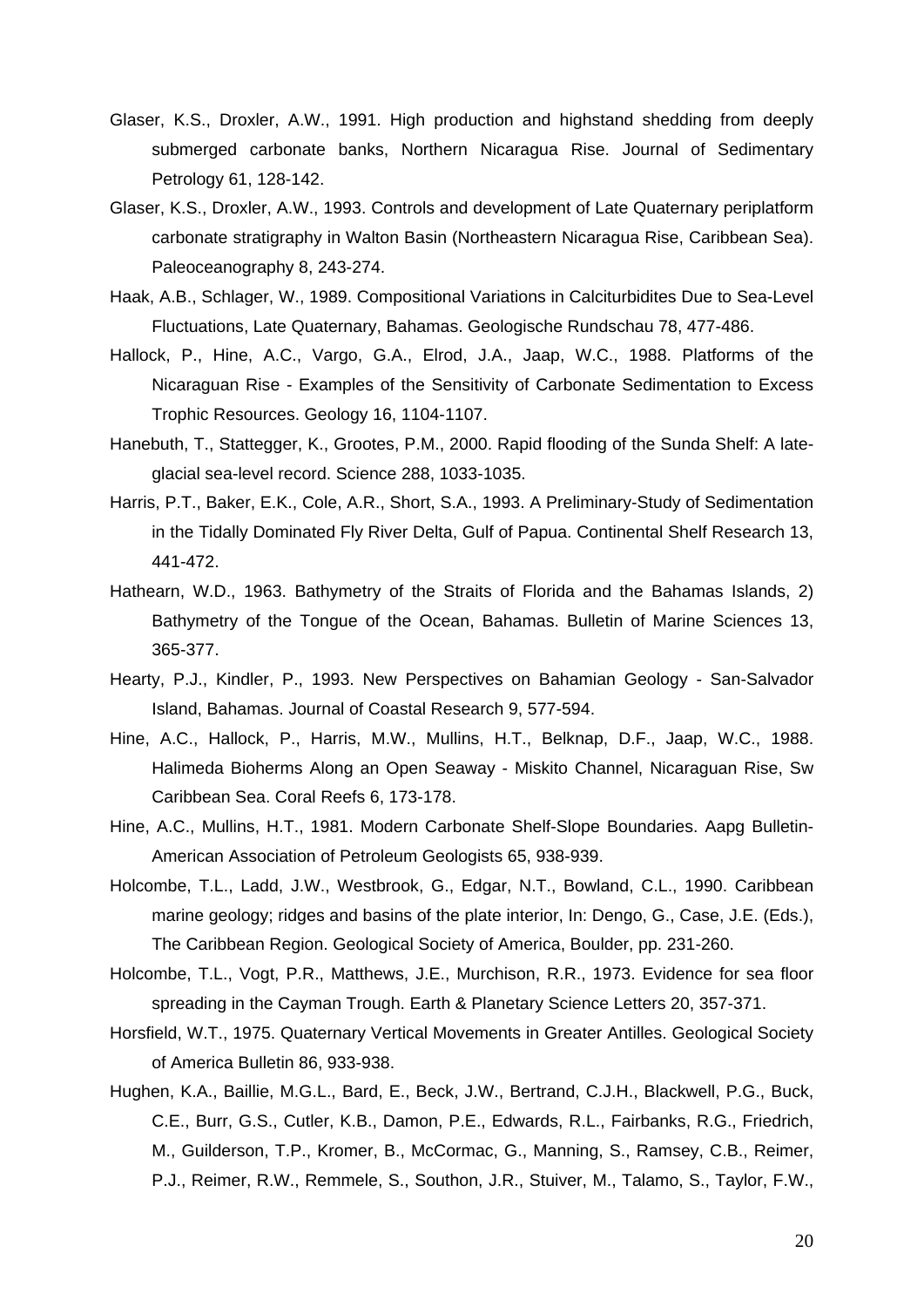van der Plicht, J., Weyhenmeyer, C.E., 2004. Marine04 Marine Radiocarbon Age Calibration, 0-26 cal kyr BP. Radiocarbon 46, 1059-1086.

- Husseini, S.I., Matthews, R.K., 1972. Distribution of high-magnesium calcite in lime muds of the Great Bahama Bank; diagenetic implications. Journal of Sedimentary Petrology 42, 179-182.
- Jorry, S.J., Droxler, A.W., Mallarino, G., Dickens, G.R., Bentley, S.J., Beaufort, L., Peterson, L.C., Opdyke, B.N., 2008. Bundled turbidite deposition in the central Pandora Trough (Gulf of Papua) since Last Glacial Maximum: Linking sediment nature and accumulation to sea level fluctuations at millennial timescale. Journal of Geophysical Research-Earth Surface 113, F01S19.
- Kinder, T.H., Heburn, G.W., Green, A.W., 1985. Some Aspects of the Caribbean Circulation. Marine Geology 68, 25-52.
- Lambeck, K., Chappell, J., 2001. Sea level change through the last glacial cycle. Science 292, 679-686.
- Lantzsch, H., Roth, S., Reijmer, J.J.G., Kinkel, H., 2007. Sea-level related resedimentation processes on the northern slope of Little Bahama Bank (Middle Pleistocene to Holocene). Sedimentology 54, 1307-1322.
- Lea, D.W., Martin, P.A., Pak, D.K., Spero, H.J., 2002. Reconstructing a 350 ky history of sea level using planktonic Mg/Ca and oxygen isotope records from a Cocos Ridge core. Quaternary Science Reviews 21, 283-293.
- Leaman, K.D., Vertes, P.S., Atkinson, L.P., Lee, T.N., Hamilton, P., Waddell, E., 1995. Transport, Potential Vorticity, and Current Temperature Structure across Northwest Providence and Santaren Channels and the Florida Current Off Cay-Sal Bank. Journal of Geophysical Research-Oceans 100, 8561-8569.
- Lebreiro, S.M., Voelker, A.H.L., Vizcaino, A., Abrantes, F.G., Alt-Epping, U., Jung, S., Thouveny, N., Gracia, E., 2009. Sediment instability on the Portuguese continental margin under abrupt glacial climate changes (last 60 kyr). Quaternary Science Reviews 28, 3211-3223.
- Leroy, S., deLepinay, B.M., Mauffret, A., Pubellier, M., 1996. Structural and tectonic evolution of the eastern Cayman Trough (Caribbean sea) from seismic reflection data. Aapg Bulletin-American Association of Petroleum Geologists 80, 222-247.
- Lisiecki, L.E., Raymo, M.E., 2005. A Pliocene-Pleistocene stack of 57 globally distributed benthic delta O-18 records. Paleoceanography 20, -.
- MacKinnon, L., Jones, B., 2001. Sedimentological evolution of North Sound, Grand Cayman - A freshwater to marine carbonate succession driven by Holocene sea-level rise. Journal of Sedimentary Research 71, 568-580.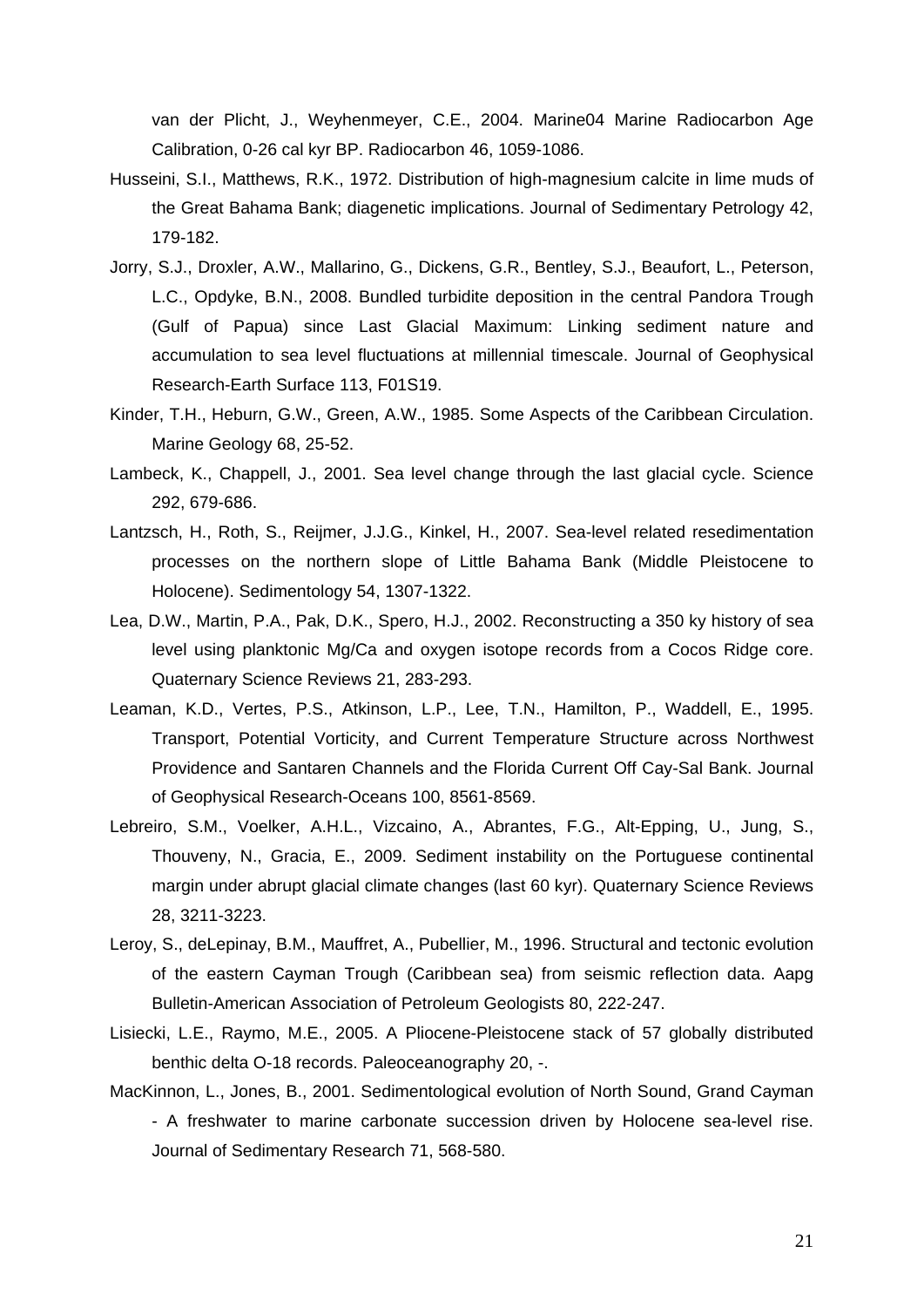- Malone, M.J., Slowey, N.C., Henderson, G.M., 2001. Early diagenesis of shallow-water periplatform carbonate sediments, leeward margin, Great Bahama Bank (Ocean Drilling Program Leg 166). Geological Society of America Bulletin 113, 881-894.
- Mann, P., Burke, K., 1990. Transverse Intraarc Rifting Paleogene Wagwater Belt, Jamaica. Marine and Petroleum Geology 7, 410-&.
- Milliman, J.D., 1974. Marine carbonates. Springer Verlag, Berlin, Heidelberg, New York.
- Milliman, J.D., 1995. Sediment discharge to the ocean from small mountainous rivers: The New Guinea example. Geo-Marine Letters 15, 127-133.
- Milliman, J.D., Freile, D., Steinen, R.P., Wilber, R.J., 1993. Great Bahama Bank Aragonitic Muds - Mostly Inorganically Precipitated, Mostly Exported. Journal of Sedimentary Petrology 63, 589-595.
- Muhammad, Z., Bentley, S.J., Febo, L.A., Droxler, A.W., Dickens, G.R., Peterson, L.C., Opdyke, B.N., 2008. Excess Pb-210 inventories and fluxes along the continental slope and basins of the Gulf of Papua. Journal of Geophysical Research-Earth Surface 113, F01S17.
- Mullins, H.T., Heath, K.C., Vanburen, H.M., Newton, C.R., 1984. Anatomy of a Modern Open-Ocean Carbonate Slope - Northern Little Bahama Bank. Sedimentology 31, 141- 168.
- Mutti, M., Droxler, A.W., Cunningham, A.D., 2005. Evolution of the Northern Nicaragua Rise during the Oligocene-Miocene: Drowning by environmental factors. Sedimentary Geology 175, 237-258.
- Perfit, M.R., Heezen, B.C., 1978. Geology and Evolution of Cayman Trench. Geological Society of America Bulletin 89, 1155-1174.
- Pickard, G.L., Donguy, J.R., Henin, C., Rougerie, R., 1977. A review of the physical oceanography of the Great Barrier Reef and Western Coral Sea. Aust. Inst. of Mar. Sci., Cape Ferguson.
- Pierau, R., Hanebuth, T.J.J., Krastel, S., Henrich, R., 2009. Late Quaternary climatic events and sea-level changes recorded by turbidite activity, Dakar Canyon, NW Africa. Quaternary Research 73, 385-392.
- Pindell, J.L., Barrett, S.F., 1990. Geological evolution of the Caribbean region: a plate tectonic perspective, In: Dengo, G., Case, J.E. (Eds.), The Caribbean Region. Geological Society of America, Boulder, pp. 405-432.
- Purdy, E.G., 1963. Recent calcium carbonate facies of the Great Bahama Bank. 1. Petrography and reaction groups. Journal of Geology 71, 334-355.
- Purdy, E.G., 1974. Reef configurations, cause and effect, In: Laporte, L.F. (Ed.), Reefs in Time and Space. SEPM Special Publication, Tulsa, pp. 9-76.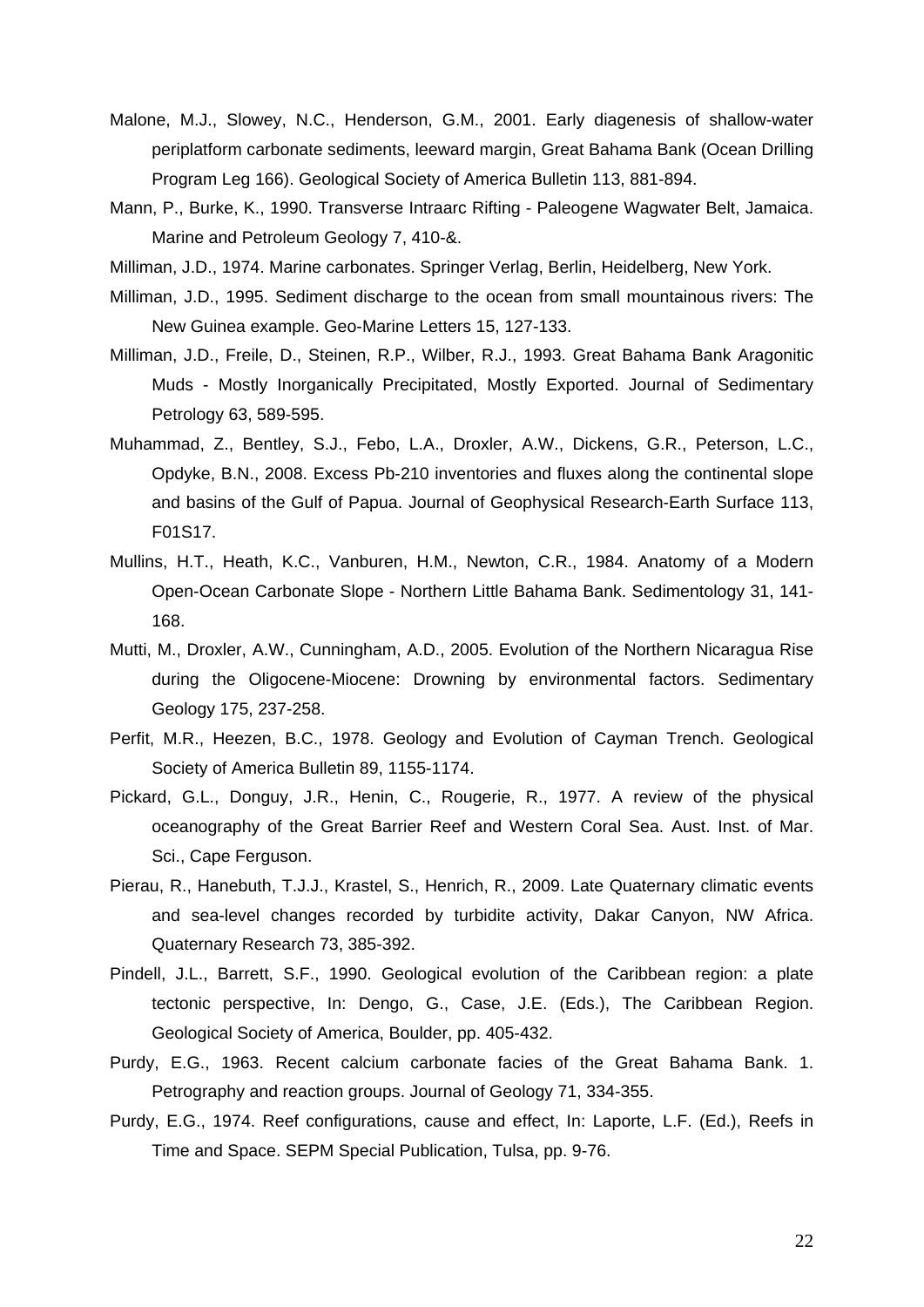- Reijmer, J.J., Swart, P.K., Bauch, T., Otto, R., Reuning, L., Roth, S., Zechel, S., 2009. A reevaluation of facies variations on Great Bahama Bank 1: New Facies Maps of Western Great Bahama Bank, In: Swart, P.K., Eberli, G.P., McKenzie, J.A. (Eds.), Perspectives in Sedimentary Geology: A Tribute to the Career of Robert Nathan Ginsburg. International Association of Sedimentologists Special Publication pp. 29-46.
- Reijmer, J.J.G., Andresen, N., 2007. Mineralogy and grain size variations along two carbonate margin-to-basin transects (Pedro Bank, Northern Nicaragua Rise). Sedimentary Geology 198, 327-350.
- Reimer, P.J., Reimer, R.W., 2001. A marine reservoir correction database and on-line interface. Radiocarbon 43, 461-463.
- Roberts, H.H., Murray, S.P., 1983. Controls on reef development and the terrigeneouscarbonate interface on a shallow shelf, Nicaragua (Central America). Coral Reefs 2, 71- 80.
- Rohling, E.J., Grant, K., Bolshaw, M., Roberts, A.P., Siddall, M., Hemleben, C., Kucera, M., 2009. Antarctic temperature and global sea level closely coupled over the past five glacial cycles. Nature Geoscience 2, 500-504.
- Rohling, E.J., Grant, K., Hemleben, C., Siddall, M., Hoogakker, B.A.A., Bolshaw, M., Kucera, M., 2008. High rates of sea-level rise during the last interglacial period. Nature Geoscience 1, 38-42.
- Rosencrantz, E., Ross, M.I., Sclater, J.G., 1988. Age and Spreading History of the Cayman Trough as Determined from Depth, Heat-Flow, and Magnetic-Anomalies. Journal of Geophysical Research-Solid Earth and Planets 93, 2141-2157.
- Rosencrantz, E., Sclater, J.G., 1986. Depth and Age in the Cayman Trough. Earth and Planetary Science Letters 79, 133-144.
- Schlager, W., Reijmer, J.J.G., Droxler, A.W., 1994. Highstand shedding of carbonate platforms. Journal of Sedimentary Research 64, 270-281.
- Schmitz, W.J., Richardson, P.L., 1991. On the Sources of the Florida Current. Deep-Sea Research Part a-Oceanographic Research Papers 38, S379-S409.
- Sepulcre, S., Tachikawa, K., Vidal, L., Thouveny, N., Bard, E., 2009. Preservation state of metastable magnesian calcite in periplatform sediments from the Caribbean Sea over the last million years. Geochemistry Geophysics Geosystems 10, -.
- Shackleton, N.J., Opdyke, N.D., 1977. Oxygen Isotope and Paleomagnetic Evidence for Early Northern Hemisphere Glaciation. Nature 270, 216-219.
- Siddall, M., Bard, E., Rohling, E.J., Hemleben, C., 2006. Sea-level reversal during Termination II. Geology 34, 817-820.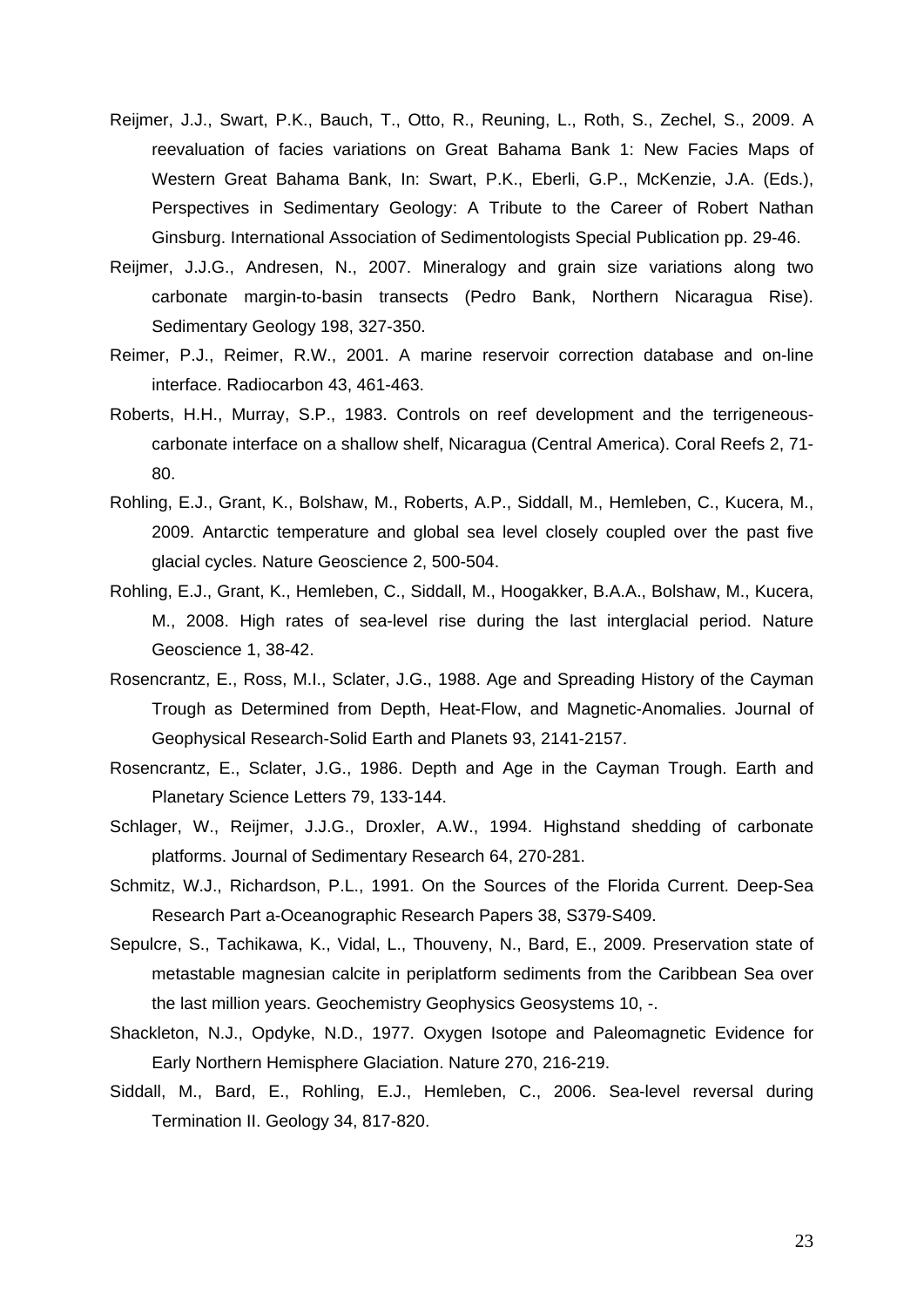- Siddall, M., Rohling, E.J., Almogi-Labin, A., Hemleben, C., Meischner, D., Schmelzer, I., Smeed, D.A., 2003. Sea-level fluctuations during the last glacial cycle. Nature 423, 853-858.
- Skene, K.I., Piper, D.J.W., 2003. Late Quaternary stratigraphy of Laurentian Fan: a record of events off the eastern Canadian continental margin during the last deglacial period. Quaternary International 99, 135-152.
- Slingerland, R., Selover, R.W., Ogston, A.S., Keen, T.R., Driscoll, N.W., Milliman, J.D., 2008. Building the Holocene clinothem in the Gulf of Papua: An ocean circulation study. Journal of Geophysical Research-Earth Surface 113, F01S14.
- Slowey, N.C., Wilber, R.J., Haddad, G.A., Henderson, G.M., 2002. Glacial-to-Holocene sedimentation on the western slope of Great Bahama Bank. Marine Geology 185, 165- 176.
- Stuiver, M., Reimer, P.J., 1993. Extended <sup>14</sup>C data base and revised CALIB radiocarbon calibration program. Radiocarbon 35, 215-230.
- Stuiver, M., Reimer, P.J., Reimer, R.W., 2005. CALIB 5.0. WWW program and documentation.
- Tcherepanov, E.N., Droxler, A.W., Lapointe, P., Mohn, K., 2008. Carbonate seismic stratigraphy of the Gulf of Papua mixed depositional system: Neogene stratigraphic signature and eustatic control. Basin Research 20, 185-209.
- Thierstein, H.R., Geitzenauer, K.R., Molfino, B., 1977. Global Synchroneity of Late Quaternary Coccolith Datum Levels - Validation by Oxygen Isotopes. Geology 5, 400- 404.
- Thompson, P.R., Be, A.W.H., Duplessy, J.C., Shackleton, N.J., 1979. Disappearance of Pink-Pigmented Globigerinoides-Ruber at 120,000-Yr Bp in the Indian and Pacific Oceans. Nature 280, 554-558.
- Thompson, W.G., Goldstein, S.L., 2005. Open-system coral ages reveal persistent suborbital sea-level cycles. Science 308, 401-404.
- Thompson, W.G., Goldstein, S.L., 2006. A radiometric calibration of the SPECMAP timescale. Quaternary Science Reviews 25, 3207-3215.
- Toucanne, S., Zaragosi, S., Bourillet, J.F., Naughton, F., Cremer, M., Eynaud, F., Dennielou, B., 2008. Activity of the turbidite levees of the Celtic-Armorican margin (Bay of Biscay) during the last 30,000 years: Imprints of the last European deglaciation and Heinrich events. Marine Geology 247, 84-103.
- Triffleman, N.J., 1989. Morphology, sediments and depositional environments of a partially drowned carbonate platform: Serranilla Bank - Southwest Carribbean Sea. M.S. Thesis, Univ. of South Florida, Tampa.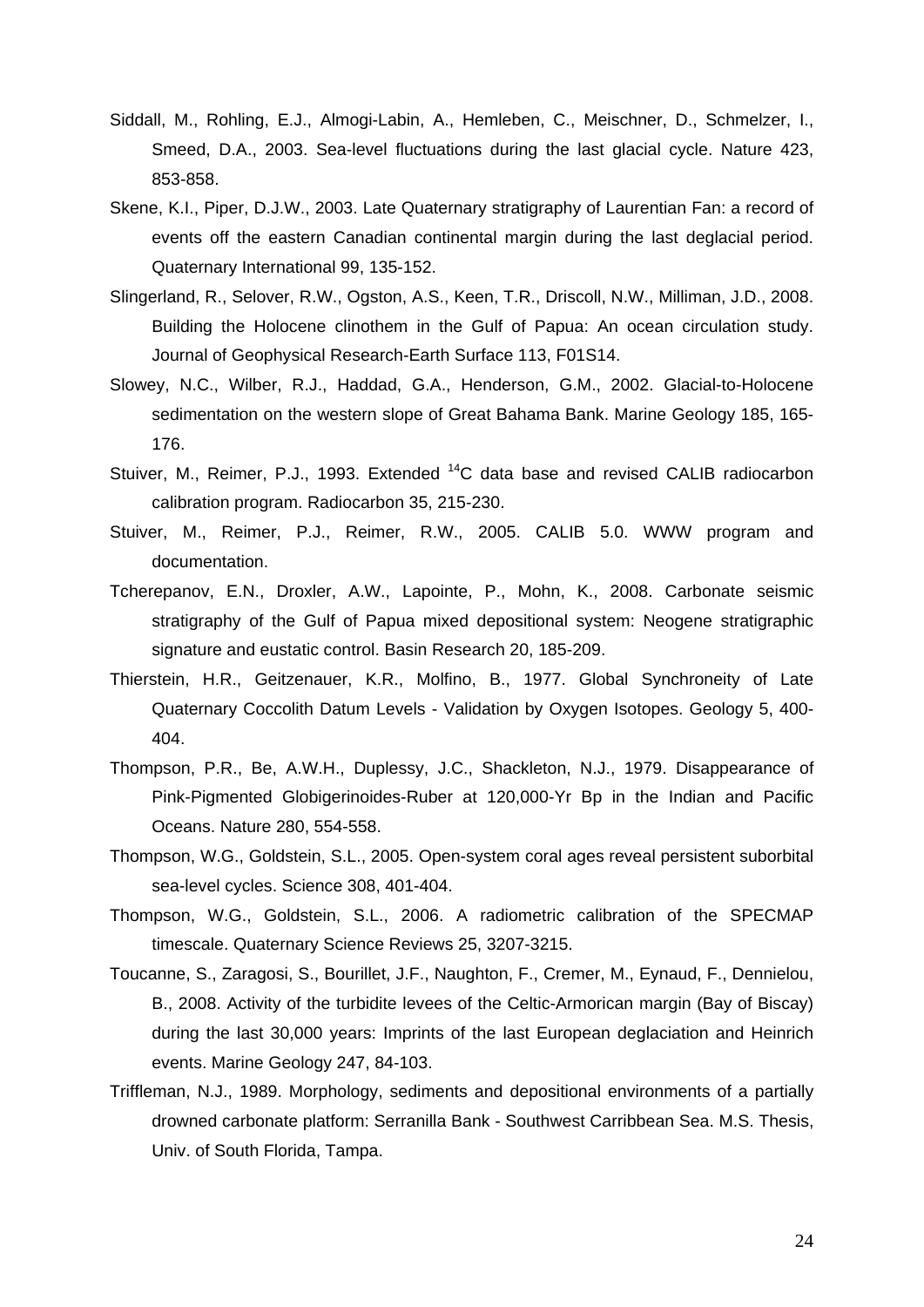- Triffleman, N.J., Hallock, P., Hine, A.C., 1992. Morphology, Sediments, and Depositional-Environments of a Small Carbonate Platform - Serranilla Bank, Nicaraguan Rise, Southwest Caribbean Sea. Journal of Sedimentary Petrology 62, 591-606.
- Wajsowicz, R.C., 2002. A modified Sverdrup model of the Atlantic and Caribbean circulation. Journal of Physical Oceanography 32, 973-993.
- Walker, L.N., Mylroie, J.E., Walker, A.D., Mylroie, J.R., 2008. The Caves of Abaco Island, Bahamas: Keys to Geologic Timelines. Journal of Cave and Karst Studies 70, 108-119.
- Walsh, J.P., Nittrouer, C.A., 2003. Contrasting styles of off-shelf sediment accumulation in New Guinea. Marine Geology 196, 105-125.
- Weaver, A.J., Saenko, O.A., Clark, P.U., Mitrovica, J.X., 2003. Meltwater pulse 1A from Antarctica as a trigger of the bolling-allerod warm interval. Science 299, 1709-1713.
- Webster, J., 2006.
- Wilber, R.J., Milliman, J.D., Halley, R.B., 1990. Accumulation of Bank-Top Sediment on the Western Slope of Great Bahama Bank - Rapid Progradation of a Carbonate Megabank. Geology 18, 970-974.
- Wilson, P.A., Roberts, H.H., 1995. Density Cascading Off-Shelf Sediment Transport, Evidence and Implications, Bahama Banks. Journal of Sedimentary Research Section a-Sedimentary Petrology and Processes 65, 45-56.
- Wolanski, E., Norro, A., King, B., 1995. Water Circulation in the Gulf of Papua. Continental Shelf Research 15, 185-212.
- Wust, G., 1964. Stratification and circulation in the Antillian-Caribbean Basins. Columbia Univ. Press, New York.
- Wyrtki, K., 1962. The subsurface water masses in the western South Pacific Ocean. Australian Journal of Freshwater Research 13, 18-47.
- Yokoyama, Y., Lambeck, K., De Deckker, P., Johnston, P., Fifield, I.K., 2000. Timing of the Last Glacial Maximum from observed sea-level minima. Nature 406, 413-416.
- Zans, V.A., 1958. The Pedro Cays and Pedro Bank: report of survey of the Cay (1955-1957). Geological Survey of Jamaica, p. 57.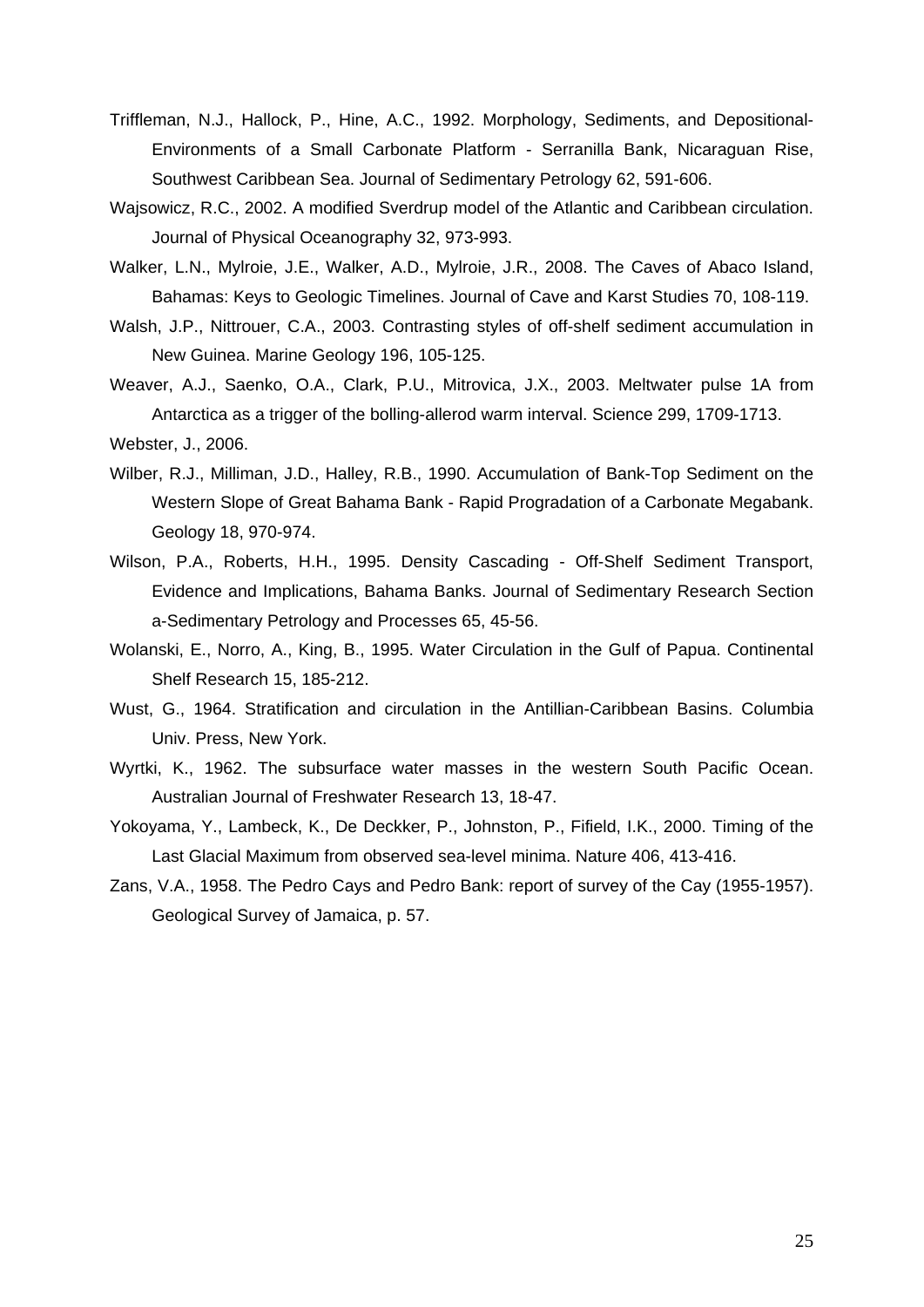# **9. TABLE AND FIGURE LEGENDS**

| <b>Cores</b> | <b>Basin</b>        | Latitude °S | Longitude °N | Water Depth (m) | Length (m) |
|--------------|---------------------|-------------|--------------|-----------------|------------|
| MD05-2949    | Ashmore Trough      | 10.0407     | 144.1582     | 657             | 36,6       |
| MD05-2940    | Pandora Trough      | 9.7937      | 145.7248     | 1769            | 8,8        |
| CH0288-035   | <b>Walton Basin</b> | 17.8377     | 78.3939      | 1642            | 6          |
| CH0288-108   | <b>Walton Basin</b> | 17.8619     | 78.8005      | 1230            | 6,2        |
| MD03-2632    | <b>Walton Basin</b> | 17.8528     | 78.8107      | 1230            | 19         |
| P7102-14     | Tongue of the Ocean | 23.4020     | 76.5010      | 1330            | 7,2        |

Table 1: Location, bathymetry and length of the studied cores.

|            | Depth |                          | Laboratory          | $14$ C age       | Calendar Age |                    |
|------------|-------|--------------------------|---------------------|------------------|--------------|--------------------|
| Core       | cmbsf | Material                 | number              | (yrs BP)         | (cal yrs BP) | Data origin        |
| MD05-2949  | 10    | G. ruber & G. sacculifer | <b>UCIAMS-31888</b> | $1,685 +/- 15$   | 1,283        | This study         |
| MD05-2949  | 140   | G. ruber & G. sacculifer | <b>UCIAMS-31889</b> | $7.930 + - 25$   | 8,392        | This study         |
| MD05-2949  | 200   | G. ruber & G. sacculifer | <b>UCIAMS-31890</b> | $10.980 +/- 45$  | 12,902       | This study         |
| MD05-2949  | 260   | G. ruber & G. sacculifer | <b>UCIAMS-28040</b> | $23,080 +/- 120$ | 27,232       | This study         |
| MD05-2949  | 330   | G. ruber & G. sacculifer | <b>UCIAMS-28041</b> | $34,090 + - 470$ | 38,752       | This study         |
| MD05-2940  | 101   | G. ruber & G. sacculifer | <b>UCIAMS-23909</b> | $9,812 + - 20$   | 11,226       | Jorry et al., 2008 |
| MD05-2940  | 181   | G. ruber & G. sacculifer | <b>UCIAMS-23910</b> | $11,812 + - 40$  | 13,724       | Jorry et al., 2008 |
| MD05-2940  | 321   | G. ruber & G. sacculifer | <b>UCIAMS-23911</b> | 13,022 +/- 40    | 15,439       | Jorry et al., 2008 |
| MD05-2940  | 421   | G. ruber & G. sacculifer | <b>UCIAMS-23912</b> | $15.077 + - 45$  | 18,436       | Jorry et al., 2008 |
| MD05-2940  | 701   | G. ruber & G. sacculifer | <b>UCIAMS-28042</b> | 18,722 +/- 60    | 22,349       | Jorry et al., 2008 |
| CH0288-035 | 21    | G. sacculifer            | CAMS-18501          | $3975 + - 15$    | 3,871        | This study         |
| P7102-14   | 47,5  | G. ruber                 | BETA-163248         | $5,730 +/- 20$   | 5,647        | Droxler, 1984      |
| P7102-14   | 78    | G. ruber                 | BETA-163248         | 11,430 +/- 50    | 12,414       | Droxler, 1984      |

Table 2: Radiocarbon dates from cores MD05-2949, MD05-2940, CH0288-035, and P7102- 14.

- Figure 1: Modern physiography of the studied isolated carbonate platforms and their surrounding basins, with location of cores. The highest carbonate productive zones are illustrated in orange. All these maps are drawn at the same scale (except detail in B). A: Eastern Fields Reef and Pandora Trough, Ashmore Reef and Ashmore Trough, Gulf of Papua. B: Cul de Sac of the Tongue of the Ocean and Great Bahama Bank. C: Detail bathymetry of the Cul de Sac of the Tongue of Ocean. Bathymetry after Hathearn (1963). D: Pedro Bank and Walton Basin, Northern Nicaragua Rise. Bathymetry after Glaser and Droxler (1991).
- Figure 2: Core chronostratigraphy. A:  $\delta^{18}$ O stratigraphy of core Ch0288-108/MD03-2632, Walton Basin. B: LR04  $\delta^{18}O$  benthic stack from Lisiecki and Raymo (2005). C: LR04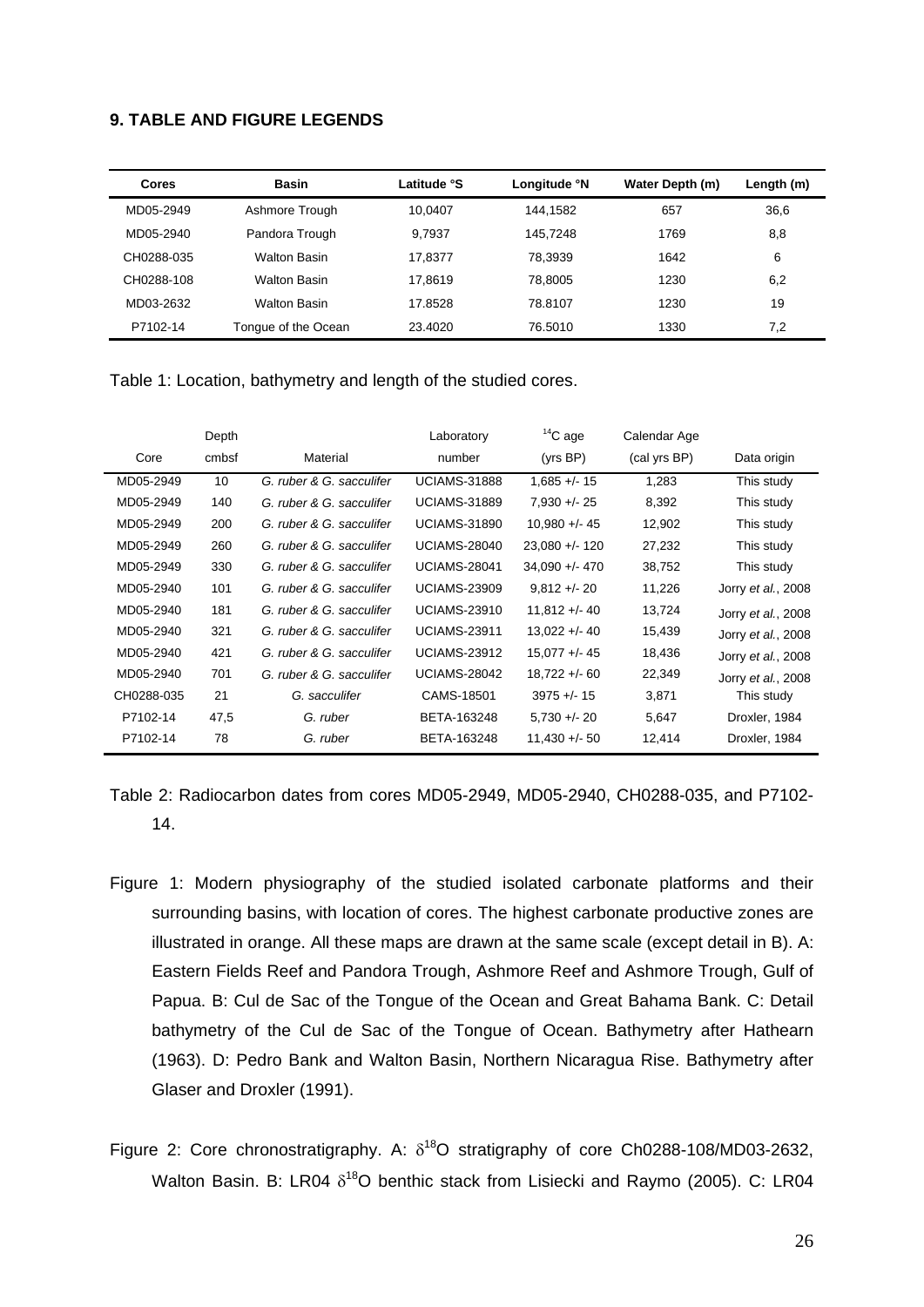$\delta^{18}$ O benthic stack between 0 and 150 kyr BP. D:  $\delta^{18}$ O stratigraphy of core MD05-2949, Ashmore Trough. E:  $\delta^{18}O$  stratigraphy of core P7102-14, Tongue of the Ocean. F:  $\delta^{18}O$ stratigraphy of core CH0288-035, Walton Basin.

- Figure 3: Timing of turbidite deposition and aragonite onset in Pandora and Ashmore Troughs (Gulf of Papua) during Tl. A:  $\delta^{18}$ O measurements, fine (<63um) aragonite MAR and turbidite frequency in core MD05-2940 (after Jorry et al., 2008). B: Age-depth model of core MD05-2940 and MD05-2949 showing the occurrence of a calci-turbidite in Pandora Trough and the onset of aragonite in both Pandora and Ashmore Trough, phasing Meltwater pulse IB. C:  $\delta^{18}$ O measurements and fine (<63um) aragonite MAR at core MD05-2949 (fine aragonite MAR is adapted from Francis (2007)). D: Relative sealevel records from far-field sites (after Alley et al., 2005) and location of Eastern Fields/Ashmore atoll/lagoon average depth. B-A is the Bølling-Allerød warming, YD is the Younger Dryas cold period, and MWP are the Meltwater pulses occurring during TI.
- Figure 4: Timing of turbidite deposition in deep basins surrounding isolated carbonate banktops from the Bahamas and the Northern Nicaragua Rise at TI and TII. A: Planktonic oxygen isotopes (Glaser, 1991), aragonite content and turbidite occurrence at core CH0288-035 in the Walton Basin (Northern Nicaragua Rise); B: Age-depth model of core CH0288-035 and P7102-14; C: Planktonic oxygen isotopes, aragonite content (Droxler and Schlager, 1985) and turbidite occurrence at core P7102-14, Cul de Sac of the Tongue of the Ocean (Bahamas); D: Red Sea sea level curve from core GeoTü-KL11 (data from Siddall et al., 2003; Siddall et al., 2006; Rohling et al., 2008; Rohling et al., 2009). Hatches represent the average depth of bank-tops (Pedro Bank and Great Bahama Bank [GBB]).
- Figure 5: Synchronism of the aragonite onset in Ashmore Trough with the re-flooding of Ashmore Reef at TII. A:  $\delta^{18}O$  measurements and fine (<63µm) aragonite MAR in core MD05-2949 over the last glacial cycle (fine aragonite MAR is adapted from Francis (2007)). The black line represents the 5-point running mean of MD05-2949  $\delta^{18}O$  curve. B:  $\delta^{18}$ O and fine aragonite MAR in core MD05-2949 between 110 and 145 kvr BP. C: Red Sea sea level reconstruction between 110 and 145 kyr BP of core GeoTü-KL11 (Siddall et al., 2003; Siddall et al., 2006). Hatches represent the average depth of Ashmore atoll/lagoon. MWP are the Meltwater pulses occurring at TII (according to Esat et al.(1999)).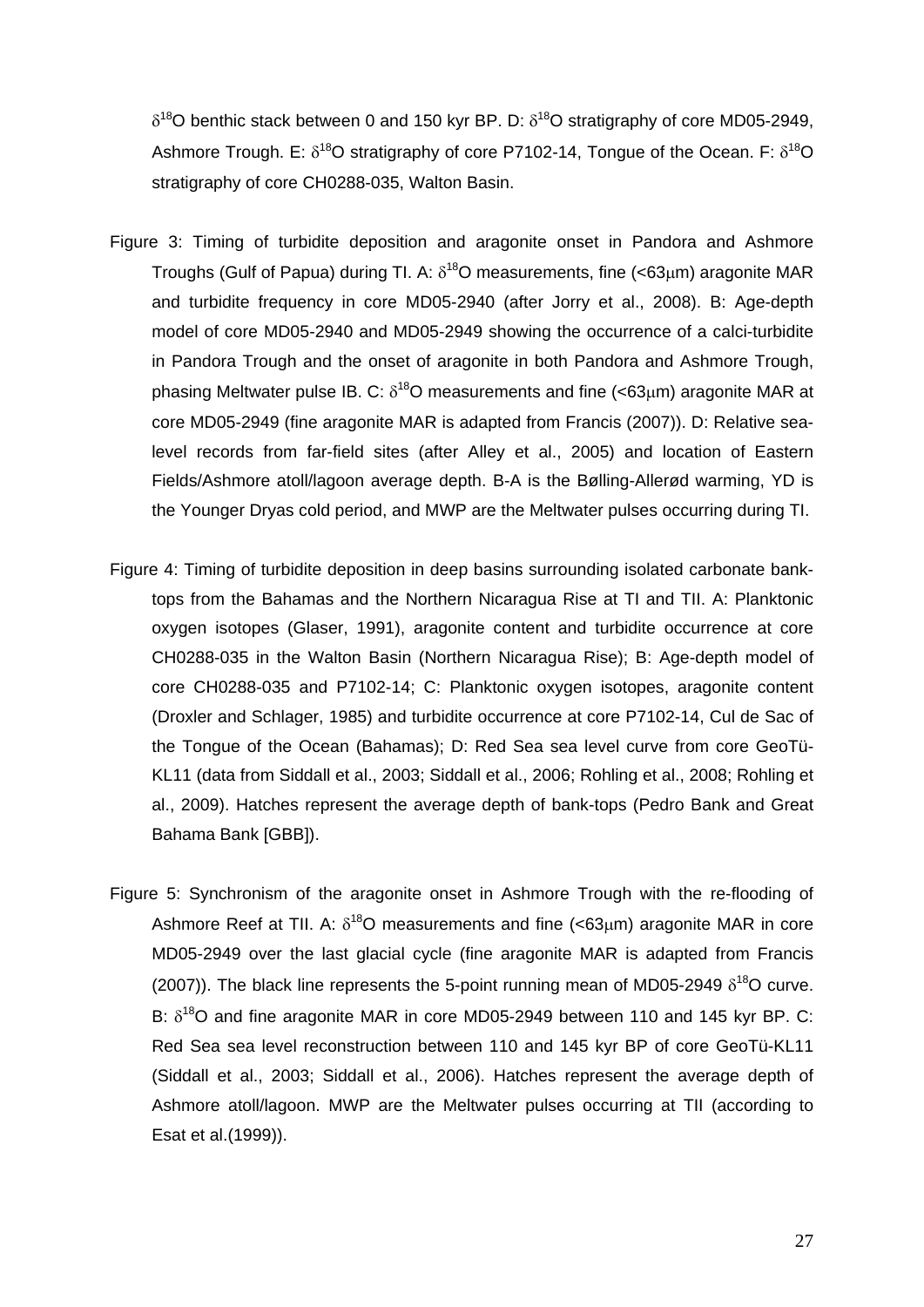Figure 6: Timing of calci-turbidite deposition in Walton Basin throughout the last four glacial Terminations. A: Planktonic oxygen isotopes and calci-turbidite occurrence in cores CH0288-108 (Glaser, 1991) and MD03-2632; B: Age-depth model of cores CH0288- 108 and MD03-2632; C: Red Sea sea level curve of core GeoTü-KL09 (Rohling et al., 2009). The timing of TII, TIII, TIIIA, and TIV refers to Cheng et al. (2009).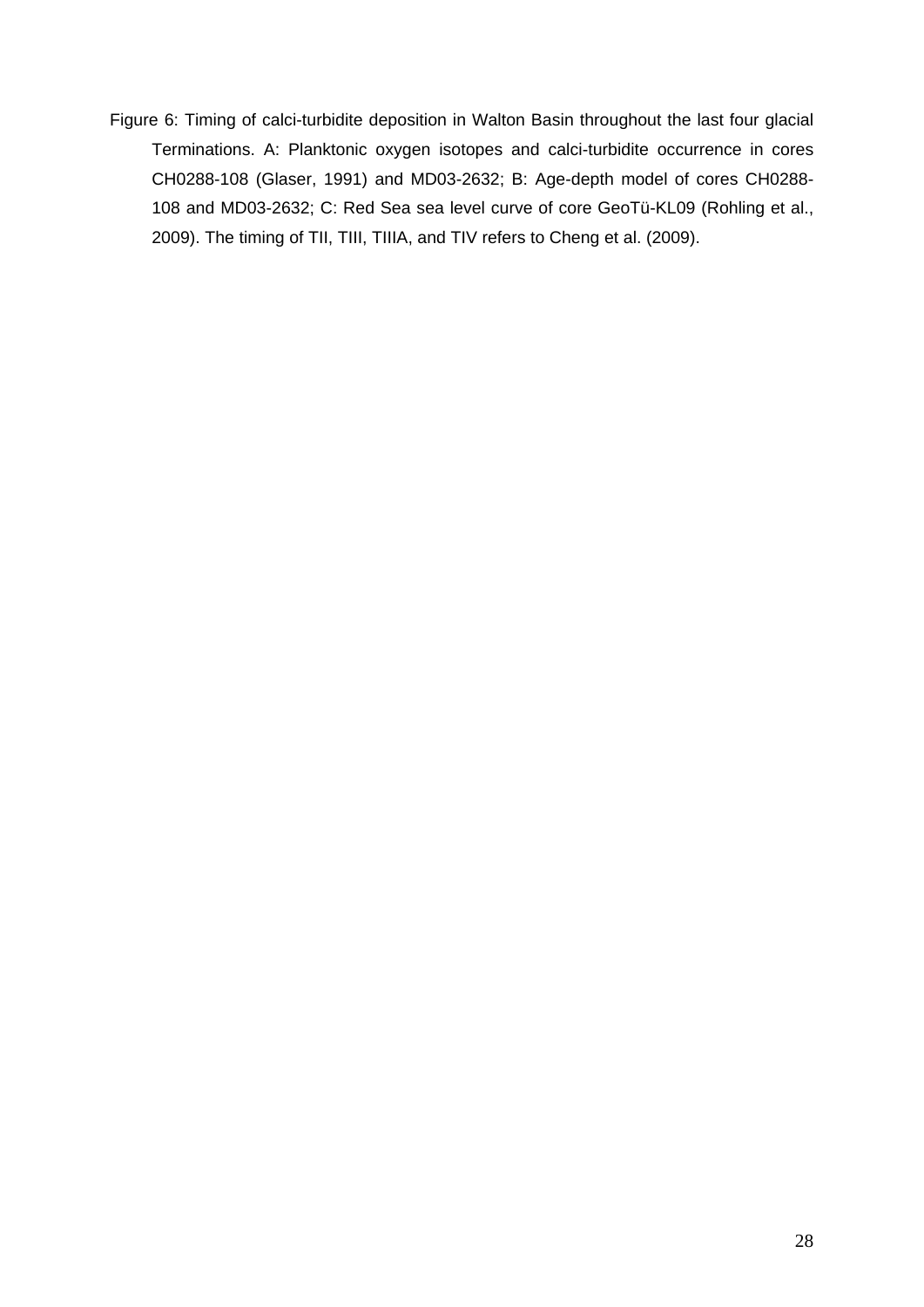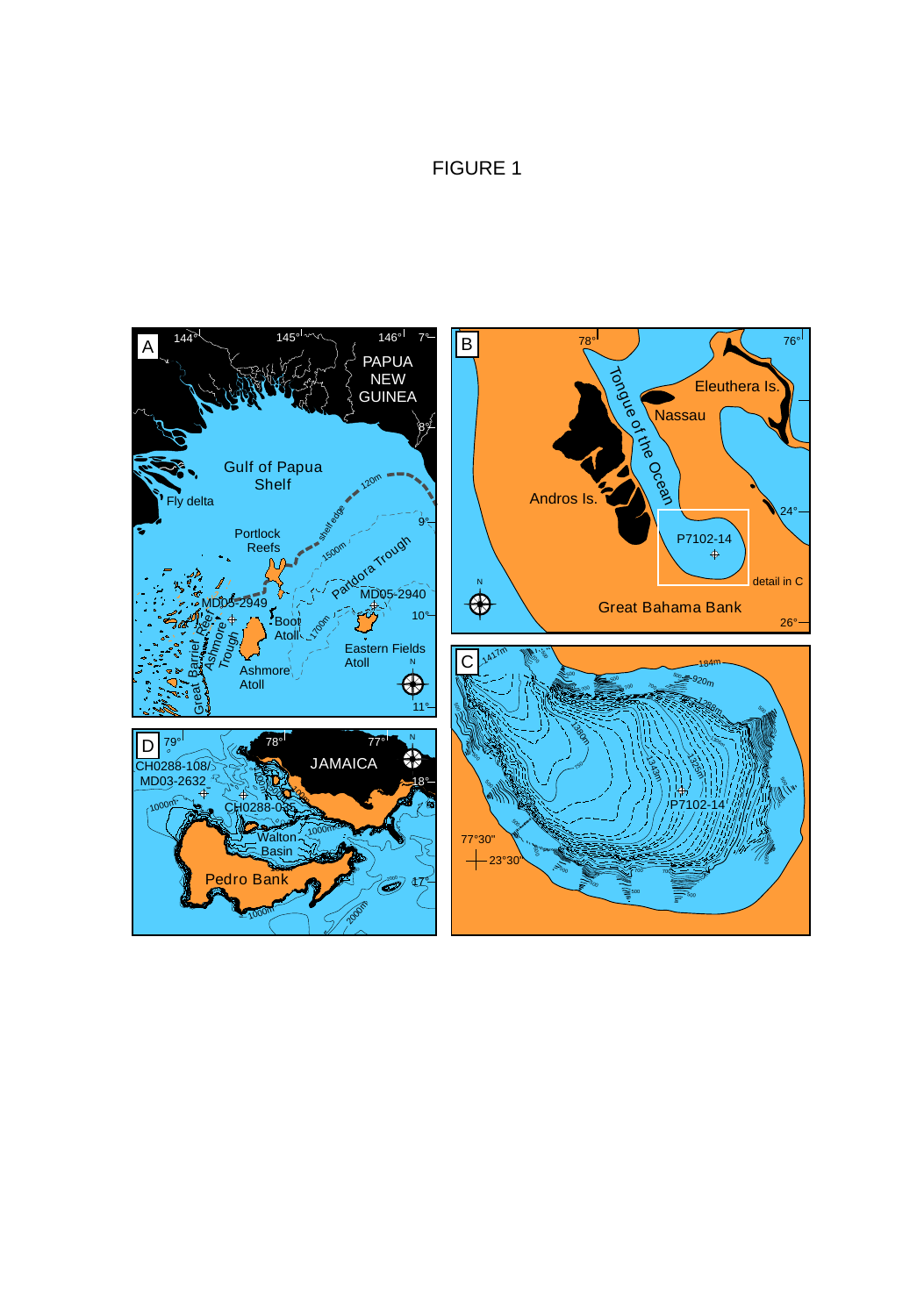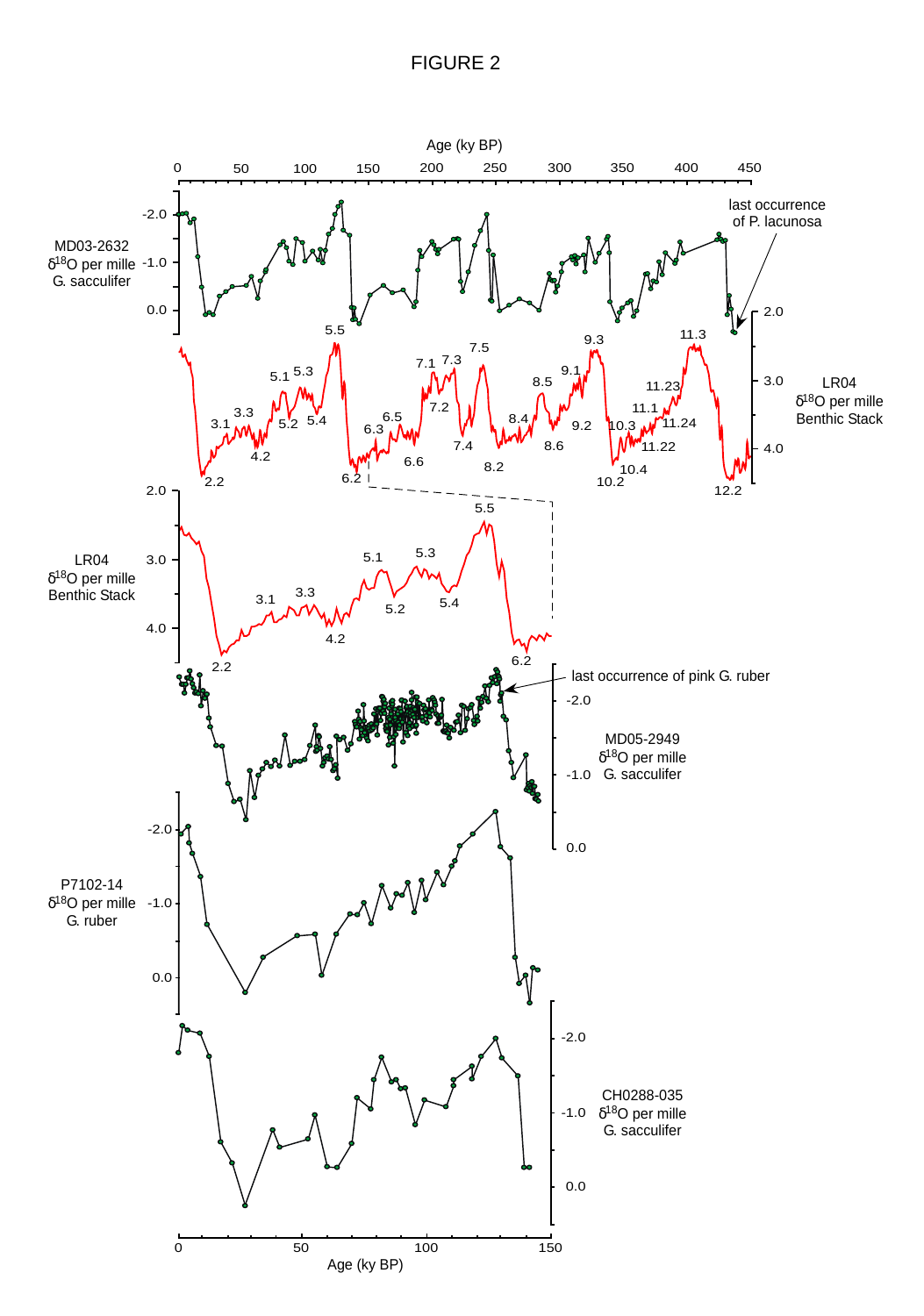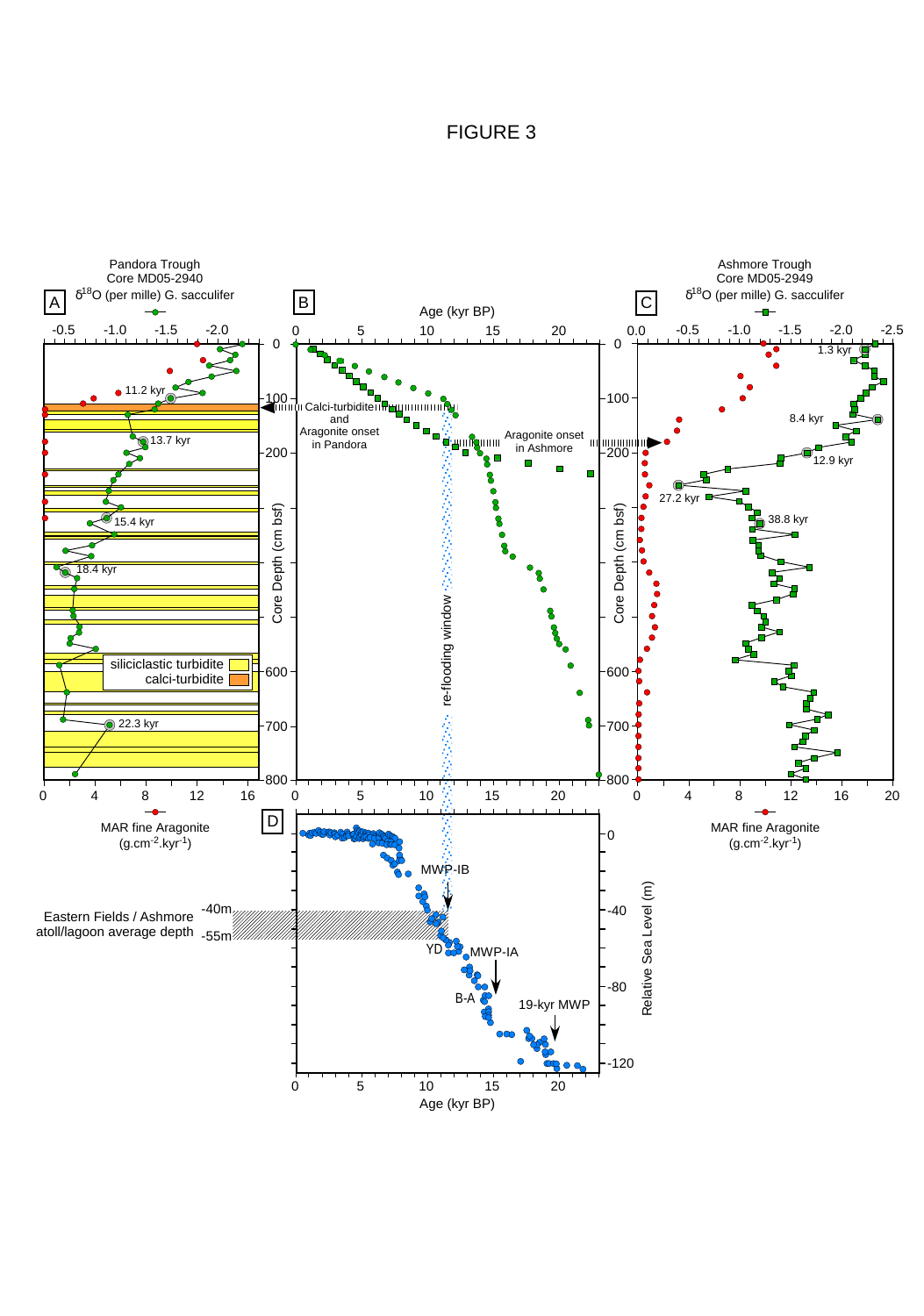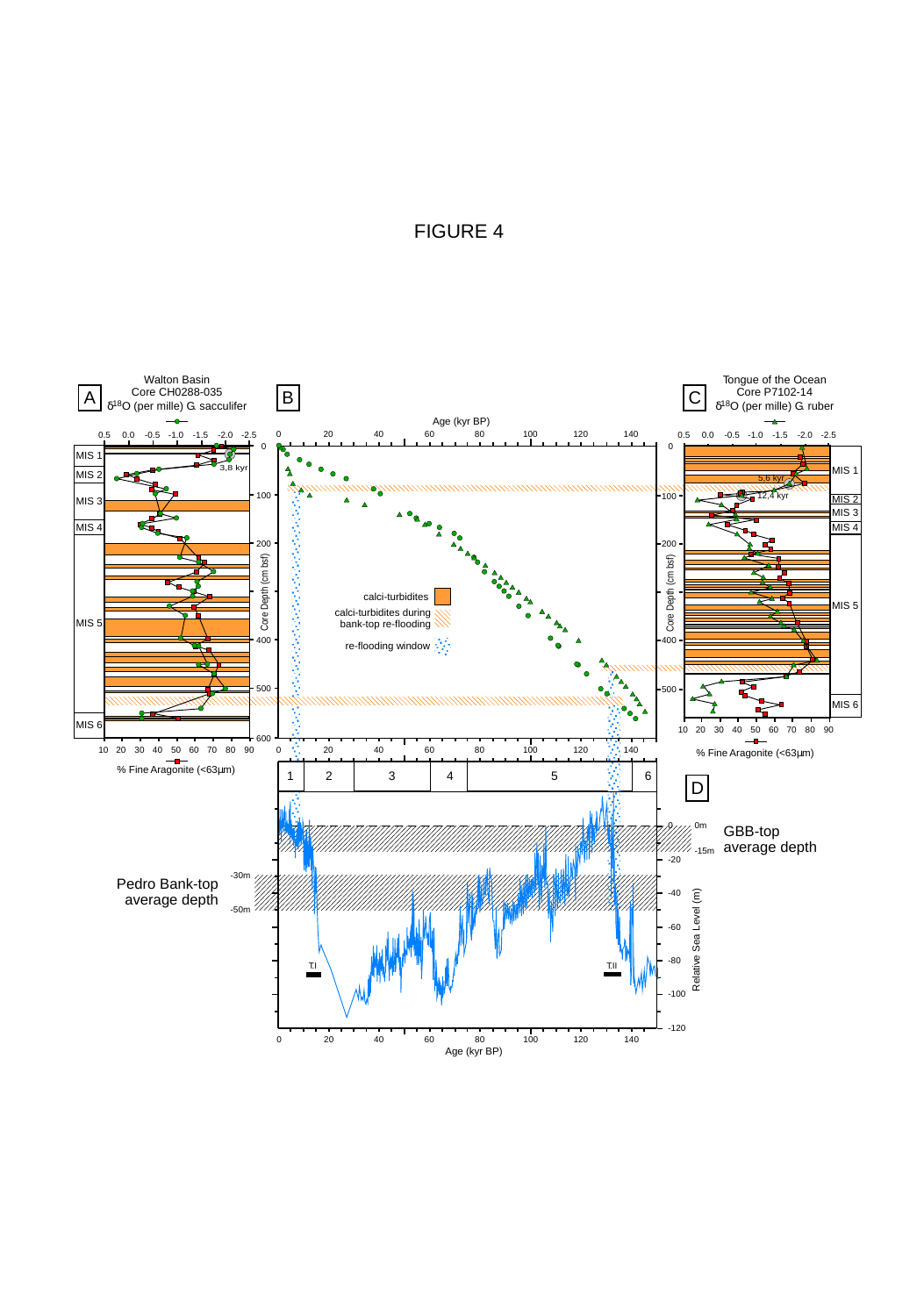

Age (kyr BP)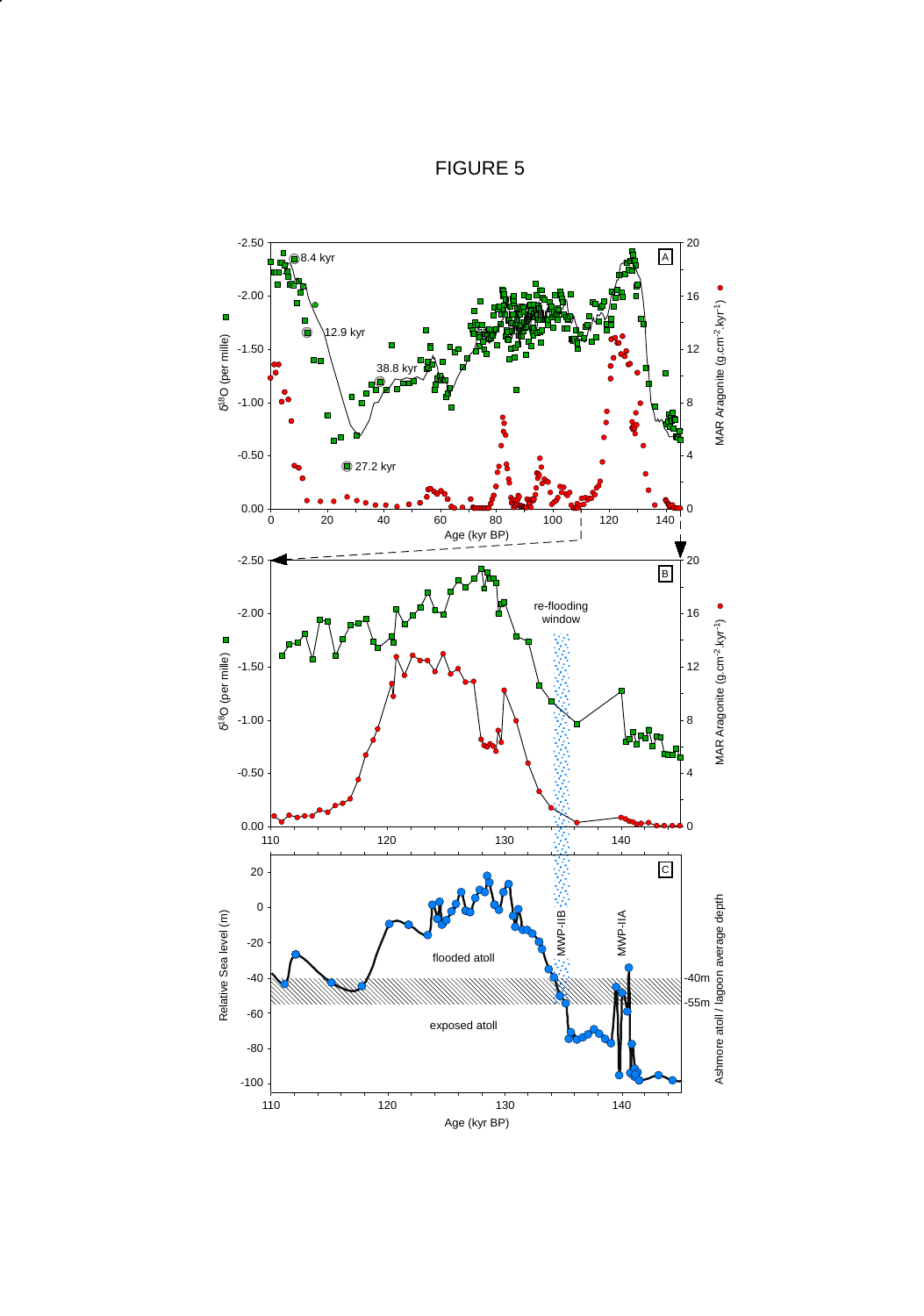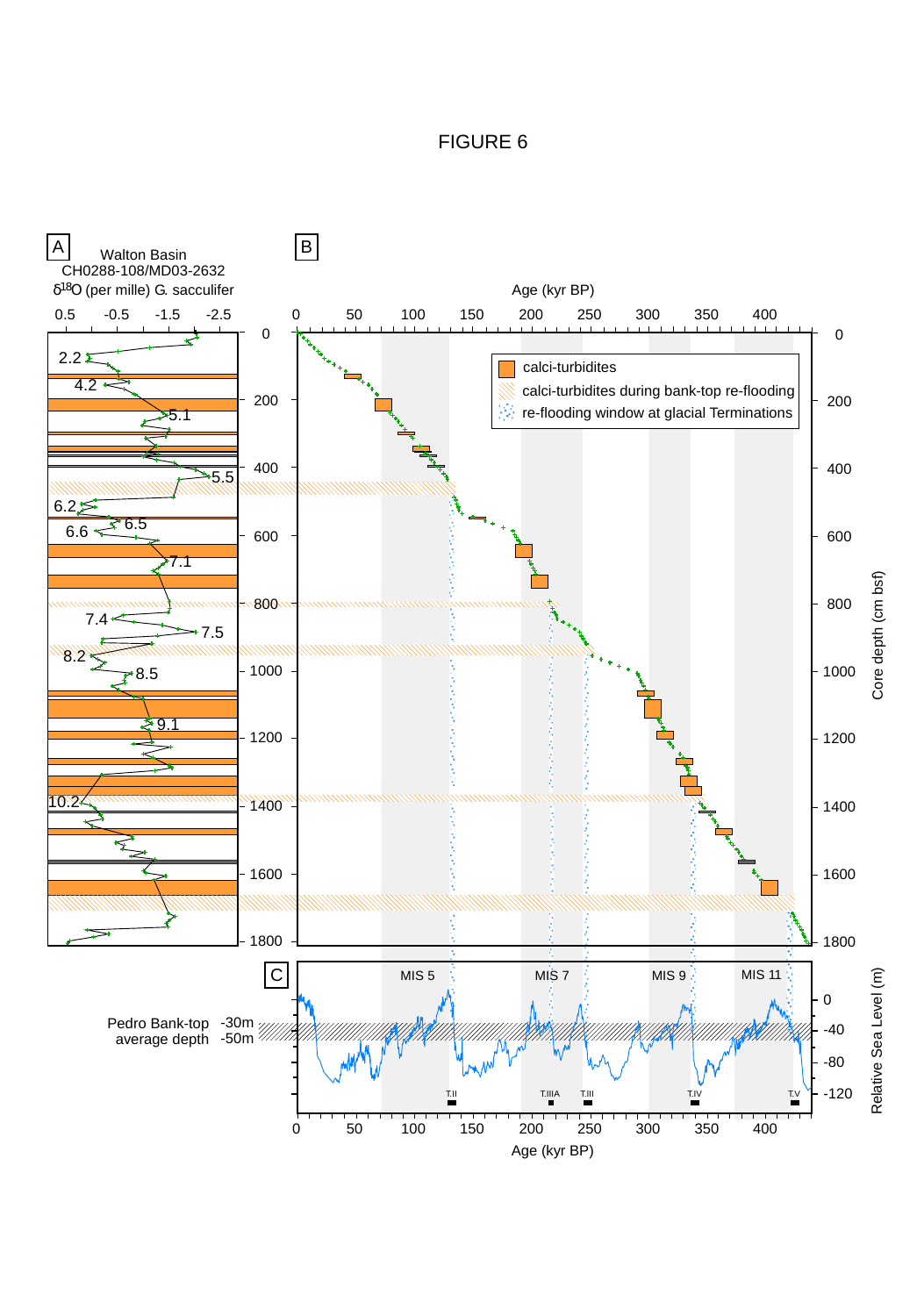# **10. APPENDIX**

|           |               | $\delta^{18}O$ | <b>MAR Aragonite</b>   | Calendar Age |
|-----------|---------------|----------------|------------------------|--------------|
| Core      | Depth (cmbsf) |                | $(g.cm^{-2}.kyr^{-1})$ | (cal yrs BP) |
| MD05-2940 | 0             | $-2,24$        | 11,99                  | $\pmb{0}$    |
| MD05-2940 | 10            | $-2,02$        |                        | 1,12         |
| MD05-2940 | 20            | $-2,17$        |                        | 2,24         |
| MD05-2940 | 30            | $-2,12$        | 12,43                  | 3,36         |
| MD05-2940 | 40            | $-1,92$        |                        | 4,48         |
| MD05-2940 | 50            | $-2,18$        | 9,79                   | 5,6          |
| MD05-2940 | 60            | $-1,94$        |                        | 6,72         |
| MD05-2940 | 70            | $-1,71$        |                        | 7,84         |
| MD05-2940 | 80            | $-1,59$        |                        | 8,96         |
| MD05-2940 | 90            | $-1,85$        | 5,82                   | 10,08        |
| MD05-2940 | 100           | $-1,54$        | 3,87                   | 11,2         |
| MD05-2940 | 110           | $-1,41$        | 3,02                   | 11,51        |
| MD05-2940 | 120           | $-1,38$        | $\mathbf 0$            | 11,82        |
| MD05-2940 | 130           | $-1,12$        | $\mathbf 0$            | 12,14        |
| MD05-2940 | 170           | $-1,17$        |                        | 13,39        |
| MD05-2940 | 180           | $-1,27$        | $\mathbf 0$            | 13,70        |
| MD05-2940 | 190           | $-1,29$        | -                      | 13,80        |
| MD05-2940 | 200           | $-1, 11$       | $\mathbf 0$            | 14,00        |
| MD05-2940 | 210           | $-1,24$        |                        | 14,50        |
| MD05-2940 | 220           | $-1,13$        |                        | 14,58        |
| MD05-2940 | 240           | $-1,03$        | $\pmb{0}$              | 14,75        |
| MD05-2940 | 250           | $-0,98$        | -                      | 14,83        |
| MD05-2940 | 270           | $-0,93$        |                        | 14,99        |
| MD05-2940 | 290           | $-0,90$        | $\pmb{0}$              | 15,15        |
| MD05-2940 | 300           | $-1,05$        |                        | 15,24        |
| MD05-2940 | 320           | $-0,91$        | 0                      | 15,40        |
| MD05-2940 | 330           | $-0,75$        | —                      | 15,48        |
| MD05-2940 | 350           | $-0,99$        |                        | 15,65        |
| MD05-2940 | 370           | $-0,77$        |                        | 15,81        |
| MD05-2940 | 380           | $-0,51$        |                        | 15,90        |
| MD05-2940 | 390           | $-0,76$        |                        | 16,52        |
| MD05-2940 | 410           | $-0,42$        |                        | 17,77        |
| MD05-2940 | 420           | $-0,51$        |                        | 18,40        |
| MD05-2940 | 430           | $-0.62$        |                        | 18,52        |
| MD05-2940 | 450           | $-0,59$        | —                      | 18,76        |
| MD05-2940 | 490           | $-0,58$        |                        | 19,25        |
| MD05-2940 | 500           | $-0,59$        |                        | 19,37        |
| MD05-2940 | 520           | $-0,66$        |                        | 19,61        |
| MD05-2940 | 530           | $-0,64$        |                        | 19,74        |
| MD05-2940 | 540           | $-0,56$        | —                      | 19,86        |
| MD05-2940 | 550           | $-0,55$        |                        | 19,98        |
| MD05-2940 | 560           | $-0,80$        |                        | 20,50        |
| MD05-2940 | 590           | $-0,45$        |                        | 20,89        |
| MD05-2940 | 640           | $-0,52$        |                        | 21,53        |
|           |               |                |                        |              |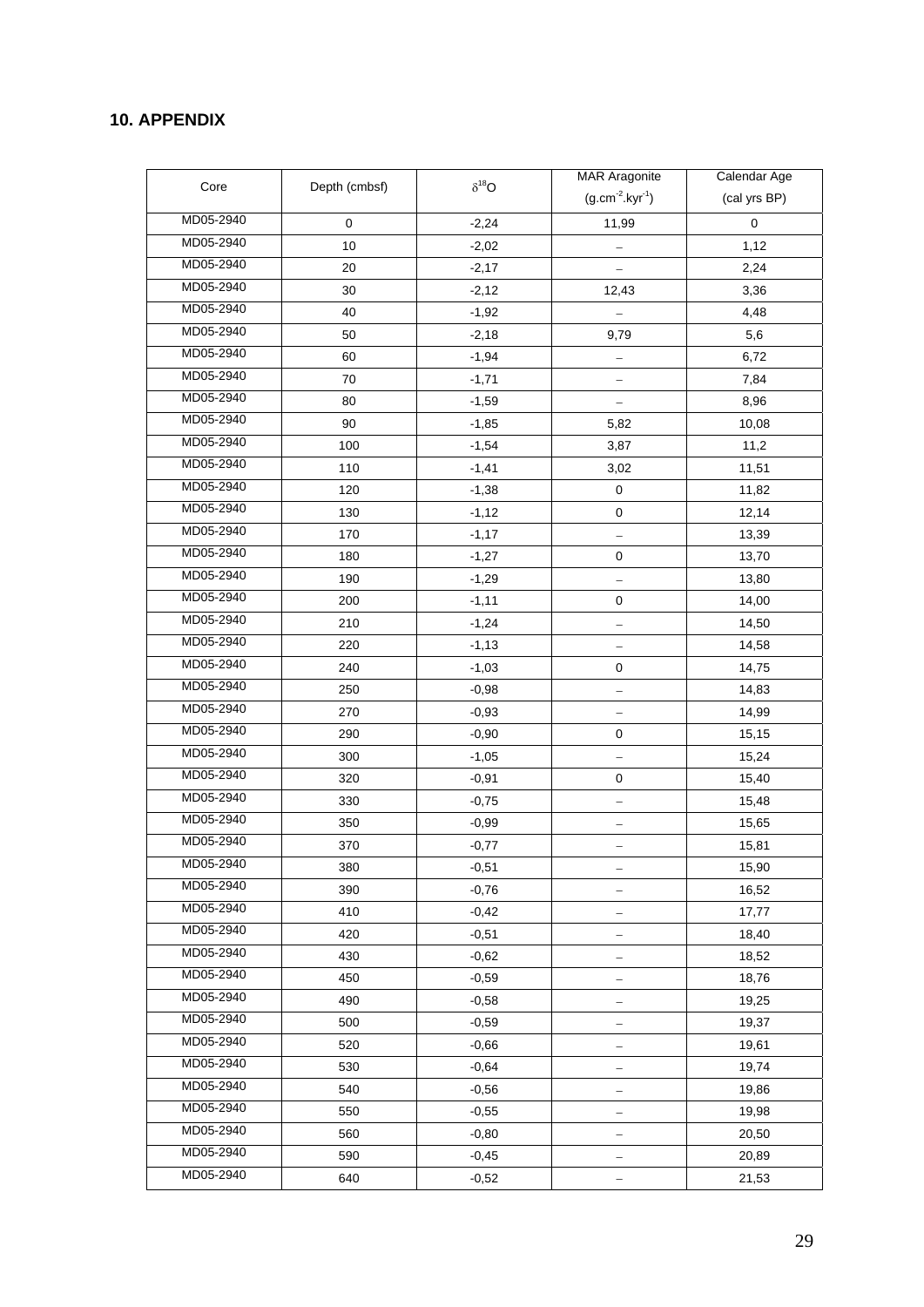| MD05-2940 | 690 | $-0,49$ |                   | 22,17 |
|-----------|-----|---------|-------------------|-------|
| MD05-2940 | 700 | $-0,94$ | -                 | 22,30 |
| MD05-2940 | 790 | $-0,60$ |                   | 23,00 |
| MD05-2949 | 0   | $-2,32$ | 9,81              | 0,0   |
| MD05-2949 | 10  | $-2,22$ | 10,83             | 1,3   |
| MD05-2949 | 20  | $-2,22$ | 10,20             | 1,8   |
| MD05-2949 | 30  | $-2,11$ |                   | 2,4   |
| MD05-2949 | 40  | $-2,22$ | 10,87             | 2,9   |
| MD05-2949 | 50  | $-2,31$ |                   | 3,5   |
| MD05-2949 | 60  | $-2,31$ | 8,06              | 4,0   |
| MD05-2949 | 70  | $-2,40$ |                   | 4,6   |
| MD05-2949 | 80  | $-2,29$ | 8,78              | 5,1   |
| MD05-2949 | 90  | $-2,23$ |                   | 5,7   |
| MD05-2949 | 100 | $-2,18$ | 8,24              | 6,2   |
| MD05-2949 | 110 | $-2,11$ |                   | 6,8   |
| MD05-2949 | 120 | $-2,12$ | 6,59              | 7,3   |
| MD05-2949 | 130 | $-2,10$ |                   | 7,9   |
| MD05-2949 | 140 | $-2,35$ | 3,25              | 8,4   |
| MD05-2949 | 150 | $-1,93$ |                   | 9,2   |
| MD05-2949 | 160 | $-2,13$ | 3,05              | 9,9   |
| MD05-2949 | 170 | $-2,03$ |                   | 10,7  |
| MD05-2949 | 180 | $-2,09$ | 2,29              | 11,4  |
| MD05-2949 | 190 | $-1,77$ |                   | 12,2  |
| MD05-2949 | 200 | $-1,65$ | 0,61              | 12,9  |
| MD05-2949 | 210 | $-1,40$ |                   | 15,3  |
| MD05-2949 | 220 | $-1,39$ | 0,57              | 17,7  |
| MD05-2949 | 230 | $-0,88$ |                   | 20,1  |
| MD05-2949 | 240 | $-0.64$ | 0,58              | 22,4  |
| MD05-2949 | 250 | $-0,67$ |                   | 24,8  |
| MD05-2949 | 260 | $-0,39$ | 0,92              | 27,2  |
| MD05-2949 | 270 | $-1,05$ |                   | 28,9  |
| MD05-2949 | 280 | $-0,69$ | 0,63              | 30,5  |
| MD05-2949 | 290 | $-0.99$ |                   | 32,2  |
| MD05-2949 | 300 | $-1,08$ | 0,44              | 33,8  |
| MD05-2949 | 310 | $-1,17$ |                   | 35,5  |
| MD05-2949 | 320 | $-1,12$ | 0,30              | 37,1  |
| MD05-2949 | 330 | $-1,19$ |                   | 38,8  |
| MD05-2949 | 340 | $-1,12$ | 0,29              | 40,8  |
| MD05-2949 | 350 | $-1,53$ | $\qquad \qquad -$ | 42,9  |
| MD05-2949 | 360 | $-1,13$ | 0,18              | 44,9  |
| MD05-2949 | 370 | $-1,18$ | $\equiv$          | 46,9  |
| MD05-2949 | 380 | $-1,18$ | 0,32              | 48,9  |
| MD05-2949 | 389 | $-1,20$ |                   | 50,7  |
| MD05-2949 | 400 | $-1,40$ | 0,42              | 53,0  |
| MD05-2949 | 410 | $-1,67$ |                   | 55,0  |
| MD05-2949 | 420 | $-1,31$ | 0,89              | 55,3  |
| MD05-2949 | 430 | $-1,38$ | $\frac{1}{2}$     | 55,7  |
| MD05-2949 | 440 | $-1,33$ | 1,48              | 56,0  |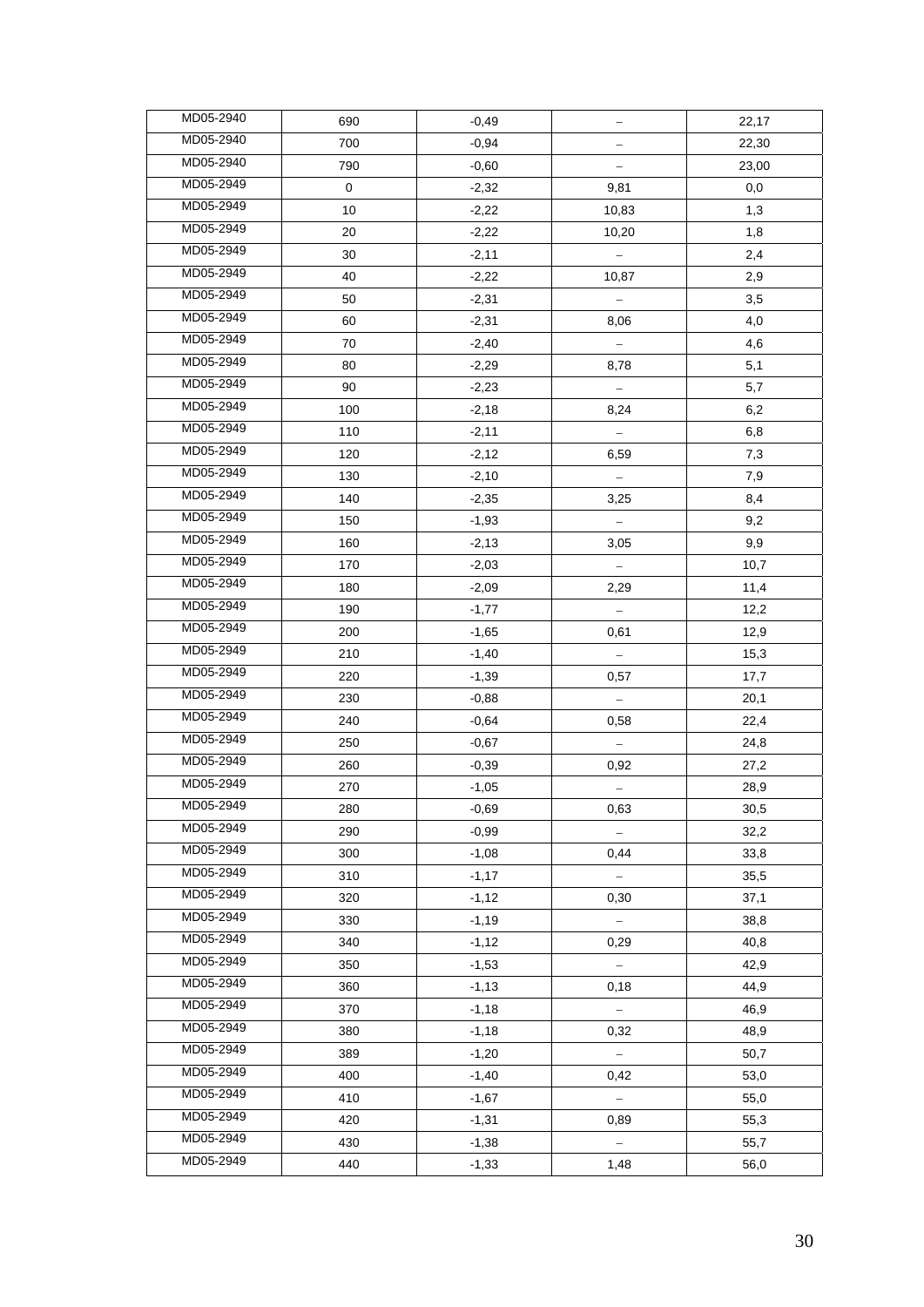| MD05-2949              | 450 | $-1,53$ | $\qquad \qquad -$ | 56,3 |
|------------------------|-----|---------|-------------------|------|
| MD05-2949              | 460 | $-1,51$ | 1,52              | 56,7 |
| MD05-2949              | 470 | $-1,35$ |                   | 57,3 |
| MD05-2949              | 480 | $-1,12$ | 1,28              | 57,9 |
| MD05-2949              | 490 | $-1,17$ |                   | 58,5 |
| MD05-2949              | 500 | $-1,23$ | 1,12              | 59,1 |
| MD05-2949              | 510 | $-1,25$ |                   | 59,7 |
| MD05-2949              | 520 | $-1,21$ | 1,33              | 60,4 |
| MD05-2949              | 530 | $-1,38$ |                   | 61,0 |
| MD05-2949              | 540 | $-1,21$ | 1,14              | 61,6 |
| MD05-2949              | 550 | $-1,06$ |                   | 62,2 |
| MD05-2949              | 560 | $-1,08$ | 0,75              | 62,8 |
| MD05-2949              | 570 | $-1,13$ |                   | 63,4 |
| MD05-2949              | 580 | $-0,95$ | 0,16              | 64,0 |
| MD05-2949              | 590 | $-1,52$ | $\qquad \qquad -$ | 63,5 |
| MD05-2949              | 600 | $-1,47$ | 0,07              | 65,0 |
| MD05-2949              | 610 | $-1,50$ |                   | 66,5 |
| MD05-2949              | 620 | $-1,33$ | 0,09              | 68,0 |
| MD05-2949              | 630 | $-1,42$ |                   | 69,5 |
| MD05-2949              | 640 | $-1,72$ | 0,75              | 71,0 |
| MD05-2949              | 650 | $-1,68$ |                   | 71,3 |
| MD05-2949              | 660 | $-1,65$ | 0,09              | 71,6 |
| MD05-2949              | 670 | $-1,65$ |                   | 71,9 |
| MD05-2949              | 680 | $-1,86$ | 0,04              | 72,3 |
| MD05-2949              | 690 | $-1,75$ |                   | 72,6 |
| MD05-2949              | 700 | $-1,48$ | 0,05              | 72,9 |
| MD05-2949              | 710 | $-1,72$ |                   | 73,2 |
| MD05-2949              | 720 | $-1,64$ | 0,04              | 73,5 |
| MD05-2949              | 730 | $-1,61$ |                   | 73,8 |
| MD05-2949              | 740 | $-1,53$ | 0,05              | 74,1 |
| MD05-2949              | 750 | $-1,95$ |                   | 74,5 |
| MD05-2949              | 760 | $-1,73$ | 0,05              | 74,8 |
| MD05-2949              | 770 | $-1,57$ |                   | 75,1 |
| MD05-2949              | 780 | $-1,64$ | 0,05              | 75,4 |
| MD05-2949              | 790 | $-1,50$ | $\frac{1}{2}$     | 75,7 |
| MD05-2949              | 800 | $-1,64$ | 0,06              | 76,0 |
| MD05-2949              | 810 | $-1,46$ |                   | 76,3 |
| MD05-2949              | 820 | $-1,63$ | 0,07              | 76,7 |
| MD05-2949<br>MD05-2949 | 830 | $-1,68$ | $\equiv$          | 77,0 |
|                        | 840 | $-1,59$ | 0,07              | 77,3 |
| MD05-2949              | 850 | $-1,69$ | $\equiv$          | 77,6 |
| MD05-2949              | 860 | $-1,61$ | 0,38              | 77,9 |
| MD05-2949              | 870 | $-1,65$ |                   | 78,2 |
| MD05-2949              | 880 | $-1,63$ | 0,72              | 78,5 |
| MD05-2949              | 890 | $-1,82$ |                   | 78,9 |
| MD05-2949              | 900 | $-1,68$ | 0,99              | 79,2 |
| MD05-2949              | 910 | $-1,89$ | $\equiv$          | 79,5 |
| MD05-2949              | 920 | $-1,69$ | 1,70              | 79,8 |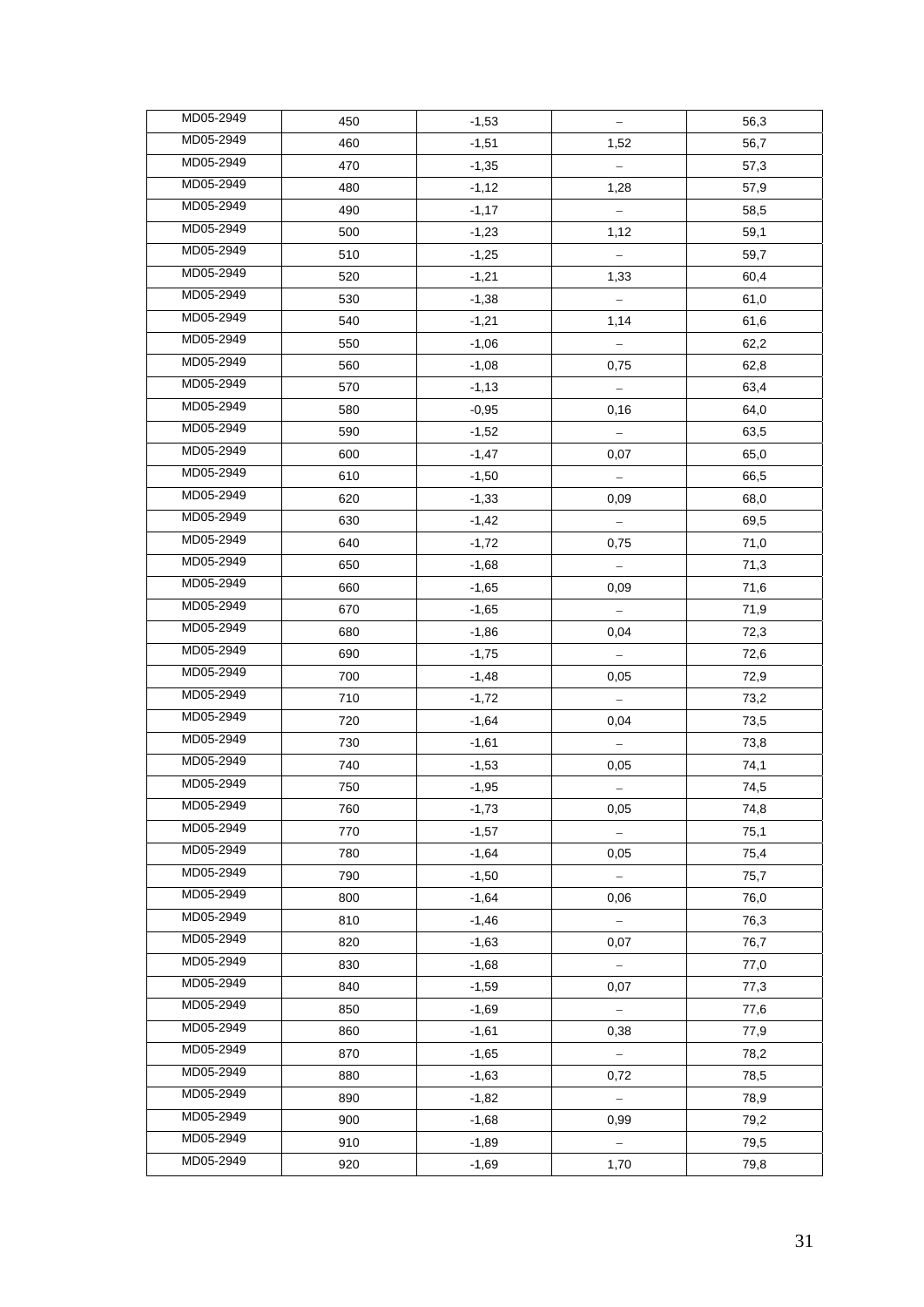| MD05-2949 | 930  | $-1,54$ |           | 80,1 |
|-----------|------|---------|-----------|------|
| MD05-2949 | 940  | $-1,88$ | 2,72      | 80,4 |
| MD05-2949 | 950  | $-1,90$ |           | 80,7 |
| MD05-2949 | 960  | $-1,90$ | 3,17      | 81,1 |
| MD05-2949 | 970  | $-1,74$ |           | 81,4 |
| MD05-2949 | 980  | $-1,83$ | 4,74      | 81,7 |
| MD05-2949 | 990  | $-2,06$ | $\equiv$  | 82,0 |
| MD05-2949 | 1000 | $-2,05$ | 6,88      | 82,2 |
| MD05-2949 | 1010 | $-2,00$ |           | 82,4 |
| MD05-2949 | 1020 | $-1,86$ | 5,82      | 82,5 |
| MD05-2949 | 1030 | $-2,02$ |           | 82,7 |
| MD05-2949 | 1040 | $-1,91$ | 6,40      | 82,9 |
| MD05-2949 | 1050 | $-1,83$ |           | 83,1 |
| MD05-2949 | 1060 | $-1,97$ | 5,52      | 83,2 |
| MD05-2949 | 1070 | $-1,62$ |           | 83,4 |
| MD05-2949 | 1080 | $-1,67$ | 3,36      | 83,6 |
| MD05-2949 | 1090 | $-1,60$ |           | 83,8 |
| MD05-2949 | 1100 | $-1,66$ | 3,04      | 84,0 |
| MD05-2949 | 1110 | $-1,59$ |           | 84,1 |
| MD05-2949 | 1120 | $-1,77$ | 2,21      | 84,3 |
| MD05-2949 | 1130 | $-1,40$ |           | 84,5 |
| MD05-2949 | 1140 | $-1,77$ | 1,97      | 84,7 |
| MD05-2949 | 1150 | $-1,90$ | $\bar{a}$ | 84,9 |
| MD05-2949 | 1160 | $-1,75$ | 0,84      | 85,0 |
| MD05-2949 | 1170 | $-1,51$ |           | 85,2 |
| MD05-2949 | 1180 | $-1,67$ | 0,44      | 85,4 |
| MD05-2949 | 1190 | $-1,82$ |           | 85,6 |
| MD05-2949 | 1200 | $-1,98$ | 0,66      | 85,7 |
| MD05-2949 | 1210 | $-1,93$ |           | 85,9 |
| MD05-2949 | 1220 | $-1,96$ | 0,14      | 86,1 |
| MD05-2949 | 1230 | $-2,00$ |           | 86,3 |
| MD05-2949 | 1240 | $-1,43$ | 0,66      | 86,5 |
| MD05-2949 | 1250 | $-1,51$ |           | 86,6 |
| MD05-2949 | 1260 | $-1.72$ | 0,22      | 86.8 |
| MD05-2949 | 1270 | $-1,12$ |           | 87,0 |
| MD05-2949 | 1280 | $-1,89$ | 0,32      | 87,2 |
| MD05-2949 | 1290 | $-1,77$ |           | 87,3 |
| MD05-2949 | 1300 | $-1,55$ | 0,67      | 87,5 |
| MD05-2949 | 1310 | $-1,73$ | $\equiv$  | 87,6 |
| MD05-2949 | 1320 | $-1,63$ | 1,03      | 87,8 |
| MD05-2949 | 1330 | $-1,70$ | $\equiv$  | 87,9 |
| MD05-2949 | 1340 | $-1,82$ | 0,92      | 88,1 |
| MD05-2949 | 1350 | $-1,70$ |           | 88,2 |
| MD05-2949 | 1360 | $-1,82$ | 0,21      | 88,4 |
| MD05-2949 | 1370 | $-1,64$ |           | 88,5 |
| MD05-2949 | 1380 | $-1,71$ | 0,18      | 88,7 |
| MD05-2949 | 1390 | $-1,62$ |           | 88,8 |
| MD05-2949 | 1400 | $-1,90$ | 0,20      | 89,0 |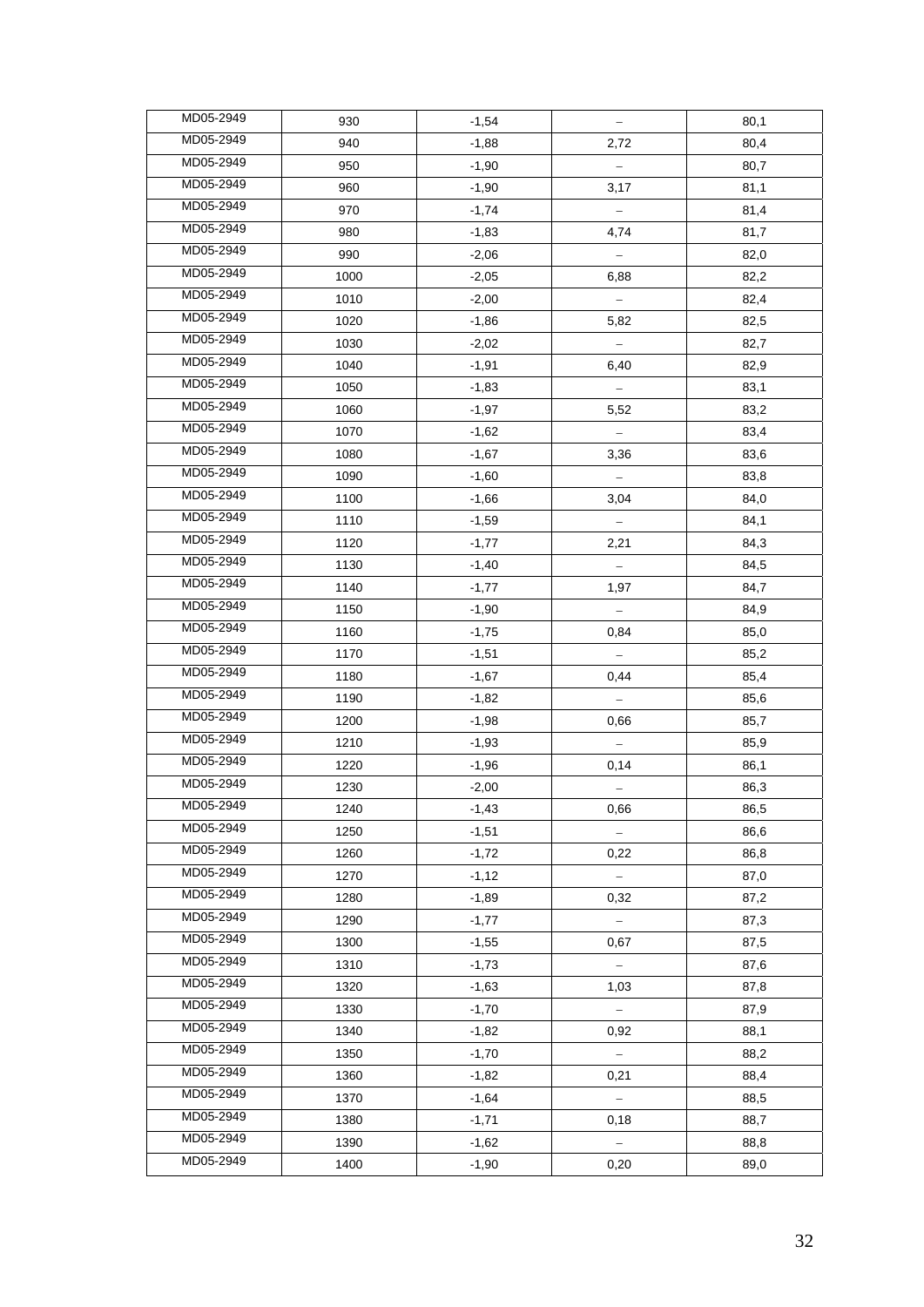| MD05-2949 | 1410 | $-1,68$ |               | 89,1 |
|-----------|------|---------|---------------|------|
| MD05-2949 | 1420 | $-1,67$ | 0,15          | 89,3 |
| MD05-2949 | 1430 | $-1,89$ |               | 89,4 |
| MD05-2949 | 1440 | $-1,85$ | 0,14          | 89,6 |
| MD05-2949 | 1450 | $-1,76$ |               | 89,7 |
| MD05-2949 | 1460 | $-2,01$ | 0,13          | 89,9 |
| MD05-2949 | 1470 | $-2,01$ |               | 90,0 |
| MD05-2949 | 1480 | $-1,71$ | 0,10          | 90,2 |
| MD05-2949 | 1490 | $-1,71$ |               | 90,3 |
| MD05-2949 | 1500 | $-1,44$ | 0,10          | 90,5 |
| MD05-2949 | 1510 | $-1,77$ |               | 90,6 |
| MD05-2949 | 1520 | $-1,79$ | 0,11          | 90,8 |
| MD05-2949 | 1530 | $-1,79$ |               | 90,9 |
| MD05-2949 | 1540 | $-1,82$ | 0,72          | 91,1 |
| MD05-2949 | 1550 | $-1,80$ |               | 91,2 |
| MD05-2949 | 1560 | $-1,99$ | 0,58          | 91,4 |
| MD05-2949 | 1570 | $-1,57$ |               | 91,5 |
| MD05-2949 | 1580 | $-1,82$ | 0,40          | 91,7 |
| MD05-2949 | 1590 | $-1,91$ |               | 91,8 |
| MD05-2949 | 1600 | $-1,92$ | 0,10          | 92,0 |
| MD05-2949 | 1610 | $-1,82$ |               | 92,1 |
| MD05-2949 | 1620 | $-1,86$ | 0,14          | 92,3 |
| MD05-2949 | 1630 | $-1,53$ |               | 92,4 |
| MD05-2949 | 1640 | $-1,69$ | 0,65          | 92,6 |
| MD05-2949 | 1650 | $-1,65$ |               | 92,7 |
| MD05-2949 | 1660 | $-1,81$ | 0,75          | 92,9 |
| MD05-2949 | 1670 | $-1,70$ |               | 93,0 |
| MD05-2949 | 1680 | $-1,63$ | 0,61          | 93,2 |
| MD05-2949 | 1690 | $-1,83$ |               | 93,3 |
| MD05-2949 | 1700 | $-1,92$ | 0,75          | 93,5 |
| MD05-2949 | 1710 | $-1,80$ |               | 93,6 |
| MD05-2949 | 1720 | $-1,88$ | 1,07          | 93,8 |
| MD05-2949 | 1730 | $-2,11$ |               | 93,9 |
| MD05-2949 | 1740 | $-2,01$ | 1,56          | 94,1 |
| MD05-2949 | 1750 | $-1,87$ |               | 94,2 |
| MD05-2949 | 1760 | $-1,66$ | 2,70          | 94,4 |
| MD05-2949 | 1770 | $-1,82$ |               | 94,5 |
| MD05-2949 | 1780 | $-1,89$ | 2,28          | 94,7 |
| MD05-2949 | 1790 | $-1,91$ | $\equiv$      | 94,8 |
| MD05-2949 | 1800 | $-1,77$ | 2,64          | 95,0 |
| MD05-2949 | 1810 | $-1,89$ | $\equiv$      | 95,1 |
| MD05-2949 | 1820 | $-1,89$ | 2,54          | 95,3 |
| MD05-2949 | 1830 | $-1,66$ |               | 95,4 |
| MD05-2949 | 1840 | $-2,05$ | 3,82          | 95,6 |
| MD05-2949 | 1850 | $-1,56$ |               | 95,7 |
| MD05-2949 | 1860 | $-1,67$ | 3,12          | 95,9 |
| MD05-2949 | 1870 | $-2,05$ | $\frac{1}{2}$ | 96,0 |
| MD05-2949 | 1880 | $-1,98$ | 1,90          | 96,3 |
|           |      |         |               |      |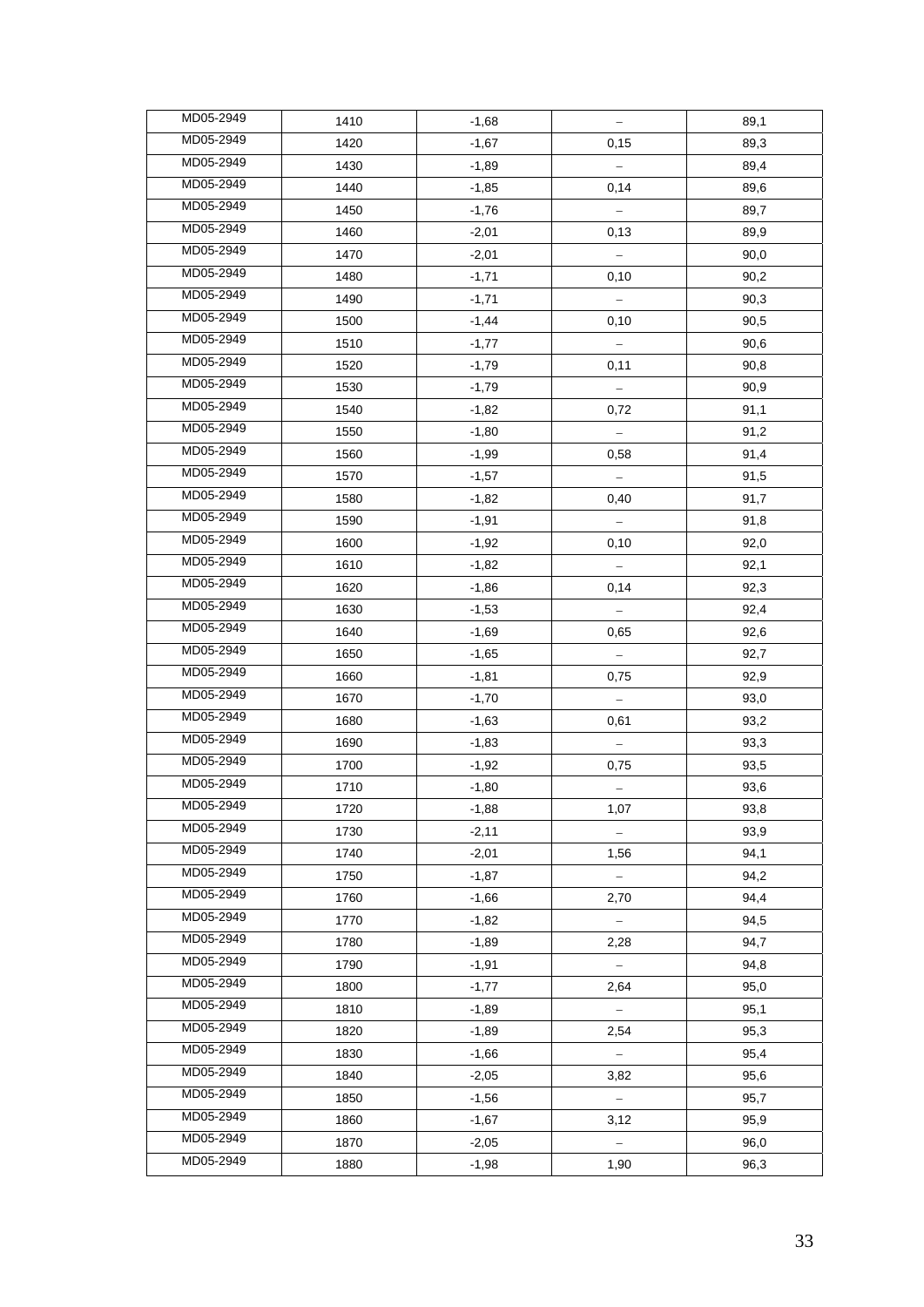| MD05-2949 | 1890 | $-1,77$ | $\frac{1}{\sqrt{2}}$ | 96,7  |
|-----------|------|---------|----------------------|-------|
| MD05-2949 | 1900 | $-1,97$ | 2,21                 | 97,0  |
| MD05-2949 | 1910 | $-1,79$ |                      | 97,4  |
| MD05-2949 | 1920 | $-1,78$ | 2,04                 | 97,7  |
| MD05-2949 | 1930 | $-1,78$ |                      | 98,1  |
| MD05-2949 | 1940 | $-1,73$ | 2,03                 | 98,4  |
| MD05-2949 | 1950 | $-1,94$ |                      | 98,7  |
| MD05-2949 | 1960 | $-1,88$ | 1,20                 | 99,1  |
| MD05-2949 | 1970 | $-1,90$ |                      | 99,4  |
| MD05-2949 | 1980 | $-1,80$ | 0,36                 | 99,8  |
| MD05-2949 | 1990 | $-1,71$ |                      | 100,1 |
| MD05-2949 | 2000 | $-1,85$ | 0,49                 | 100,4 |
| MD05-2949 | 2010 | $-2,01$ |                      | 100,8 |
| MD05-2949 | 2020 | $-1,84$ | 0,62                 | 101,1 |
| MD05-2949 | 2030 | $-1,78$ |                      | 101,5 |
| MD05-2949 | 2040 | $-1,89$ | 0,82                 | 101,8 |
| MD05-2949 | 2050 | $-1,87$ |                      | 102,2 |
| MD05-2949 | 2060 | $-2,04$ | 1,67                 | 102,5 |
| MD05-2949 | 2070 | $-2,01$ |                      | 102,8 |
| MD05-2949 | 2080 | $-1,98$ | 1,25                 | 103,2 |
| MD05-2949 | 2090 | $-1,94$ |                      | 103,5 |
| MD05-2949 | 2100 | $-1,83$ | 1,60                 | 103,9 |
| MD05-2949 | 2110 | $-1,70$ | $\equiv$             | 104,2 |
| MD05-2949 | 2120 | $-1,80$ | 1,14                 | 104,6 |
| MD05-2949 | 2130 | $-1,70$ |                      | 104,9 |
| MD05-2949 | 2140 | $-1,77$ | 0,99                 | 105,2 |
| MD05-2949 | 2150 | $-1,79$ |                      | 105,6 |
| MD05-2949 | 2160 | $-1,81$ | 1,25                 | 105,9 |
| MD05-2949 | 2170 | $-2,02$ |                      | 106,3 |
| MD05-2949 | 2180 | $-1,59$ | 0,28                 | 106,6 |
| MD05-2949 | 2190 | $-1,59$ |                      | 106,9 |
| MD05-2949 | 2200 | $-1,58$ | 0,06                 | 107,3 |
| MD05-2949 | 2210 | $-1,60$ | 0,06                 | 107,6 |
| MD05-2949 | 2220 | $-1,67$ | 0,06                 | 108,0 |
| MD05-2949 | 2230 | $-1,57$ | 0,07                 | 108,3 |
| MD05-2949 | 2240 | $-1,56$ | 0,42                 | 108,7 |
| MD05-2949 | 2250 | $-1,50$ | 0,04                 | 109,0 |
| MD05-2949 | 2260 | $-1,64$ | 0,26                 | 109,7 |
| MD05-2949 | 2270 |         | 0,79                 | 110,3 |
| MD05-2949 | 2280 | $-1,60$ | 0,35                 | 111,0 |
| MD05-2949 | 2290 | $-1,71$ | 0,83                 | 111,6 |
| MD05-2949 | 2300 | $-1,72$ | 0,68                 | 112,3 |
| MD05-2949 | 2310 | $-1,81$ | 0,80                 | 112,9 |
| MD05-2949 | 2320 | $-1,57$ | 0,78                 | 113,6 |
| MD05-2949 | 2330 | $-1,94$ | 1,24                 | 114,2 |
| MD05-2949 | 2340 | $-1,93$ | 1,04                 | 114,9 |
| MD05-2949 | 2350 | $-1,60$ | 1,59                 | 115,5 |
| MD05-2949 | 2360 | $-1,76$ | 1,71                 | 116,2 |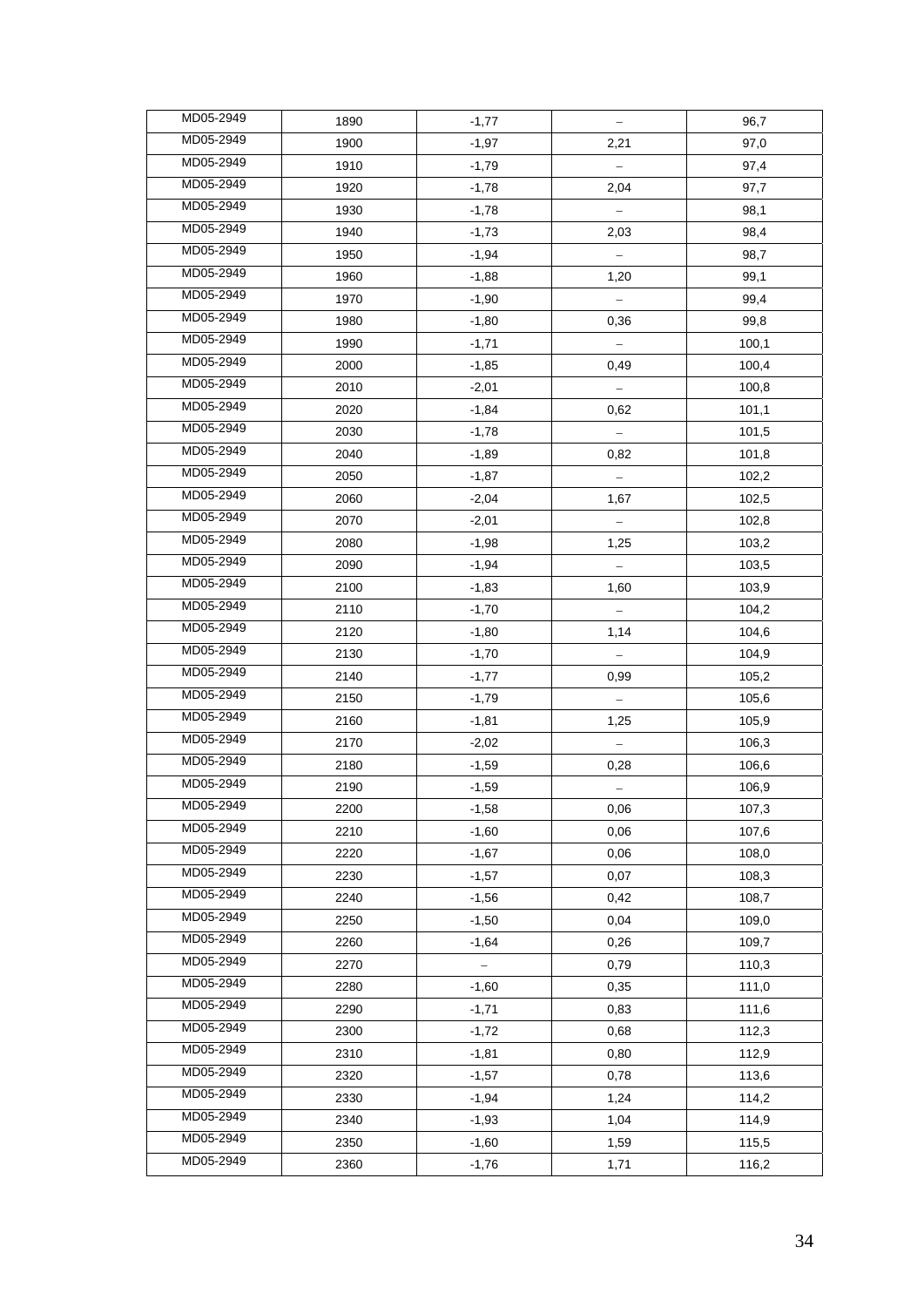| MD05-2949 | 2370 | $-1,89$ | 2,08     | 116,8 |
|-----------|------|---------|----------|-------|
| MD05-2949 | 2380 | $-1,91$ | 3,54     | 117,5 |
| MD05-2949 | 2390 | $-1,95$ | 5,36     | 118,1 |
| MD05-2949 | 2400 | $-1,74$ | 6,50     | 118,8 |
| MD05-2949 | 2406 | $-1,68$ | 7,33     | 119,2 |
| MD05-2949 | 2424 | $-1,79$ | 10,73    | 120,4 |
| MD05-2949 | 2426 | $-1,73$ | 9,77     | 120,5 |
| MD05-2949 | 2430 | $-2,04$ | 12,74    | 120,8 |
| MD05-2949 | 2441 | $-1,90$ | 11,34    | 121,5 |
| MD05-2949 | 2451 | $-1,98$ | 12,83    | 122,1 |
| MD05-2949 | 2461 | $-2,06$ | 12,46    | 122,8 |
| MD05-2949 | 2471 | $-2,20$ | 12,46    | 123,4 |
| MD05-2949 | 2481 | $-2,04$ | 11,61    | 124,1 |
| MD05-2949 | 2491 | $-1,99$ | 12,98    | 124,7 |
| MD05-2949 | 2501 | $-2,21$ | 11,44    | 125,4 |
| MD05-2949 | 2511 | $-2,31$ | 11,82    | 126,0 |
| MD05-2949 | 2521 | $-2,25$ | 10,81    | 126,7 |
| MD05-2949 | 2531 | $-2,32$ | 10,91    | 127,3 |
| MD05-2949 | 2541 | $-2,42$ | 6,54     | 128,0 |
| MD05-2949 | 2551 | $-2,23$ | 6,11     | 128,3 |
| MD05-2949 | 2561 | $-2,39$ | 5,95     | 128,5 |
| MD05-2949 | 2571 | $-2,34$ | 6,21     | 128,8 |
| MD05-2949 | 2581 | $-2,32$ | 6,03     | 129,0 |
| MD05-2949 | 2591 | $-2,29$ | 5,66     | 129,3 |
| MD05-2949 | 2601 | $-2,00$ | 7,21     | 129,5 |
| MD05-2949 | 2611 | $-2,08$ | 6,31     | 129,8 |
| MD05-2949 | 2621 | $-2,11$ | 10,21    | 130,0 |
| MD05-2949 | 2631 | $-1,79$ | 7,91     | 131,0 |
| MD05-2949 | 2641 | $-1,74$ | 4,73     | 132,0 |
| MD05-2949 | 2651 | $-1,32$ | 2,62     | 133,0 |
| MD05-2949 | 2661 | $-1,17$ | 1,41     | 134,0 |
| MD05-2949 | 2671 | $-0,96$ | 0,25     | 135,0 |
| MD05-2949 | 2681 | $-1,27$ | 0,69     | 140,0 |
| MD05-2949 | 2691 | $-0,79$ | 0,58     | 140,3 |
| MD05-2949 | 2701 | $-0,83$ | 0,40     | 140,7 |
| MD05-2949 | 2711 | $-0,88$ | 0,32     | 141,0 |
| MD05-2949 | 2721 | $-0,78$ | 0, 19    | 141,3 |
| MD05-2949 | 2731 | $-0,85$ | 0,23     | 141,7 |
| MD05-2949 | 2741 | $-0,83$ | $\equiv$ | 142,0 |
| MD05-2949 | 2751 | $-0,91$ | 0,26     | 142,3 |
| MD05-2949 | 2761 | $-0,75$ | $\equiv$ | 142,7 |
| MD05-2949 | 2771 | $-0,85$ | 0,06     | 143,0 |
| MD05-2949 | 2781 | $-0,84$ |          | 143,3 |
| MD05-2949 | 2791 | $-0,68$ | 0,07     | 143,7 |
| MD05-2949 | 2801 | $-0,68$ |          | 144,0 |
| MD05-2949 | 2811 | $-0,67$ | 0,07     | 144,3 |
| MD05-2949 | 2821 | $-0,73$ |          | 144,7 |
| MD05-2949 | 2831 | $-0,65$ | 0,04     | 145,0 |
|           |      |         |          |       |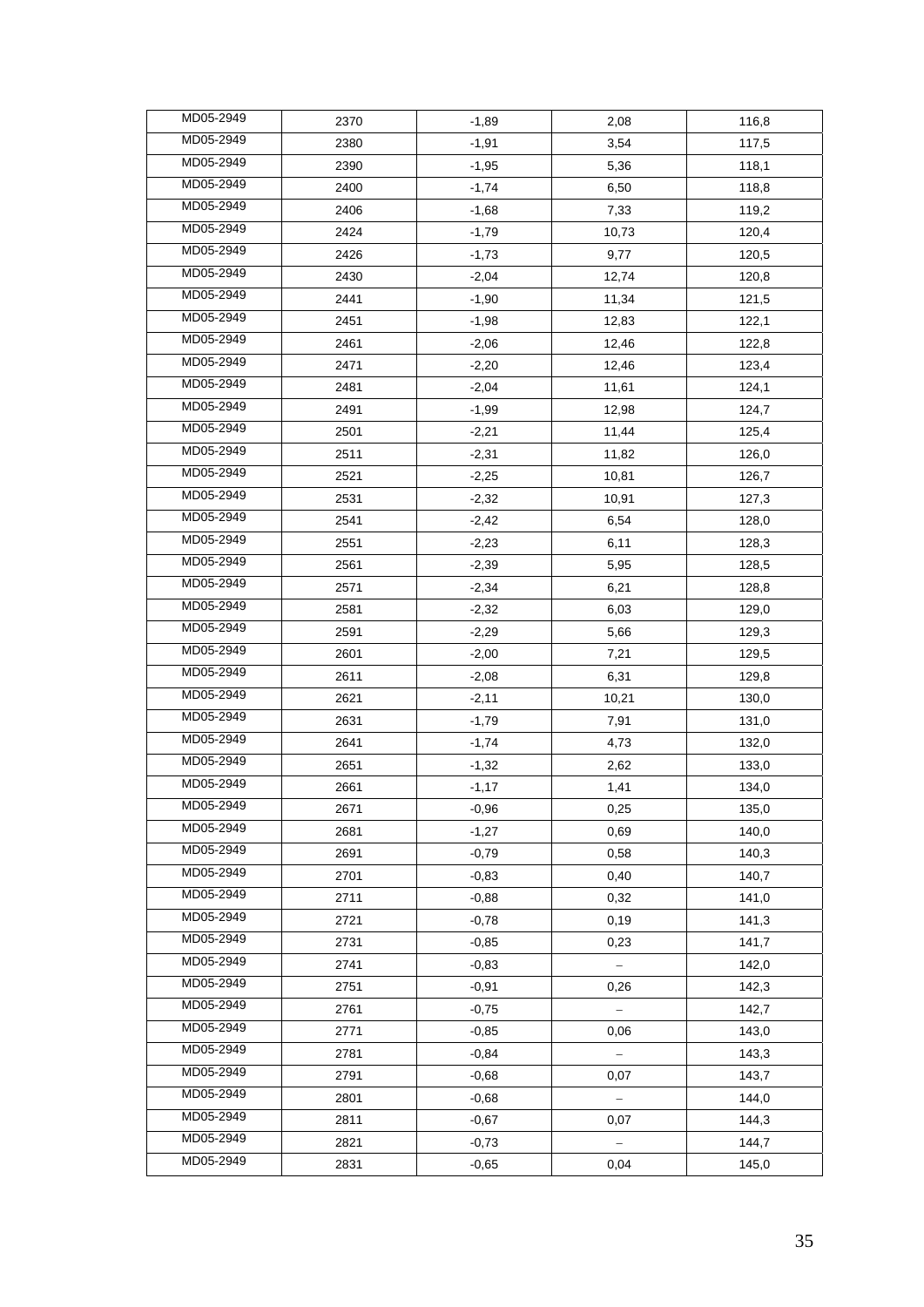| Core       |               | $\delta^{18}O$ | Fine Aragonite   |                 |
|------------|---------------|----------------|------------------|-----------------|
|            | Depth (cmbsf) |                | $< 63 \mu m$ (%) | Age (cal yr BP) |
| CH0288-035 | 0             | $-1,81$        | 74,0             | 0,0             |
| CH0288-035 | 8             | $-2,17$        | 70,1             | 1,7             |
| CH0288-035 | 18            | $-2,11$        | 61,5             | 3,8             |
| CH0288-035 | 30            | $-2,07$        | 70,1             | 8,6             |
| CH0288-035 | 39            | $-1,76$        | 60,4             | 12,2            |
| CH0288-035 | 49            | $-0,61$        | 36,2             | 17,0            |
| CH0288-035 | 58            | $-0,33$        | 22,4             | 21,7            |
| CH0288-035 | 68            | 0,25           | 27,9             | 27,0            |
| CH0288-035 | 79            |                | 38,0             | 32,8            |
| CH0288-035 | 89            | $-0,77$        | 37,1             | 38,0            |
| CH0288-035 | 99            | $-0,54$        | 49,3             | 40,9            |
| CH0288-035 | 139           | $-0,65$        | 41,2             | 52,4            |
| CH0288-035 | 148           | $-0,97$        | 36,0             | 55,0            |
| CH0288-035 | 160           | $-0,28$        | 29,9             | 60,1            |
| CH0288-035 | 168           | $-0,27$        | 36,0             | 64,0            |
| CH0288-035 | 180           | $-0,59$        | 40,0             | 69,8            |
| CH0288-035 | 189           | $-1,20$        | 51,8             | 72,1            |
| CH0288-035 | 229           | $-1,05$        | 62,0             | 77,7            |
| CH0288-035 | 238           | $-1,44$        | 65,1             | 79,0            |
| CH0288-035 | 259           | $-1,75$        | 60,3             | 82,0            |
| CH0288-035 | 279           | $-1,41$        | 45,0             | 85,9            |
| CH0288-035 | 289           | $-1,44$        | 51,0             | 87,8            |
| CH0288-035 | 298           | $-1,32$        | 59,9             | 89,5            |
| CH0288-035 | 308           | $-1,33$        | 67,7             | 91,5            |
| CH0288-035 | 329           | $-0,84$        | 59,9             | 95,5            |
| CH0288-035 | 348           | $-1,17$        | 62,0             | 99,2            |
| CH0288-035 | 394           | $-1,08$        | 67,0             | 108,1           |
| CH0288-035 | 409           | $-1,36$        | 60,0             | 111,0           |
| CH0288-035 | 410           | $-1,44$        | 67,6             | 111,2           |
| CH0288-035 | 447           | -1,62          |                  | 118,3           |
| CH0288-035 | 448           | $-1,45$        | 73,0             | 118,5           |
| CH0288-035 | 467           | $-1,76$        | 70,1             | 122,2           |
| CH0288-035 | 497           | $-2,00$        | 67,3             | 128,0           |
| CH0288-035 | 508           | $-1,73$        | 67,9             | 130,5           |
| CH0288-035 | 537           | $-1,49$        |                  | 137,0           |
| CH0288-035 | 548           | $-0,27$        | 36,6             | 139,5           |
| CH0288-035 | 558           | $-0,27$        | 50,1             | 141,8           |
| P7102-14   | 3,5           | $-1,93$        |                  | 1,0             |
| P7102-14   | 21            |                | 74,1             | 2,1             |
| P7102-14   | 35            |                | 75,6             | 3,0             |
| P7102-14   | 47,5          | $-2,04$        | $\equiv$         | 3,8             |
| P7102-14   | 57,5          | $-1,81$        | 70,0             | 4,4             |
| P7102-14   | 78            | $-1,67$        | 76,1             | 5,7             |
| P7102-14   | 91,5          | $-1,36$        | $\equiv$         | 9,0             |
| P7102-14   | 94            |                | 42,5             | 9,6             |
| P7102-14   | 95            |                | 41,2             | 9,8             |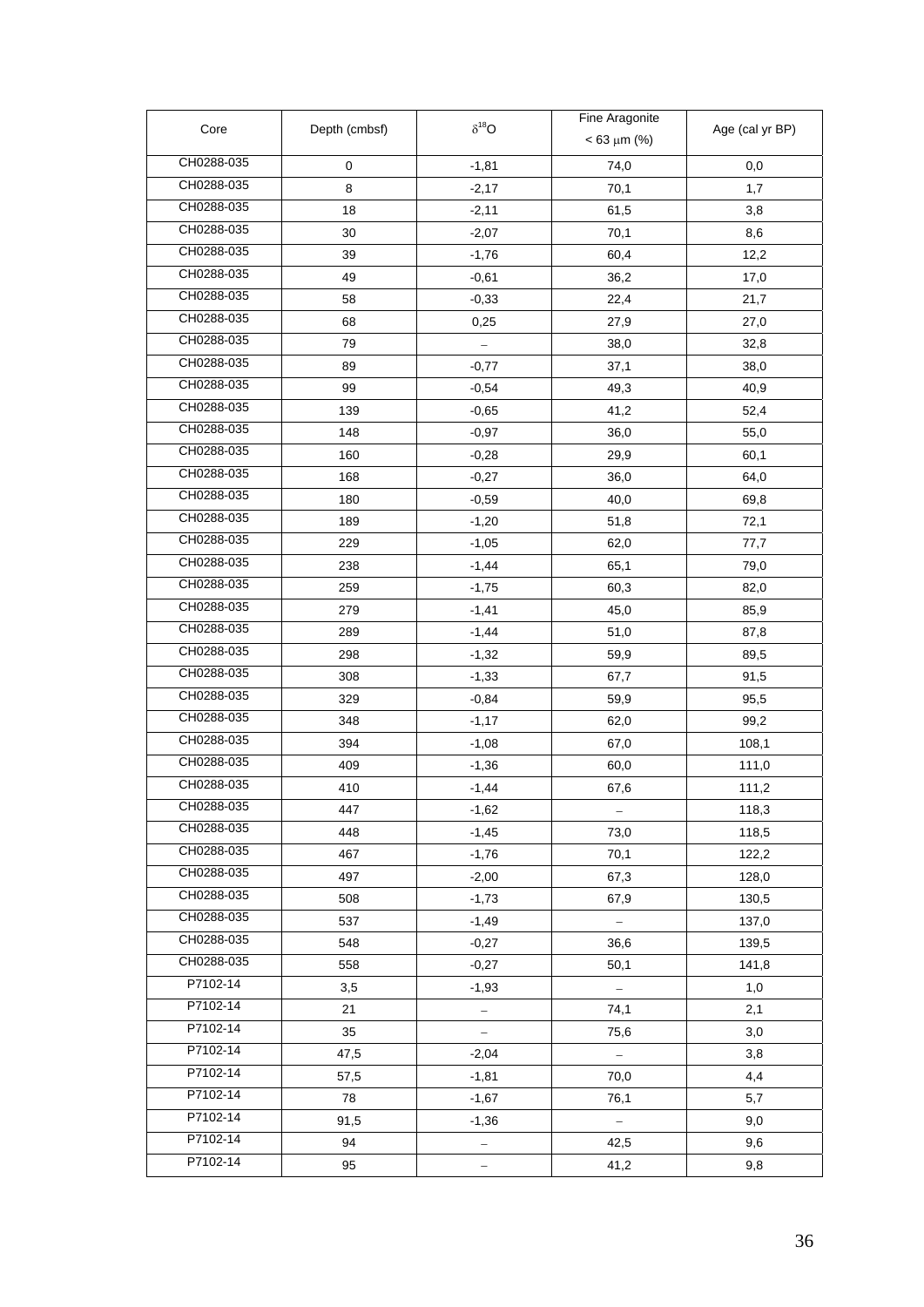| P7102-14   | 101,5       | $-0,71$  | 30                       | 11,4                     |
|------------|-------------|----------|--------------------------|--------------------------|
| P7102-14   | 110,5       | 0,20     | 47,5                     | 27,0                     |
| P7102-14   | 120,5       | $-0,27$  | 49,4                     | 34,0                     |
| P7102-14   | 129         |          | 37,2                     | 40,0                     |
| P7102-14   | 140,5       | $-0,56$  | 25,3                     | 48,0                     |
| P7102-14   | 150,5       | $-0,59$  | 50,0                     | 55,0                     |
| P7102-14   | 160,5       | $-0,03$  | 34,0                     | 57,8                     |
| P7102-14   | 173         |          | 44,0                     | 61,4                     |
| P7102-14   | 180,5       | $-0,59$  | 47,9                     | 63,5                     |
| P7102-14   | 192         |          | 58,0                     | 66,8                     |
| P7102-14   | 200,5       | $-0,86$  | 54,9                     | 69,2                     |
| P7102-14   | 210,5       | $-0,85$  | 57,7                     | 72,1                     |
| P7102-14   | 220,5       | $-1,01$  | 57,1                     | 74,9                     |
| P7102-14   | 230,5       | $-0,73$  | 62,1                     | 77,7                     |
| P7102-14   | 245,5       | $-1,24$  | 62,0                     | 82,0                     |
| P7102-14   | 260,5       | $-0,94$  | 65,3                     | 85,5                     |
| P7102-14   | 270,5       | $-1,13$  | 62,5                     | 87,9                     |
| P7102-14   | 280,5       | $-1, 11$ | 67,7                     | 90,3                     |
| P7102-14   | 290,5       | $-1,28$  |                          | 92,6                     |
| P7102-14   | 300,5       | $-0,88$  | 68,0                     | 95,0                     |
| P7102-14   | 313,5       | $-1,32$  | 64,2                     | 98,0                     |
| P7102-14   | 320,5       | $-1,05$  | 67,6                     | 99,7                     |
| P7102-14   | 340,5       | $-1,42$  |                          | 104,4                    |
| P7102-14   | 350,5       | $-1,25$  |                          | 106,8                    |
| P7102-14   | 364,5       | $-1,50$  | 72,4                     | 110,1                    |
| P7102-14   | 370,5       | $-1,58$  |                          | 111,5                    |
| P7102-14   | 378,5       | $-1,78$  |                          | 113,4                    |
| P7102-14   | 400,5       | $-1,94$  | 77,1                     | 118,6                    |
| P7102-14   | 412         |          | 77,2                     | 121,3                    |
| P7102-14   | 440,5       | $-2,24$  | 81,0                     | 128,0                    |
| P7102-14   | 450,5       | $-1,77$  |                          | 129,7                    |
| P7102-14   | 465         |          | 73,1                     | 132,2                    |
| P7102-14   | 474,5       | $-1,61$  | 66,2                     | 133,9                    |
| P7102-14   | 484,5       | $-0,27$  | 42,1                     | 135,6                    |
| P7102-14   | 494,5       | 0,08     | 48,0                     | 137,3                    |
| P7102-14   | 505         | $\equiv$ | 42,0                     | 139,1                    |
| P7102-14   | 510,5       | $-0,04$  | $\overline{\phantom{0}}$ | 140,1                    |
| P7102-14   | 514         |          | 44,0                     | 140,7                    |
| P7102-14   | 520,5       | 0.33     |                          | 141,8                    |
| P7102-14   | 524         | $\equiv$ | 53,0                     | 141,8                    |
| P7102-14   | 530,5       | $-0,14$  | 63,9                     | 143,0                    |
| P7102-14   | 545,5       | $-0,10$  | 51,0                     | 145,0                    |
| P7102-14   | 550         | $\equiv$ | 54,8                     | $\overline{\phantom{a}}$ |
| CH0288-108 | $\mathbf 0$ | $-2,01$  | $\frac{1}{\sqrt{2}}$     | 0,0                      |
| CH0288-108 | 10          | $-2,03$  |                          | 3,0                      |
| CH0288-108 | 20          | $-2,04$  |                          | 6,0                      |
| CH0288-108 | 30          | $-1,83$  | —                        | 9,0                      |
| CH0288-108 | 40          | $-1,92$  |                          | 12,0                     |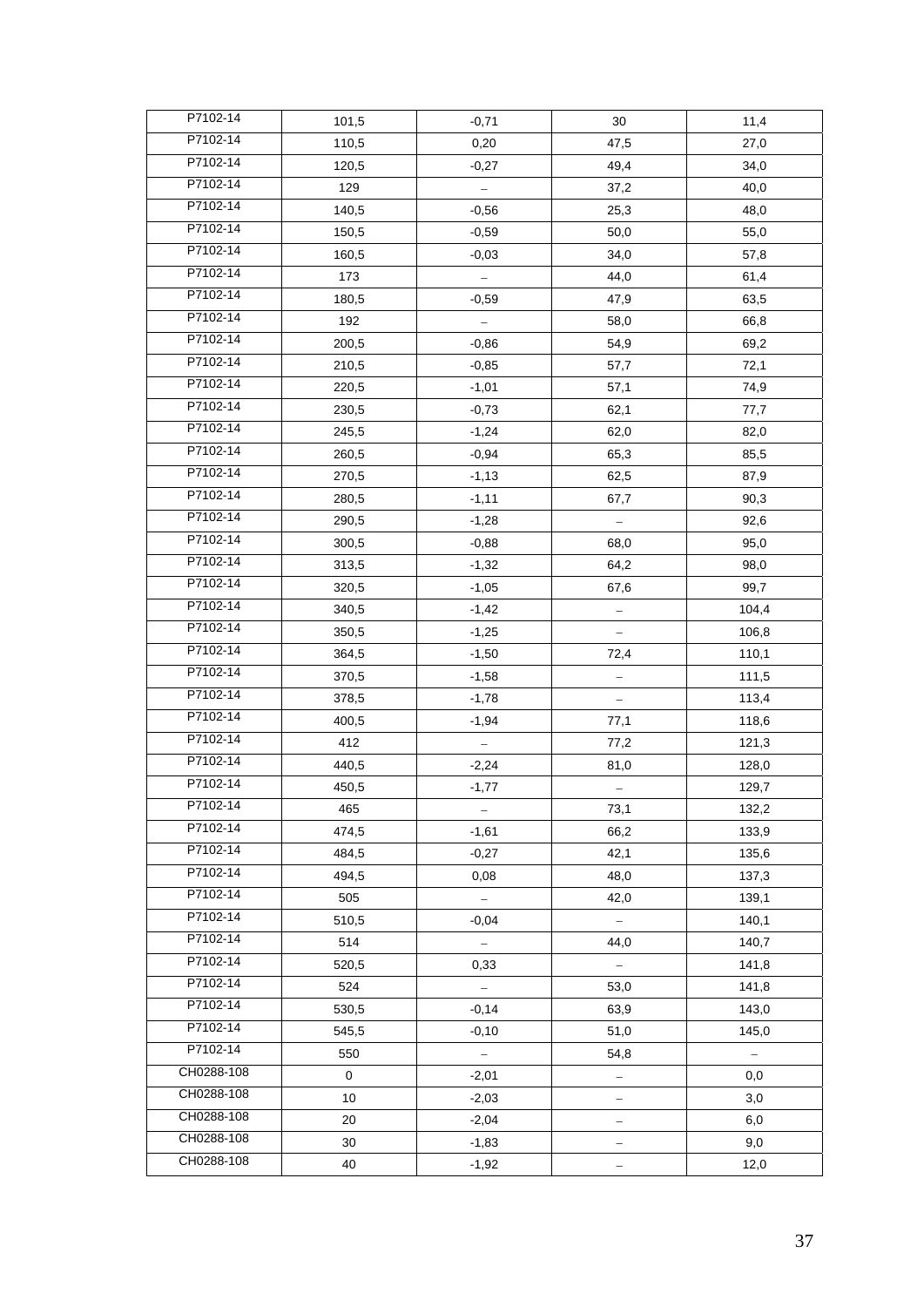| CH0288-108               | 50  | $-1,12$ |                          | 15,0  |
|--------------------------|-----|---------|--------------------------|-------|
| CH0288-108               | 60  | $-0,49$ |                          | 18,0  |
| CH0288-108               | 70  | 0,10    |                          | 21,0  |
| CH0288-108               | 80  | 0,05    |                          | 24,0  |
| CH0288-108               | 90  | 0,10    |                          | 27,0  |
| CH0288-108               | 100 | $-0,30$ |                          | 32,0  |
| CH0288-108               | 110 | $-0,39$ | $\overline{\phantom{0}}$ | 37,0  |
| CH0288-108               | 120 | $-0,49$ | -                        | 42,0  |
| CH0288-108               | 142 | $-0,52$ |                          | 53,0  |
| CH0288-108               | 150 | $-0,70$ | $\equiv$                 | 57,0  |
| CH0288-108               | 160 | $-0,24$ |                          | 62,0  |
| CH0288-108               | 170 | $-0,61$ | -                        | 64,2  |
| CH0288-108               | 187 | $-0,81$ |                          | 68,0  |
| CH0288-108               | 190 | $-0,85$ |                          | 68,7  |
| CH0288-108               | 240 | $-1,37$ | -                        | 79,8  |
| CH0288-108               | 250 | $-1,45$ |                          | 82,0  |
| CH0288-108               | 260 | $-1,31$ |                          | 84,6  |
| CH0288-108               | 268 | $-1,02$ |                          | 86,6  |
| CH0288-108               | 280 | $-0,96$ |                          | 89,7  |
| CH0288-108               | 290 | $-1,50$ | $\overline{\phantom{0}}$ | 92,2  |
| CH0288-108               | 310 | $-1,42$ |                          | 97,3  |
| CH0288-108               | 318 | $-1,03$ |                          | 99,4  |
| CH0288-108               | 340 | $-1,24$ |                          | 105,0 |
| CH0288-108               | 359 | $-1,06$ | -                        | 109,9 |
| CH0288-108               | 364 | $-1,27$ | -                        | 111,1 |
| CH0288-108               | 372 | $-1,00$ |                          | 113,2 |
| CH0288-108               | 380 | $-1,26$ |                          | 115,2 |
| CH0288-108               | 390 | $-1,59$ |                          | 117,8 |
| CH0288-108               | 401 | $-1,71$ |                          | 120,6 |
| CH0288-108<br>CH0288-108 | 410 | $-2,01$ |                          | 122,9 |
|                          | 420 | $-2,18$ |                          | 125,4 |
| CH0288-108<br>CH0288-108 | 430 | $-2,27$ |                          | 128,0 |
| CH0288-108               | 440 | $-1,68$ | —                        | 129,1 |
| CH0288-108               | 490 | $-1,58$ |                          | 134,5 |
| MD03-2632                | 500 | $-0,05$ |                          | 135,6 |
| MD03-2632                | 510 | 0,21    |                          | 136,7 |
| MD03-2632                | 520 | $-0,04$ | -                        | 137,8 |
| MD03-2632                | 530 | 0,19    | -                        | 138,9 |
| MD03-2632                | 540 | 0,28    |                          | 141,8 |
| MD03-2632                | 550 | $-0,32$ |                          | 150,4 |
| MD03-2632                | 562 | $-0,52$ |                          | 160,8 |
| MD03-2632                | 570 | $-0,37$ |                          | 167,7 |
| MD03-2632                | 580 | $-0,42$ |                          | 176,4 |
| MD03-2632                | 590 | $-0,07$ |                          | 185,0 |
| MD03-2632                | 600 | $-0,18$ |                          | 186,6 |
| MD03-2632                | 610 | $-0,84$ | <sup>-</sup>             | 188,1 |
| MD03-2632                | 620 | $-1,26$ |                          | 189,7 |
|                          | 628 | $-1,12$ |                          | 190,9 |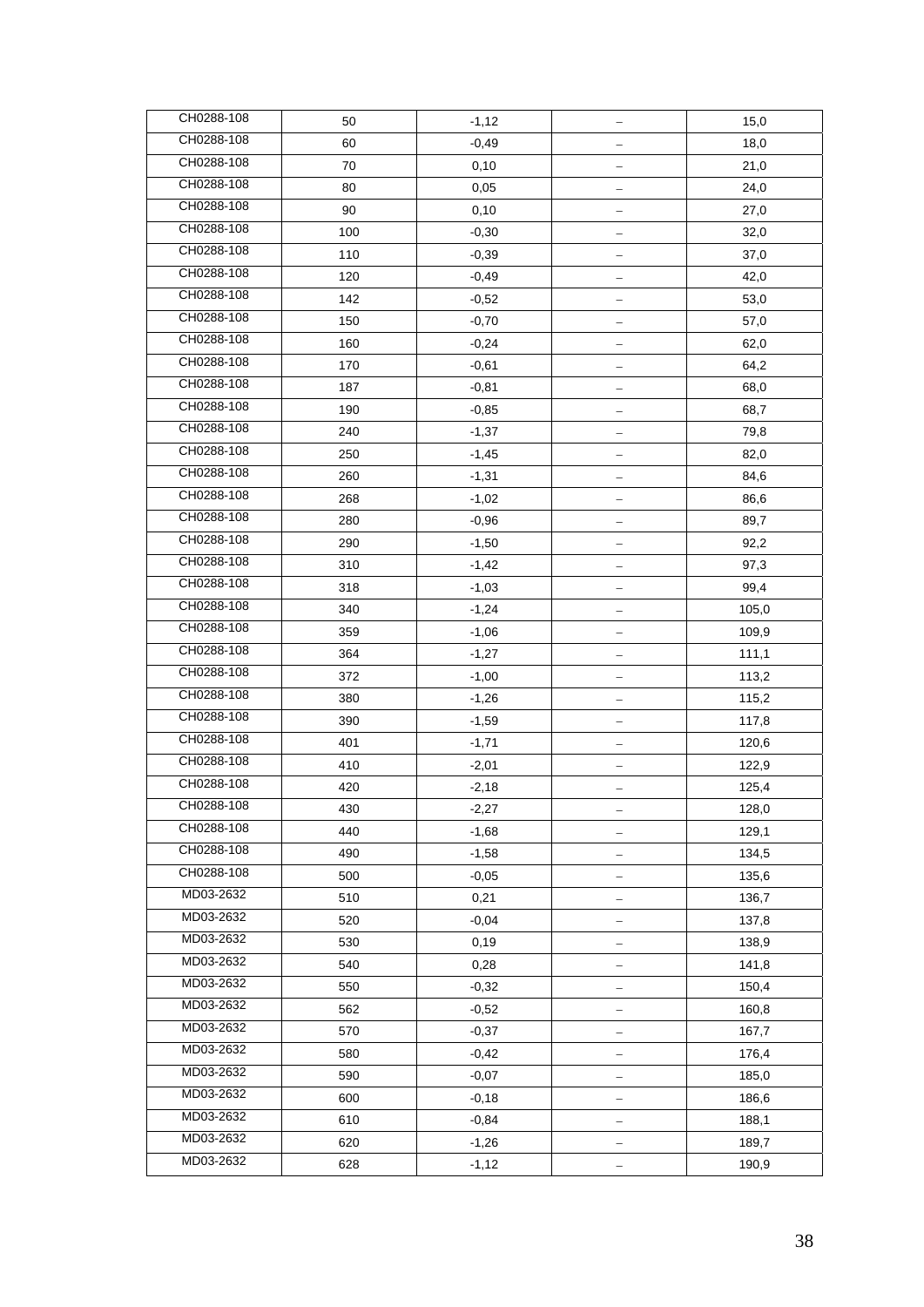| MD03-2632 | 680  | $-1,45$ |                          | 199,0 |
|-----------|------|---------|--------------------------|-------|
| MD03-2632 | 690  | $-1,38$ |                          | 200,4 |
| MD03-2632 | 700  | $-1,28$ |                          | 201,8 |
| MD03-2632 | 710  | $-1,18$ |                          | 203,2 |
| MD03-2632 | 718  | $-1,27$ |                          | 204,4 |
| MD03-2632 | 800  | $-1,49$ |                          | 215,9 |
| MD03-2632 | 820  | $-1,51$ |                          | 218,8 |
| MD03-2632 | 830  | $-1,49$ |                          | 220,2 |
| MD03-2632 | 840  | $-0,60$ | $\overline{\phantom{0}}$ | 221,6 |
| MD03-2632 | 850  | $-0,39$ |                          | 223,0 |
| MD03-2632 | 860  | $-0,80$ |                          | 227,8 |
| MD03-2632 | 870  | $-1,37$ |                          | 232,5 |
| MD03-2632 | 880  | $-1,67$ |                          | 237,3 |
| MD03-2632 | 890  | $-2,01$ |                          | 242,0 |
| MD03-2632 | 900  | $-1,26$ |                          | 243,4 |
| MD03-2632 | 910  | $-0,21$ |                          | 244,9 |
| MD03-2632 | 920  | $-0,18$ | —                        | 246,3 |
| MD03-2632 | 925  | $-1,16$ |                          | 247,0 |
| MD03-2632 | 960  | 0,02    |                          | 252,0 |
| MD03-2632 | 970  | $-0,10$ | —                        | 259,8 |
| MD03-2632 | 980  | $-0,23$ |                          | 267,6 |
| MD03-2632 | 990  | $-0,16$ | -                        | 275,4 |
| MD03-2632 | 1000 | 0,00    |                          | 283,2 |
| MD03-2632 | 1010 | $-0,76$ |                          | 291,0 |
| MD03-2632 | 1020 | $-0,64$ | $\overline{\phantom{0}}$ | 292,3 |
| MD03-2632 | 1030 | $-0,61$ |                          | 293,7 |
| MD03-2632 | 1040 | $-0,63$ |                          | 295,0 |
| MD03-2632 | 1050 | $-0,38$ |                          | 296,3 |
| MD03-2632 | 1060 | $-0,50$ |                          | 297,7 |
| MD03-2632 | 1082 | $-0,81$ | $\overline{\phantom{0}}$ | 300,6 |
| MD03-2632 | 1088 | $-0,99$ |                          | 301,4 |
| MD03-2632 | 1144 | $-1,12$ |                          | 308,9 |
| MD03-2632 | 1150 | $-1,05$ |                          | 309,7 |
| MD03-2632 | 1160 | $-1,15$ |                          | 311,0 |
| MD03-2632 | 1170 | $-0,97$ |                          | 312,3 |
| MD03-2632 | 1180 | $-1,10$ |                          | 313,7 |
| MD03-2632 | 1213 | $-1,16$ |                          | 318,1 |
| MD03-2632 | 1220 | $-0,80$ | $\qquad \qquad -$        | 319,0 |
| MD03-2632 | 1230 | $-1,52$ |                          | 321,8 |
| MD03-2632 | 1250 | $-1,00$ |                          | 327,3 |
| MD03-2632 | 1260 | $-1,19$ |                          | 330,1 |
| MD03-2632 | 1283 | $-1,49$ |                          | 336,4 |
| MD03-2632 | 1290 | $-1,55$ | <u>—</u>                 | 337,4 |
| MD03-2632 | 1300 | $-1,21$ |                          | 338,1 |
| MD03-2632 | 1310 | $-0,17$ |                          | 338,8 |
| MD03-2632 | 1395 | 0,22    |                          | 345,0 |
| MD03-2632 | 1400 | 0,06    |                          | 346,1 |
| MD03-2632 | 1410 | $-0,05$ |                          | 348,4 |
|           |      |         |                          |       |